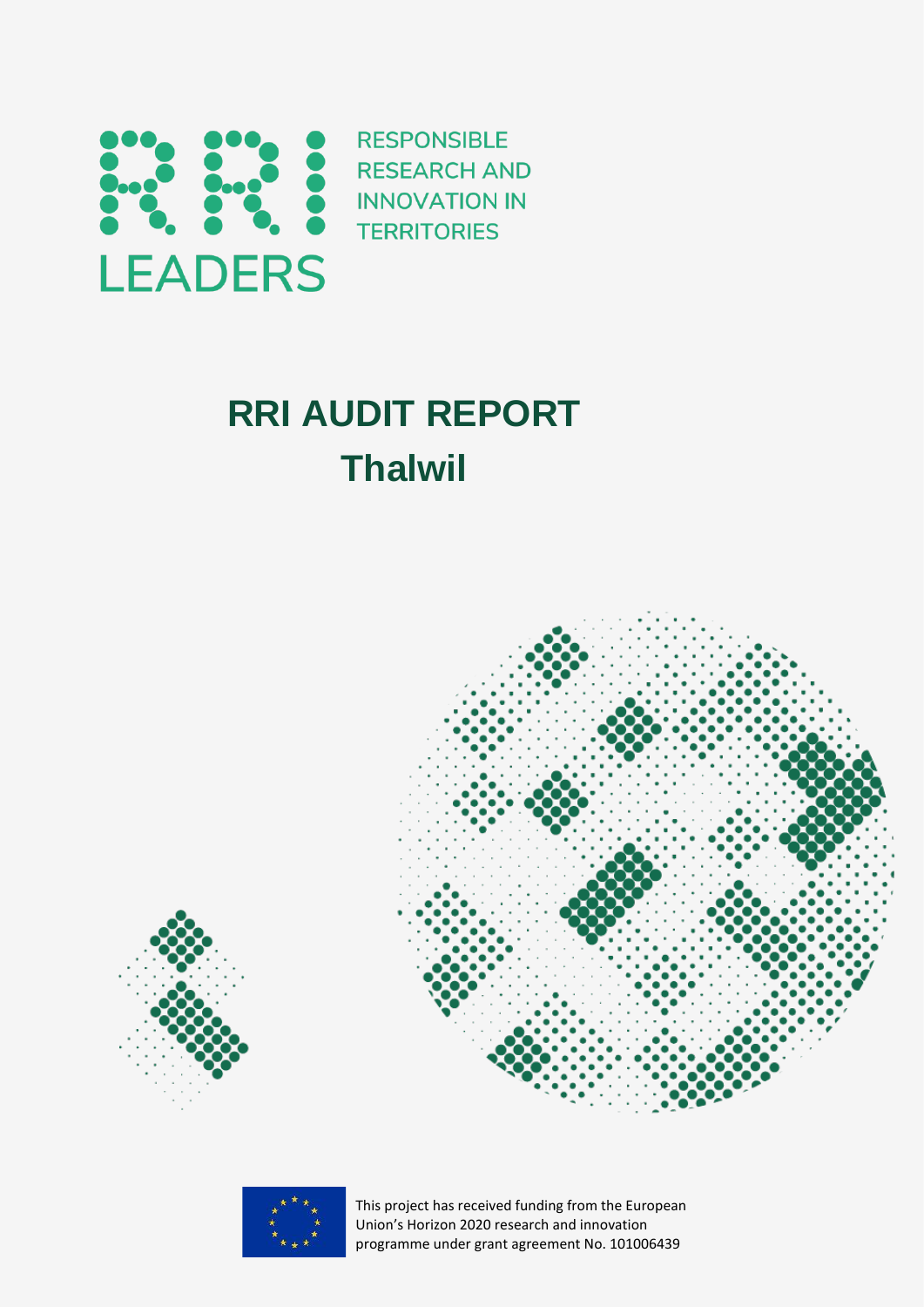



© RRI-LEADERS 2021

You are free to copy, distribute and publicly communicate the texts, provided the authors and the name of the project, RRI-LEADERS, are credited. The texts cannot be used for commercial purposes nor in derived works.

This publication has been produced within the framework of the RRI-LEADERS project, funded by the European Union's Horizon 2020 research and innovation programme, under grant agreement No. 101006439.

Exclusion of liability: Any opinions and views expressed in this publication are the sole responsibility of the authors and do not necessarily represent the official position of the European Commission.



**RESPONSIBLE RESEARCH AND TERRITORIES** 



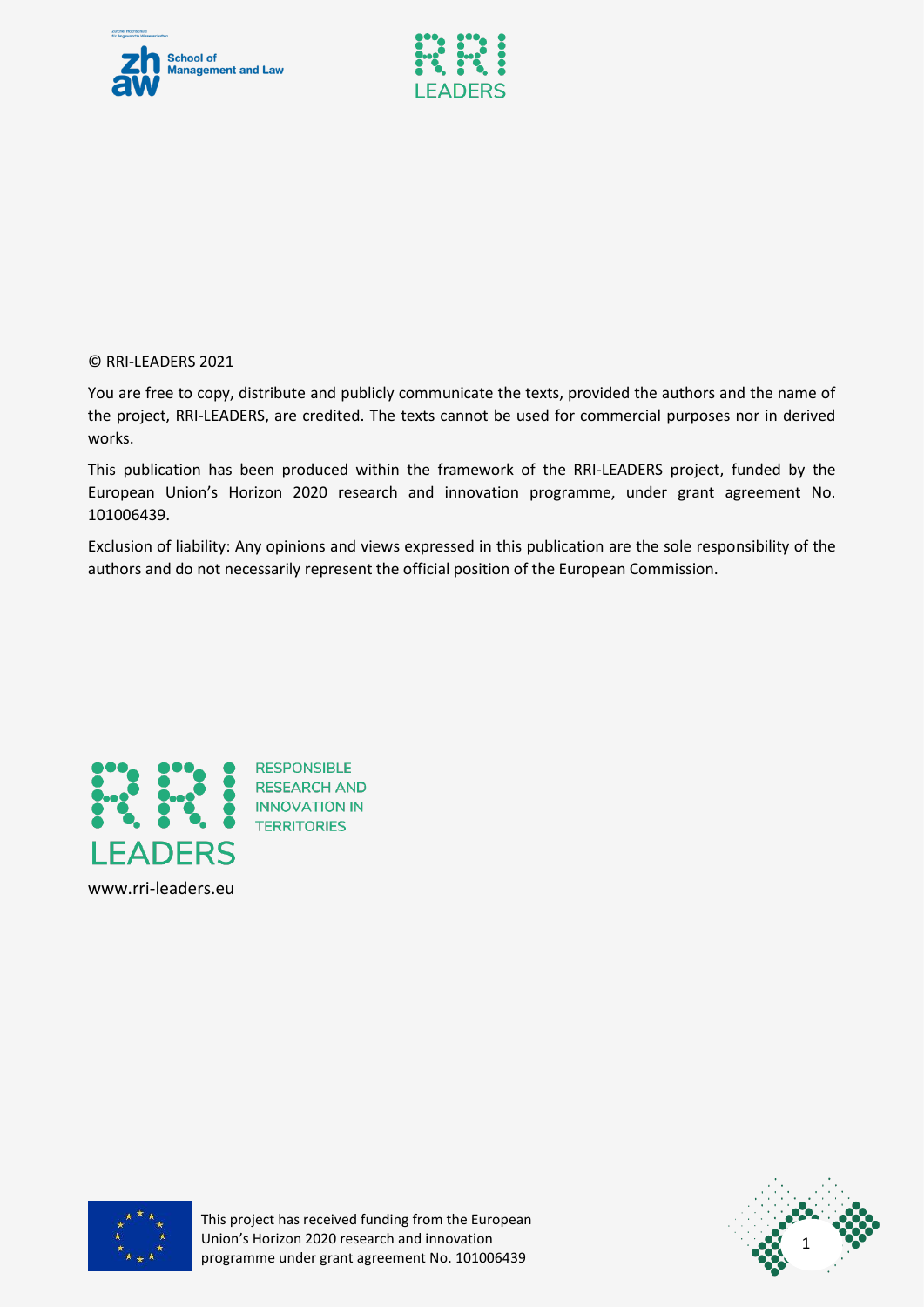



### RRI AUDIT REPORT

# Name of the territory

| Lead author         | Dr. Richard Blaese                      |
|---------------------|-----------------------------------------|
| <b>Contributors</b> | Dr. Fridolin Brand, Dr. Martin Schmitz, |
|                     | Benjamin Ueltschi                       |
| <b>Editors</b>      | Dr. Pascal Lienert, Michael Erdin,      |
| Delivery date       |                                         |

### Document revision history

| <b>Version</b> | <b>Date</b> | <b>Author/Contributor</b> | <b>Revision</b>    |
|----------------|-------------|---------------------------|--------------------|
| V1             | 05.11.2021  | Dr. Richard Blaese        | Dr. Martin Schmitz |
| V1.1           | 07.11.2021  | Dr. Richard Blaese        | <b>ARC Fund</b>    |
| V2             | 23.11.2021  | Dr. Richard Blaese        |                    |
|                |             |                           |                    |
|                |             |                           |                    |



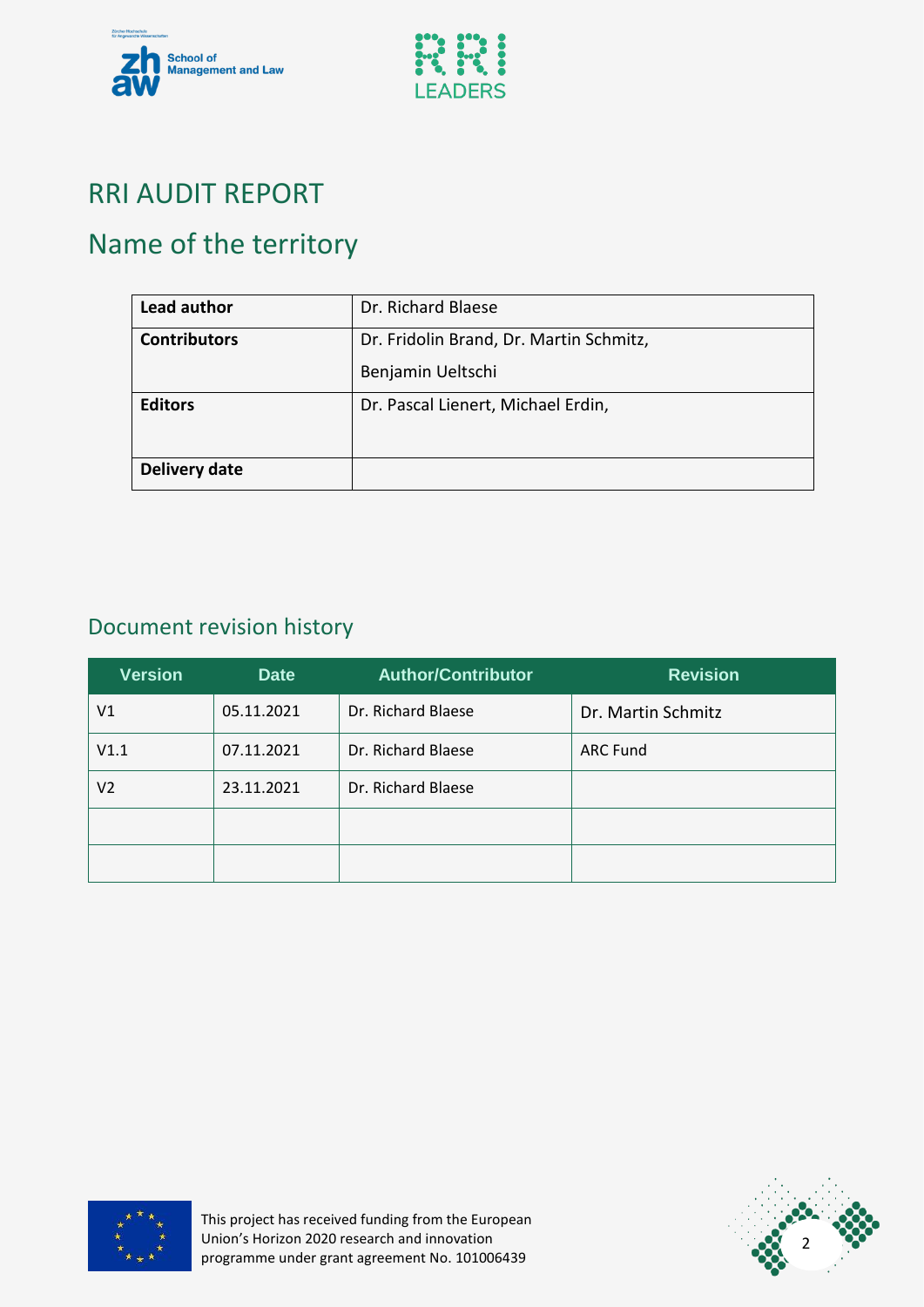



### Table of content

### List of Acronyms/Abbreviations Used in This Document

AIRR - Anticipation, Inclusiveness, Reflexivity, Responsiveness EU - European Union NGO - Non-Governmental Organization

PV - Photovoltaics

- RRI Responsible Research and Innovation
- R&I Research and innovation
- SME Small and medium-sized enterprises
- SWOT Strengths, Weaknesses, Opportunities, and Threats
- TOWS Threats, Opportunities, Weaknesses, and Strengths



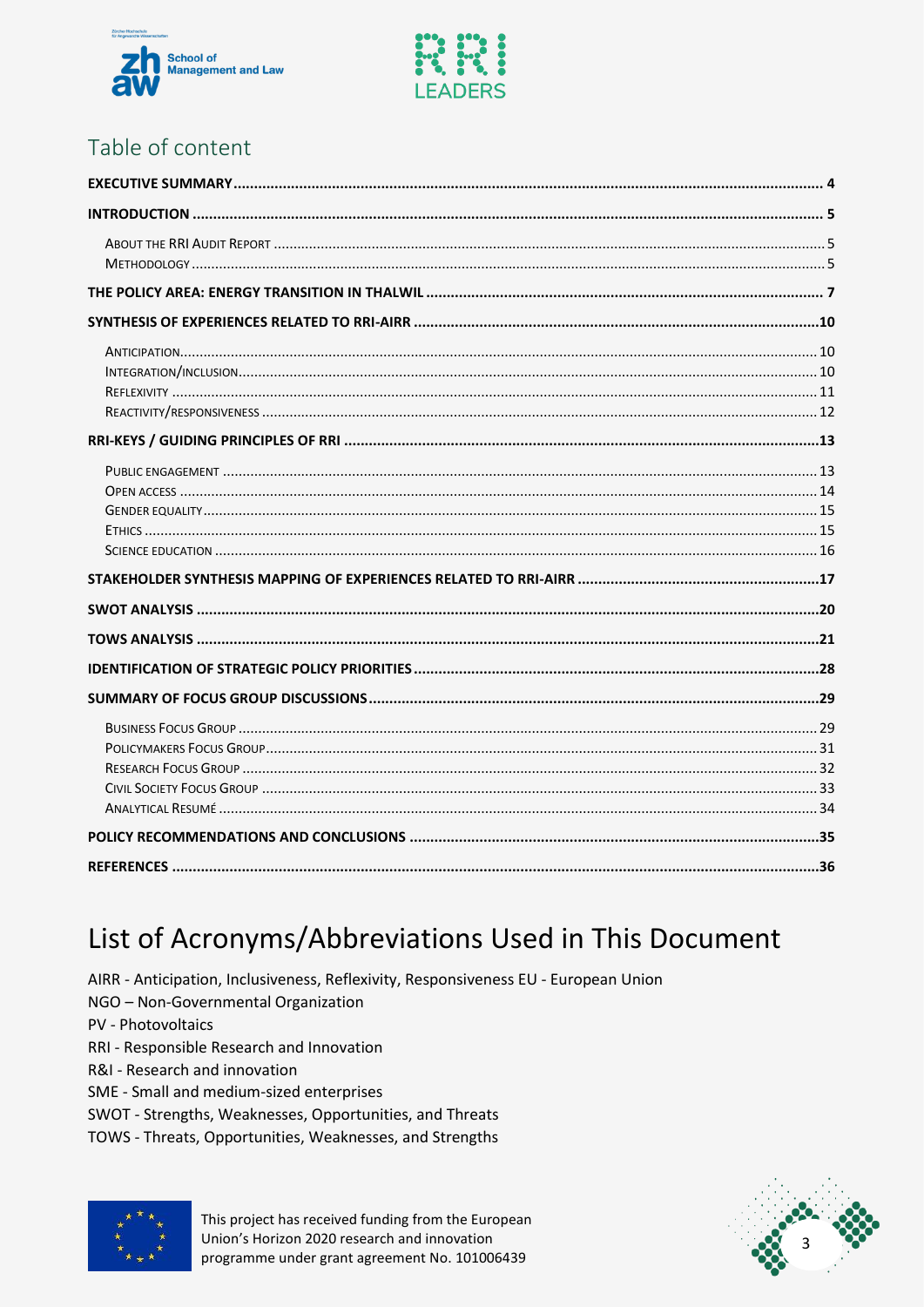



### <span id="page-4-0"></span>**Executive Summary**

The energy turnaround and the achievement of net-zero  $CO<sub>2</sub>$  consumption is an important goal for the municipality of Thalwil. To achieve this goal at the municipal level, several issues need to be addressed, such as supplying the building stock with renewable energy sources, the conversion of the vehicle fleet to climateneutral, the development of new funding sources and resources for this energy transition, the reduction of the personal carbon footprint of residents to nearly 0t  $CO<sub>2</sub>$  eq. per capita (net-zero) by 2050, and the improvement of the analysis and monitoring of energy balances. Several prerequisites must be fulfilled to meet these challenges, including a continuous exchange between the various community members and a broad public securing and communication of the goals and necessary implementation measures.

The Responsible Research and Innovation (RRI) approach is used to analyse the integration of sustainable development into innovation processes and identify both weaknesses and strengths. The RRI approach combines so-called RRI keys (ethics, public engagement, gender equality, open access, and science education) with AIRR dimensions (anticipation, inclusion, reflexivity, and responsiveness). It is continuously applied by researchers and practitioners to analyse innovation processes in different fields (see EU projects in the EU horizon cycle 2010-2020, for example, in climate change, digitalisation, and coal phase-out). As part of the ongoing three-year EU project RRI-LEADERS (Jan. 2021 – Dec. 2023), the Zurich University of Applied Sciences (ZHAW), and the Municipality of Thalwil are carrying out a series of measures to determine the embeddedness and significance of RRI keys and AIRR dimensions in the context of energy transition in Thalwil. Early in the year, interviews and focus groups were conducted with stakeholders from the Quadruple Helix (research and development, business, policy, and civil society). In addition, a comprehensive document analysis of the laws and ordinances relating to the energy transition in Thalwil was carried out, the results of which were discussed in depth at a workshop in summer 2021 with the stakeholders mentioned above.

The results of these steps provide an initial insight into the status quo of energy transition against the background of the RRI-AIRR approach. The results are reflected in the "Synthesis" chapter and then further processed in the analyses of strengths, weaknesses, opportunities, and threats  $(SWOT)^1$  and threats, opportunities, weaknesses, and strengths  $(TOWS)^2$ . This report follows with a description of the methodology, a synthesis, stakeholder mapping, SWOT and TOWS analyses, focus groups and policy recommendations and conclusions.

Preliminary results suggest that certain AIRR dimensions, such as anticipation in the form of forward-looking leadership, are already firmly embedded in policymaking, but that there is still room for improvement concerning other AIRR dimensions, such as inclusion (i.e. collaboration between representatives from business, government, civil society, and R&D) and reflexivity (i.e. evaluation of achieved goals).The chapter on TOWS offers specific recommendations for future action.

<sup>&</sup>lt;sup>2</sup> The TOWS matrix is derived from the results of the SWOT analysis and is used to derive meaningful strategic approaches from the internal and external factors previously identified.





 $1$  SWOT analysis is a strategic planning tool. It is used for positioning and strategy development of companies and other organizations as well as in personnel and management development.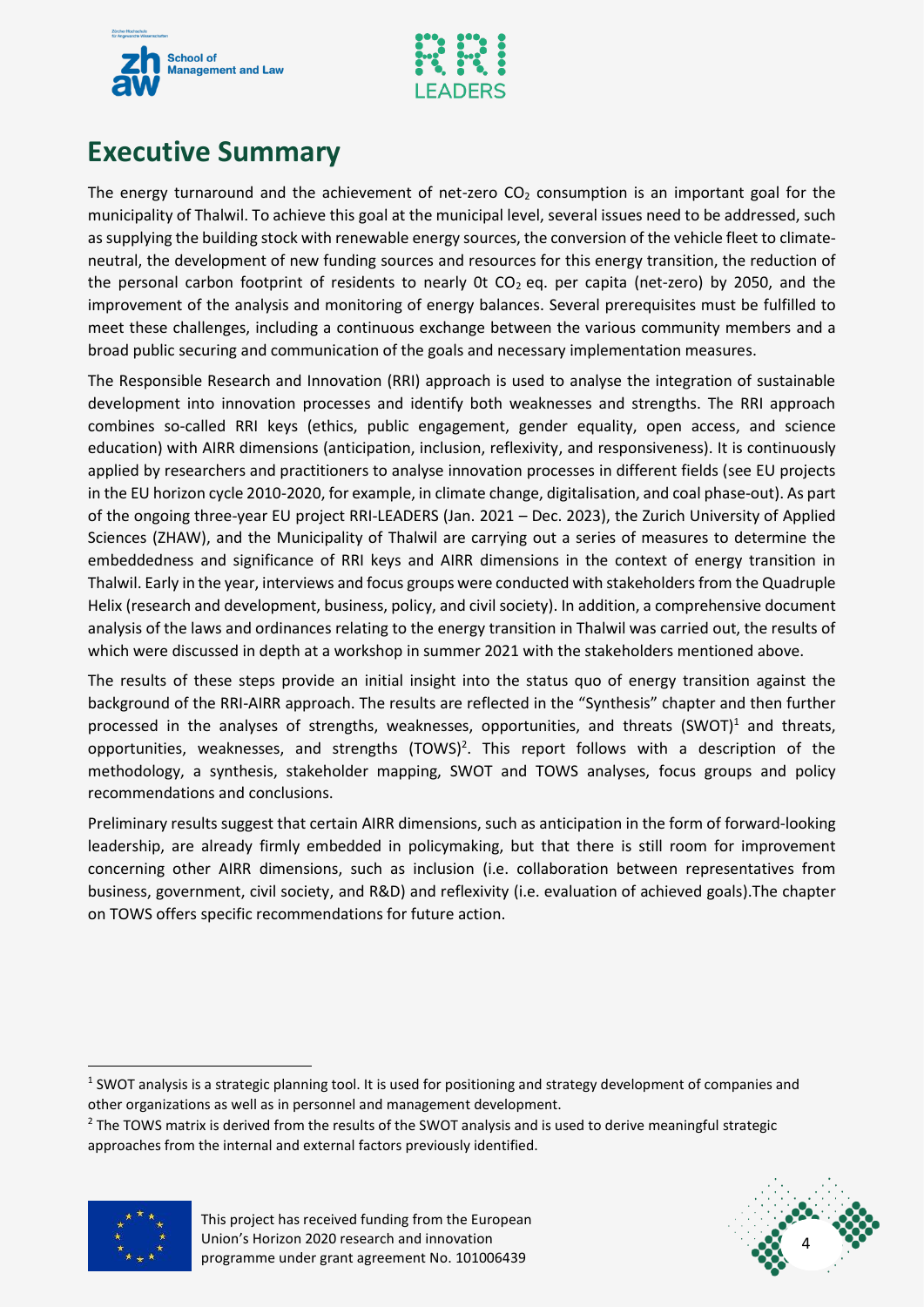



### <span id="page-5-0"></span>**Introduction**

### <span id="page-5-1"></span>About the RRI Audit Report

This RRI Audit Interim Report by the municipality of Thalwil is based on research conducted between January and September 2021 as part of RRI-LEADERS project (duration 2021–2023), funded by the Horizon 2020 Programme. This included an intensive document analysis as well as interviews and focus groups with representatives of civil society, politicians and decision-makers, business people, and scientists dealing with urban and spatial development and energy transition.

The report provides an overview of the establishment of the RRI-AIRR approach in the municipal energy transition process and the status of energy transition in Thalwil. The concept of RRI has gained attention in recent years, both among policymakers and in academia. The model defines RRI keys, namely ethics, public engagement, gender equality, open access to data and scientific knowledge, and science education – understood as levers for implementing innovation topics. The RRI model, which is based on five guiding keys, is complemented by the AIRR dimensions (anticipation, inclusion, reflexivity, and responsiveness), representing the prerequisites for a sustainable innovation policy.

The basic assumption is that the energy transition can be driven forward based on technological and social innovation. However, broad support from various players is required to implement new technologies in energy transition sustainably and in the long term. In particular, the scientific RRI approach makes it possible to consider innovations against the background of the interests of various stakeholders (a detailed list is provided below) along the quadruple helix, who are new to the implementation of the energy transition in the municipality. The results of the following analyses show that most of the RRI guiding principles are considered beneficial for future measures in the energy sector (i.e. in the areas of mobility and housing).

#### <span id="page-5-2"></span>Methodology

The information used to prepare this report was collected in several stages. First, a semi-structured questionnaire was developed in the spring of 2021. Subsequently, 19 interviews were conducted to investigate the state of embeddedness of the RRI-AIRR approach among selected parties from research, politics, business, and civil society organisations in the context of energy transition in Thalwil. A subsequent focus group led by ZHAW validated the findings from the interviews with other Thalwil stakeholders from the groups mentioned above. The results will be used later in the research project to identify best practices and gaps, barriers, and measures based on them and provide policymakers with recommendations for energy transition in Thalwil based on the RRI-AIRR approach.

In the second stage, a comprehensive document analysis was conducted in the early summer of 2021. Specifically, the document analysis of communal, cantonal, and national laws and ordinances (including the Zurich Cantonal Structure Plan, legislative goals of the municipality of Thalwil (2018–2022)<sup>3</sup>, communal

<sup>&</sup>lt;sup>3</sup>At the end of September 2018, with the support of the community service centre managers, the Municipal Council set out a series of 12 legislative objectives and priorities for the next four years, which are set out in this document. The legislative goals concern important strategic projects in connection with overriding requirements that the municipality must meet (e.g.  $CO<sub>2</sub>$  reduction).





This project has received funding from the European Union's Horizon 2020 research and innovation programme under grant agreement No. 101006439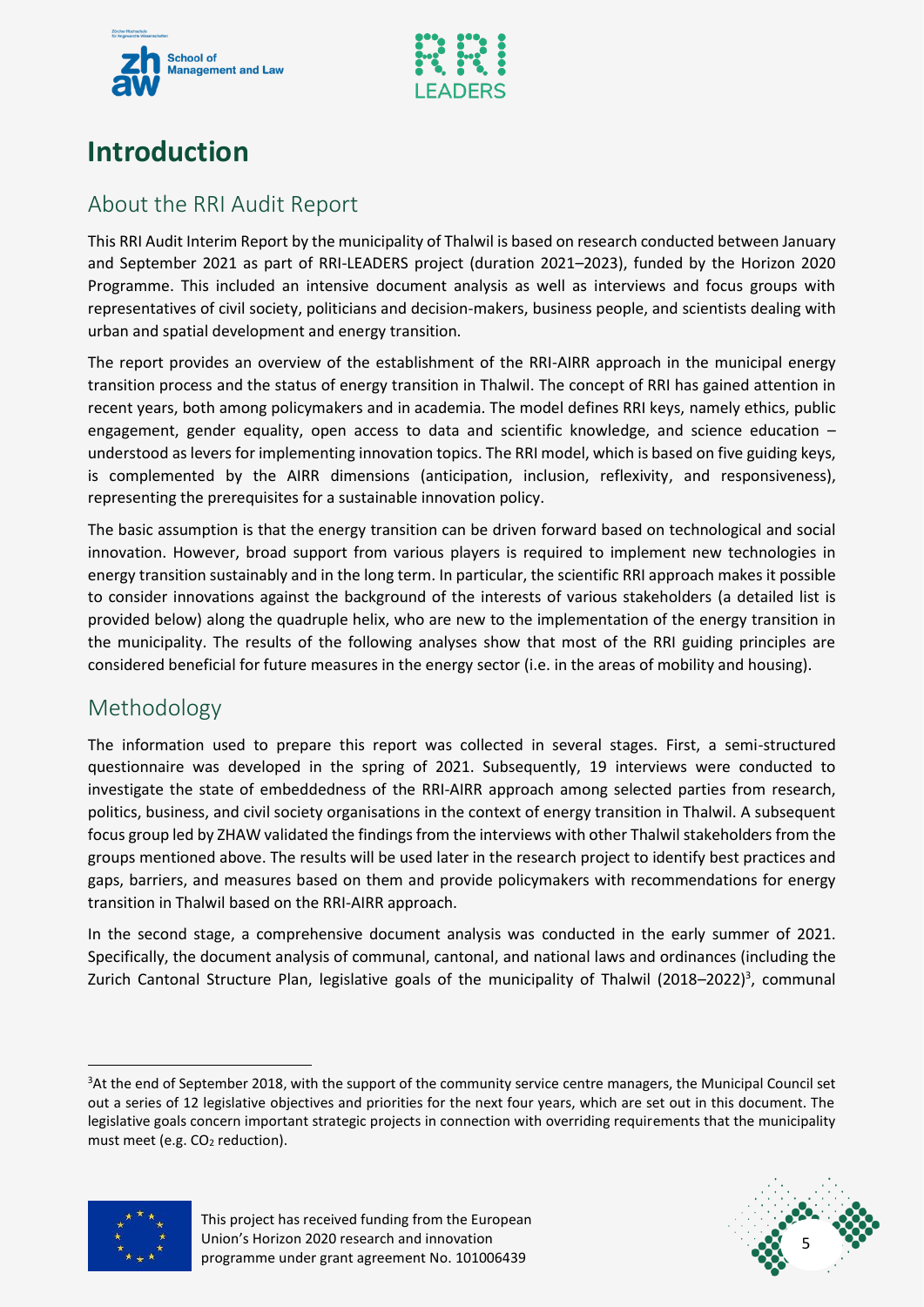



structure plan (28 October 2015)<sup>4</sup>, communal energy plan<sup>5</sup> (2015, October) was carried out with the aim of better understanding the prerequisites of the energy transition in Thalwil against the background of RRI in depth. Followed by a workshop with representatives of the Municipality of Thalwil, the status of RRI integration in municipal and cantonal ordinances and legislative texts was further discussed. This also served to identify further resources, measures, and recommendations for action in Thalwil beyond the initial step and bring the various players to the discussion table.

These analysis findings were discussed again in a participatory workshop in July 2021, focusing on a more robust integration of RRI in the measures and administrative interpretation. A total of 15 stakeholders shared their knowledge on key areas of Thalwil's climate and energy policy and listened to a keynote speech on netzero strategies in the neighbouring city of Zurich. They discussed the five thematic RRI keys and the AIRR dimensions relevant to improving Thalwil's climate and energy policy and specific measures that could be implemented to achieve the defined municipal policy goals. The aim was to synthesise specific fields of action for the energy transition and further implement RRI-AIRR in energy transition based on the document analysis findings and the focus groups from November 2021.

<sup>5</sup>The **municipal energy plan** analysed the local heat supply and existing energy potential. The energy targets were adapted to the current energy policy guidelines and overarching goals and supplemented by an implementable catalogue of measures. The general objectives are an economical and environmentally friendly heat supply for the local building stock as well as a significant reduction of greenhouse gas emissions through an increased use of environmental heat and renewable energies. The main objective of the document is therefore to examine Thalwil's heat supply and the associated CO<sub>2</sub> emissions. The municipal energy plan is based on the requirements of the energy policy of the Canton of Zurich and on the guidelines of the above-mentioned "Energy City" label and was drawn up with the help of a group of energy experts from the fields of politics, society, research, and business.



<u>.</u>



<sup>4</sup> The **municipal structure plan** for Thalwil consists of several sub-structure plans: settlement, landscape, transport, infrastructure, and public buildings and facilities. Thalwil is committed to sustainability and strives to achieve a balance between economic, ecological, and social aspects in its decision-making. The structure plan is a good long-term management tool for the municipality. The municipal structure plan was first introduced in 1997 and is revised every 15 to 20 years. As a rule, existing targets are further developed, and new targets introduced where necessary. Implementation focuses on devising options and realising sustainable solutions. The topics addressed in the sub-areas of the plan (e.g., building, mobility, and transport planning) include the development of concrete strategies taking into account economic and environmental sustainability.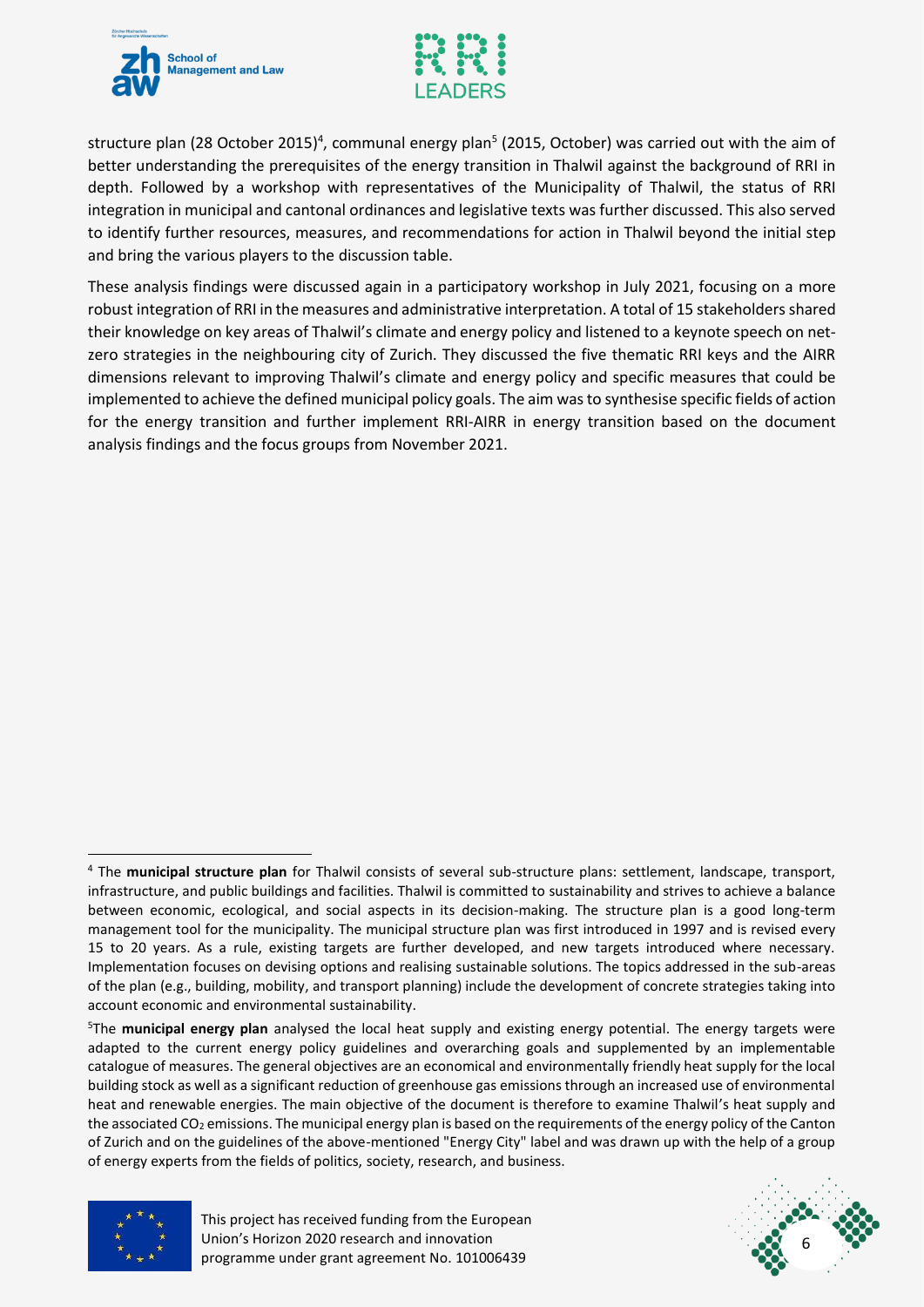



# <span id="page-7-0"></span>**The Policy Area: Energy Transition in Thalwil**

Since 1998, Thalwil has been striving for environmentally and socially compatible development, and in the last twenty years, sustainability has become a major political issue. Following the adoption of "Agenda 21", the Municipal Council set up a steering group to support sustainable strategies. As a result, sustainability is a firmly established goal for Thalwil and is being addressed through targeted measures. The energy transition seeks to reduce the personal carbon footprint of residents and the municipality as a whole. Energy transition in Thalwil and the role of the RRI-AIRR approach in municipal policy are, therefore, the political focus of the municipality.

Local authorities can make a valuable contribution to energy transition. Long-term reduction of energy consumption by private and commercial consumers to net-zero  $CO<sub>2</sub>$ , in particular through appropriate measures, is the goal of scientists and politicians alike, and to achieve this, steps must be taken at various levels. Structural elements and regulations that influence consumer lifestyle and actions (e.g., choice of electricity and heat supplier, waste management, land use, and construction) and environmental education and awareness-raising measures can be managed at the municipal level.

The RRI-AIRR approach, which takes equal account of the various parties and focuses on the governance element (i.e., political action), is a useful tool for analysing the multiple interests, obstacles, and drivers of local energy policy. Measures at the local level require mainstream support – especially in a direct democracy such as Switzerland – if they are to be successful in the long term. In other words, political activities need to be devised and planned as carefully as possible against the background of social processes, which requires forward-looking and long-term planning, classification, and consideration of the needs of the various players involved in the political process. With the RRI-AIRR approach, it is possible to analyse these.

As part of the mission statement and embeddedness in the municipality's legislative goals for 2018–2022, sustainable development has become a principal component of Thalwil's political instruments. The municipality expects that the RRI-LEADERS project will help to accelerate the energy transition, change the energy market, and make Thalwil a leader in renewable energy and sustainability. Raising public awareness of this sustainable energy policy is as important as introducing successful measures to implement the envisaged energy transition. The following core goals could be discussed and implemented:

- **Development of a financing instrument until 2025** for financing the municipal energy transition.
- Building stock across the municipality. Priority for renewable energy for municipal building stock<sup>6</sup> by 2050.
- **Buildings of the entire municipality/area**. In municipal buildings, a thermal energy demand reduction of 30% by 2035.
- **Municipally owned buildings.** In municipal buildings, a specific energy consumption reduction of 20 % (incl. hot water) and a share of renewable energies of 75 % (incl. hot water) by 2035.
- **Total vehicle fleet registered in Thalwil.** Climate-neutral fleet (biogas, electric or hydrogen drive) of the municipality by 2050.
- **•** Personal carbon footprint (direct and indirect emissions) of all town residents: almost 0 t CO<sub>2</sub> eq. per capita (net-zero) by 2050.
- **Analysis and reporting of all energy and CO<sup>2</sup> flows** at the territorial level by 2030.

 $6$  Municipal building stock is understood to include all buildings located in the municipal area.



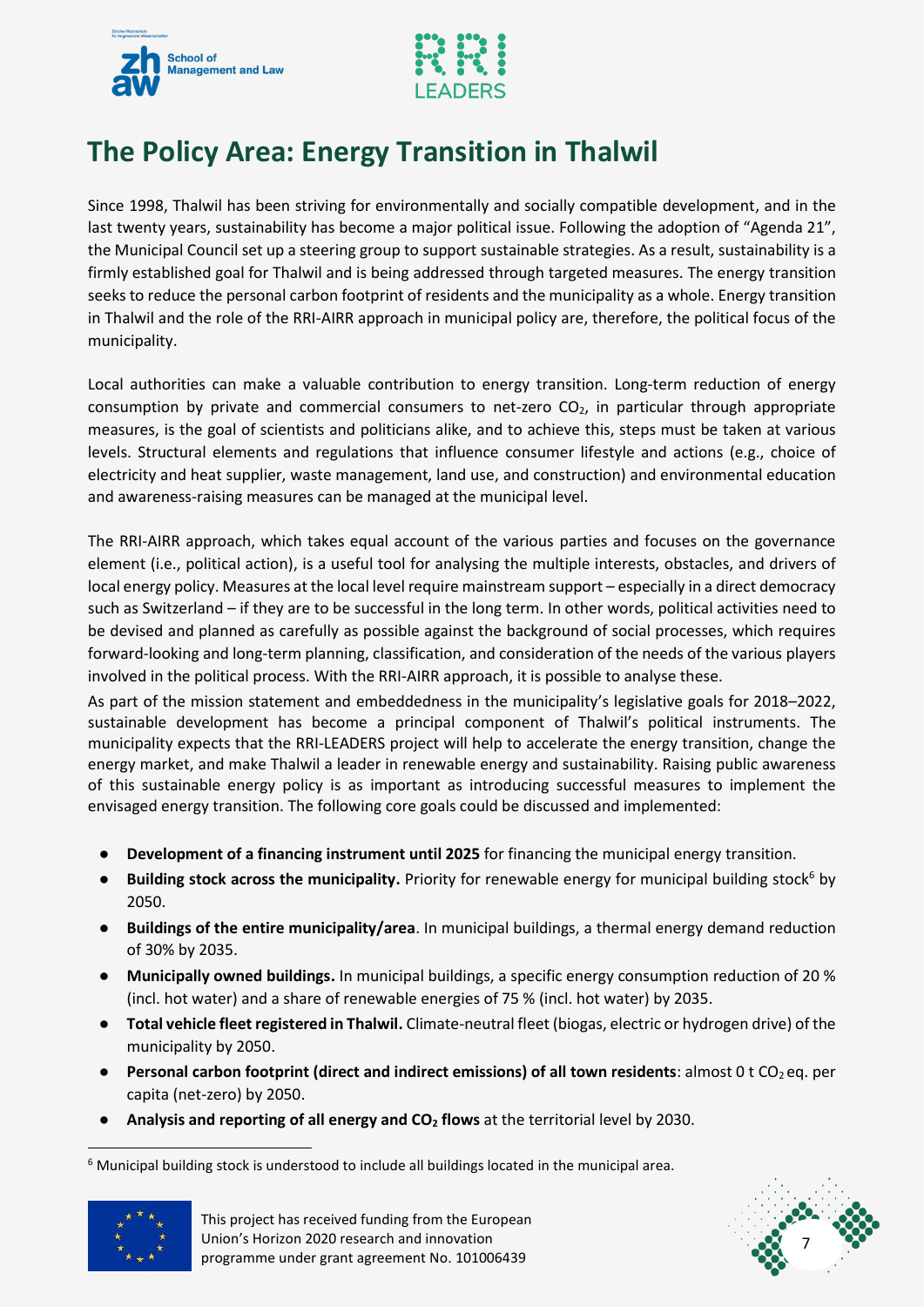



- **Territorial consumption**. A high degree of circularity for disposable consumer goods by 2030.
- **Utilities.** Biogas share of 30 % (from 20 % today) of total Gas Wasser Thalwil sales by 2030
- **Role-model function**. Strengthening the exemplary function of the Thalwil administration through specific measures.
- **Public engagement.** Improved participation/public engagement by all community residents and improved visibility of energy measures.

#### **Important challenges in connection with the energy transition**

**Population growth requires more energy in heating and electricity:** In 2020, the population numbered 18,263 and will grow by 1 per cent per year, with 29.6 per cent of the population being non-Swiss passport holders. The population density is 3,300 persons per  $km^2$ , and the average age is 42.9 years. While the age structure is comparable to that of the Canton of Zurich, the population density exceeds the cantonal average by a factor of three.

**Promoting resident participation in the energy transition:** The inclusion of all residents is an essential building block for a long-term development towards more sustainability and the reduction of energy consumption in Thalwil. The goal is to adopt and support, for example, new mobility concepts, technological innovations or, in general, tax and financial concepts that provide funds for sustainable investment.

#### **Attractive solutions for the energy transition against the background of the topography and the proximity to the Zurich conurbation:**

- **Urban Planning.** This results in urban planning tasks (e.g., structuring new settlement areas so that the interests of the various population groups can be well negotiated against the backdrop of the energy transition) and the preservation of existing green spaces against the backdrop of increasing energy demand.
- **Sustainable Energy Sources.** Further expansion of solar energy, lake water, geothermal energy, waste heat (ARA), wood, and biogas.
- **Mobility.** Here, requirements arise that go beyond existing shared-bike concepts and e-mobility (creation of charging stations) and create opportunities for senior citizens. But mobility services are also essential for younger and especially working people in the community and contribute to its attractiveness. Since the municipality is in the Zurich city commuter belt and there is a high demand for mobility services, the reduction of greenhouse gases caused by the use of fossil fuels in Thalwil (incl. mobility) and their replacement by renewable energies is an important goal for almost all political parties.

**Involvement of multiple stakeholders in energy transition, including entrepreneurship and industry.** Over 90 per cent of the 1,300 predominantly small and medium-sized enterprises belong to the tertiary sector (services). Existing companies in the urban area must be encouraged to support the energy transition more strongly and take measures to drive forward the net-zero target in the corporate sector. In the long term, the location could retain its attractiveness as an innovative location for existing companies as well as attracting new ones.



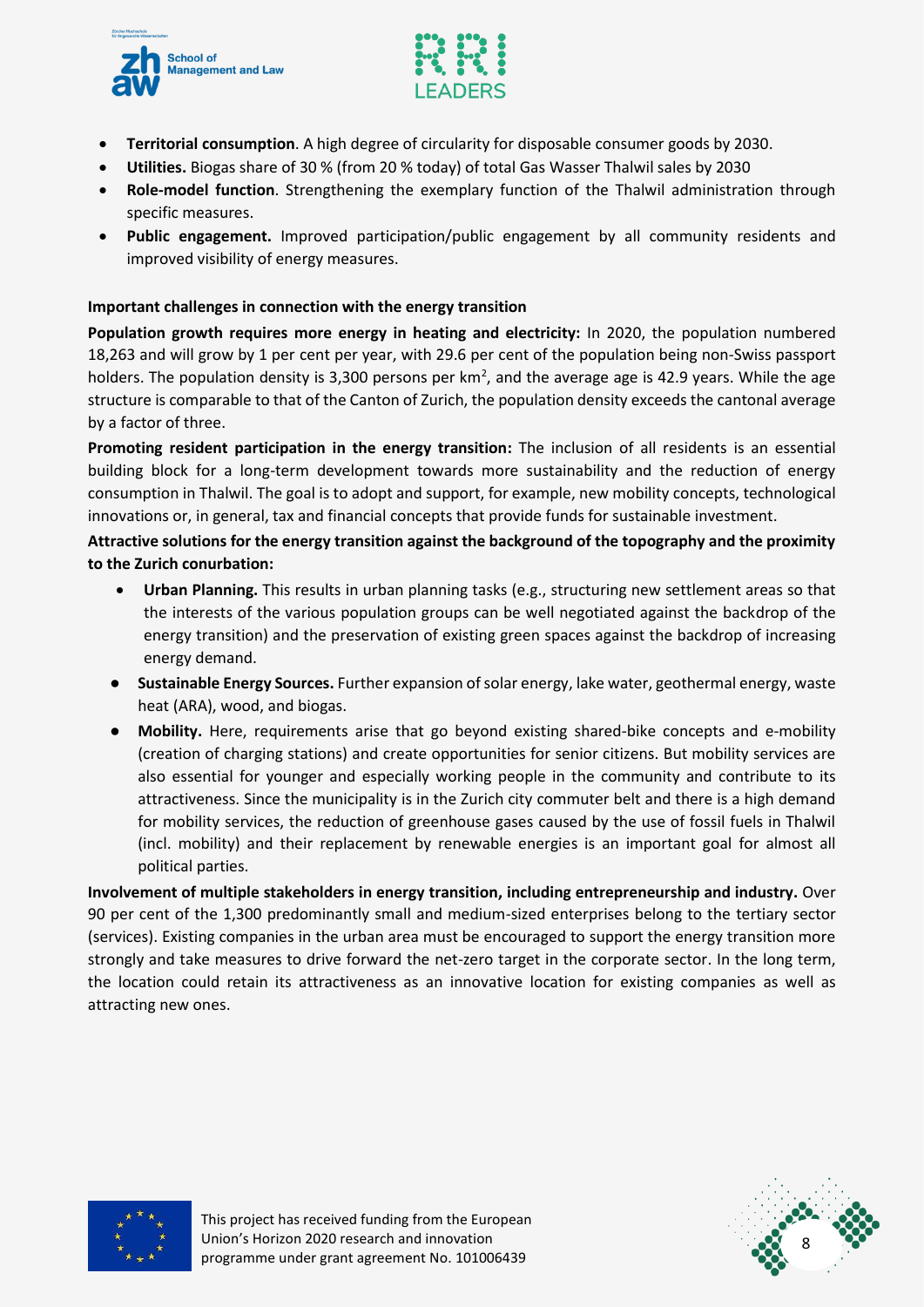



**Evaluating and creating further visibility through certification with the "Energy City" Gold Label<sup>7</sup> .** Since 2010, Thalwil has been one of the "energy cities" - a European Energy Award programme label<sup>8</sup>. Together with the surrounding communities, Thalwil is actively committed to energy transition. One goal of the municipality is to reach the next certification level (i.e., gold) and thus prove that sustainability is actively practised in the municipality and that energy transition is being driven forward .

Key considerations for the transformative perspectives/political and social transformation process in the process of energy transition.

- a. On a personal/individual level, the awareness of municipality residents needs to be changed so that action can be taken.
- b. Additional funding must be generated (the budget must be approved by the municipal council or by the municipal assembly)

<sup>&</sup>lt;sup>8</sup> Energy City Switzerland. Retrieved from https://energy-cities.eu/vision-mission/





 $<sup>7</sup>$ An energy city is a municipality that is continuously committed to the efficient use of energy, climate protection, and</sup> renewable energies as well as to environmentally compatible mobility. The "Energy City" label is awarded every four years by the supporting association. Together with an accredited energy city consultant, an initial inventory with potential analysis is carried out. Based on this analysis, the municipality defines specific and tailor-made energy and climate policy measures for the following four years in a programme of activities. As soon as 50% of the possible measures have been implemented, the municipality can apply for a review by the independent label commission of the Energy City Association. For more information, visit https://www.local-energy.swiss/dam/jcr:0b72fbeb-4b5f-4369 b884-d5b6a3c0d6b2/Einfuehrung\_Label\_Energiestadt\_\_August\_2016\_.pdf.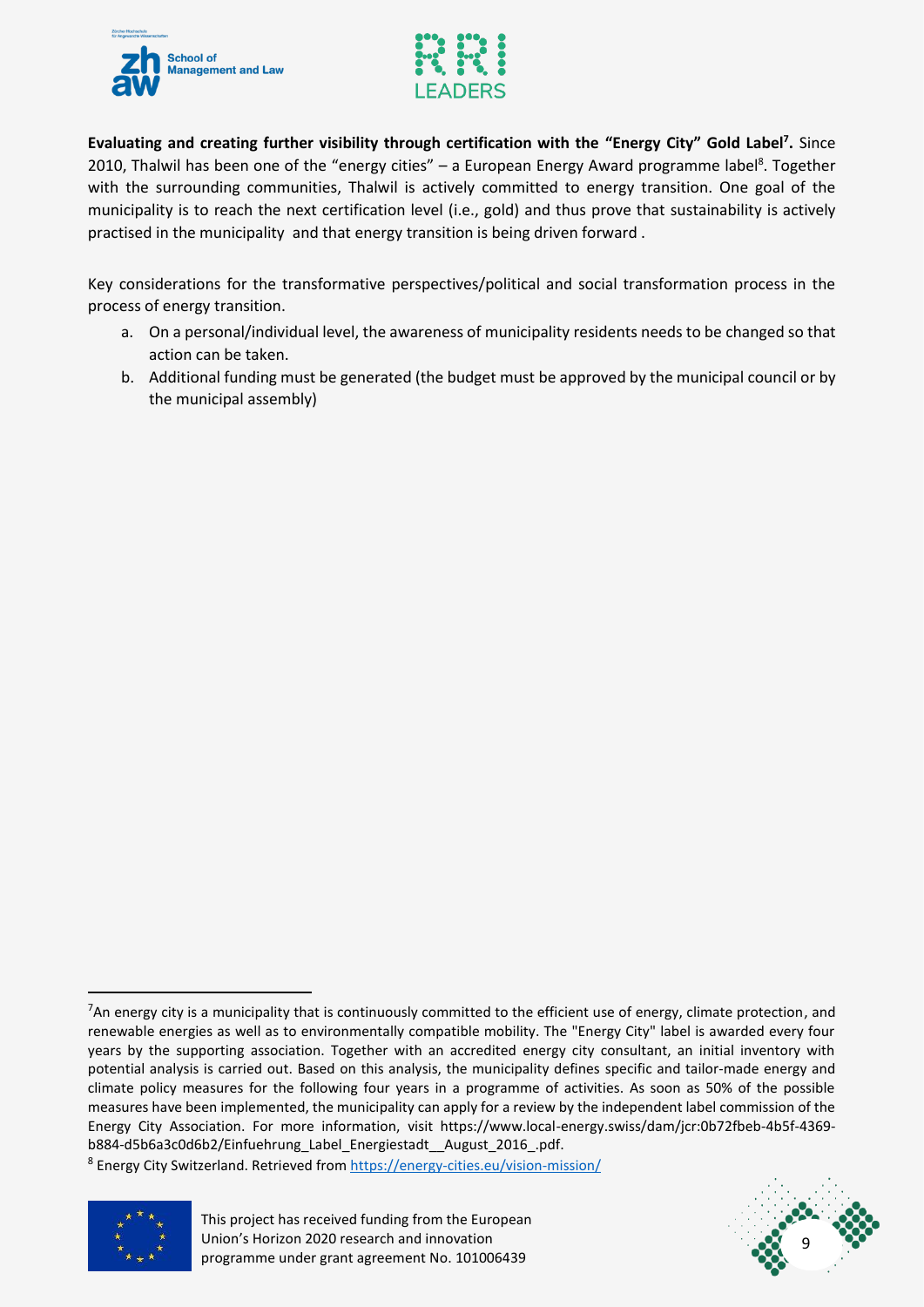



# <span id="page-10-0"></span>**Synthesis of Experiences Related to RRI-AIRR**

### <span id="page-10-1"></span>Anticipation

Anticipation is seen as an opportunity at the municipal level to address the future challenges of climate change proactively. Such perspectives on anticipatory leadership focus on the adaptability of organisational planning systems. The goal is to reduce future risk by strategically shaping political action to minimise risky scenarios and avoid destabilising developments.

During the project work, it has become clear that the people of Thalwil consider anticipatory governance at the community level to be a fundamental building block for implementing the energy transition. First, consistently anticipatory governance at the municipal (political) level not only helps mitigate the urgency of the energy transition and counteract the damage of climate change but also helps to reduce the costs incurred in the future (e.g. heating costs) in the long term. For example, the longer conventional parking spaces are created, the higher the cost for their subsequent conversion to e-mobility. Second, anticipatory governance rooted in local politics and governance helps develop sustainable solutions for populations that are difficult to implement at the individual level, for example, by planning the heating network for an entire neighbourhood years before the current system reaches the end of its life cycle. For example, suppose it becomes apparent that all heating systems in a neighbourhood will have to be replaced in the near future due to their expiring service life; in that case, the municipality can develop a concept for replacing the systems in advance. Third, it has been shown that anticipatory governance is crucial when promoting the participation of the population in political processes at an early stage; anticipatory governance promotes exchange between politics, business, and civil society by ensuring transparency and a voice in decision-making.

Representatives of the business community also cite anticipatory governance as an element of their internal organisational structure, as well as for the energy transition at the municipal level. As a key management principle for their companies in terms of risk assessment of internal decisions and practices (in the areas of purchasing, sales, consumer needs, and corporate responsibility), anticipatory governance helps to establish long-term processes. At the municipal level, this type of leadership allows companies to support energy transition by changing their business models over the long term to continue to profit while advancing the municipality's energy goals.

Concerning the energy transition, anticipation is structurally embedded in energy transition at various levels. On the one hand, advisory commissions were set up at the municipal level some time ago ("Energy Project Commission" and "Sustainability Steering Group"), which are regularly consulted on decisions by the Municipal Council. Further examples of the structural embedding of anticipation can be found in the furtheranalysed documents. For example, the *Kantonaler Richtplan Zürich (2019)* discusses both guidelines and measures based on future scenarios, a growing population, and new technologies. Such scenarios substantiate future energy consumption. Anticipation as a management tool means that costly, ecologically, and aesthetically unsatisfactory object protection measures do not arise. At the level of the municipality, a structure plan is drawn up that serves to coordinate spatial activities. In the spirit of forward-looking leadership, current and planned projects are coordinated, and their objectives are binding for all authorities.

#### <span id="page-10-2"></span>Integration/inclusion

Thalwil respondents believe that inclusion is an essential guiding principle of energy transition planning in the national and municipal context. By inclusion, they understand the equal involvement of different stakeholders, including specialist and resident panels with their diverse interests. Since energy transition affects all levels of society, any measures must always be considered against the background of different



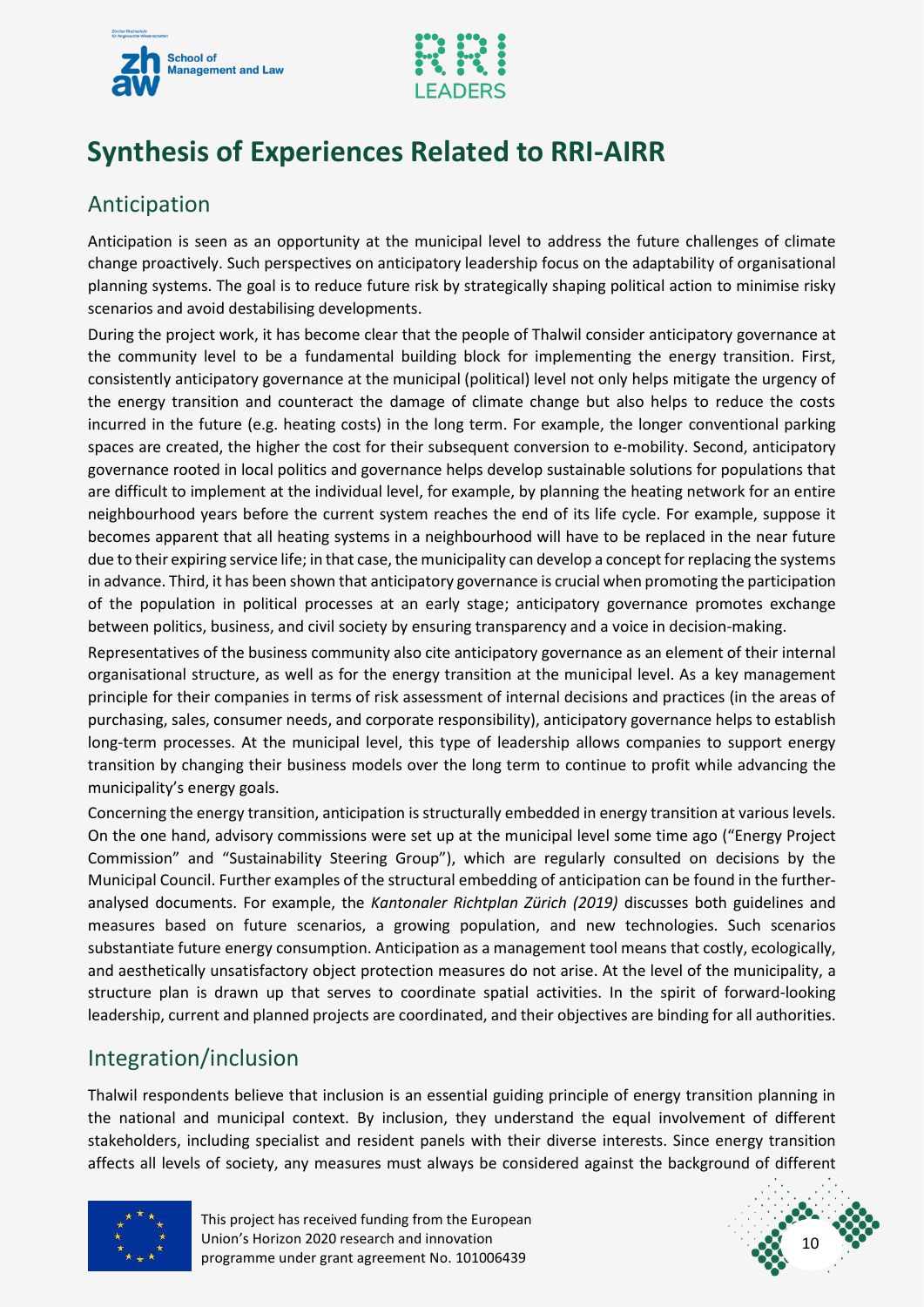



interests to secure broad support in the long term. This is particularly important in Switzerland, as the political process often requires a public referendum (e.g. the "Thalwil Climate Initiative"). If a key stakeholder has been overlooked in the past, the likelihood of a project failing increases, especially in energy transition.

On the legal level, there are several indications of a desire to establish the guiding principle of "inclusion" in the laws relevant to energy transition in Thalwil. For example, promoting approaches can be found in the Canton of Zurich's Structure Plan (2019). In the case of mobility, efforts are being made to identify the needs of motorised transport and cyclists strategically and to network the various modes of transport to reduce motorised mobility gradually. In particular, the reduction of motorised traffic leads to energy savings. In addition, the Cantonal Structure Plan provides a coordinated network of footpaths and cycle paths across the municipalities, including historical traffic routes and wheelchair-accessible paths. The community's explicit legislative goals for 2018–2022 ensure that the diverse perspectives of a wide range of community stakeholders are being considered.

From the perspective of civil society, the local government must also involve those who can play a significant role in energy issues but who have little influence at the political level in shaping the energy transition (e.g. homeowners). This also includes creating communication channels to reach a broader section of the population in Thalwil and to anticipate their concerns. While various measures were discussed during the focus groups, it became clear that there is already some experience in organising events to strengthen commitment to energy transition in the community, for example, at the annual "energy aperitif" organised by the Ökopolis Association, when the people of Thalwil regularly exchange views on sustainability issues over a glass of wine. However, it is anticipated that more ideas of this kind will be developed and encouraged. This would be an important signal to focus on and represent the whole community by including residents who identify with the energy issue. Another way to strengthen inclusion would be to pay more attention to the different compositions(age, gender, level of education, etc.) when organising future public events. There are already good examples from Thalwil, such as the "Science et Cité"<sup>9</sup> discussion group, where strict attention is paid to a level playing field in terms of age and gender representation.

Inclusion at the community level is an essential key to the energy transition in Thalwil, requiring a more robust establishment of the issue at all levels, including business and civil society.

#### <span id="page-11-0"></span>Reflexivity

Political respondents understand reflexivity as the need to integrate evaluation processes into the energy transition. While many measures are often adopted and implemented, there has only recently been a discussion on how the implementation processes can be included in a long-term learning and evaluation cycle. Support for a structural rooting of reflexivity was also found in dialogue with civil society stakeholders who consider reflexivity a learning process relevant for the energy transition in Thalwil. With a view to the region and the canton, there are many pilot projects (e.g. spatial planning, mobility, and housing) and a greater reflection on success factors. At the same time, the networking possibilities of ongoing processes are – according to the interviewees – increasingly oriented towards energy transition.

One facet of this guiding principle is measurability, which is particularly important for energy transition at the municipal level because many things are only tangible once they can be measured. Examples of the structural embedding of the issues in Thalwil are planning and evaluating measures and goals using a balanced scorecard approach (overview of all goals and rating them using a traffic light system). The "Energy City" label also makes energy transition and the implementation of specific actions measurable over time

<sup>&</sup>lt;sup>9</sup>For more information, see<https://www.science-et-cite.ch/en/>



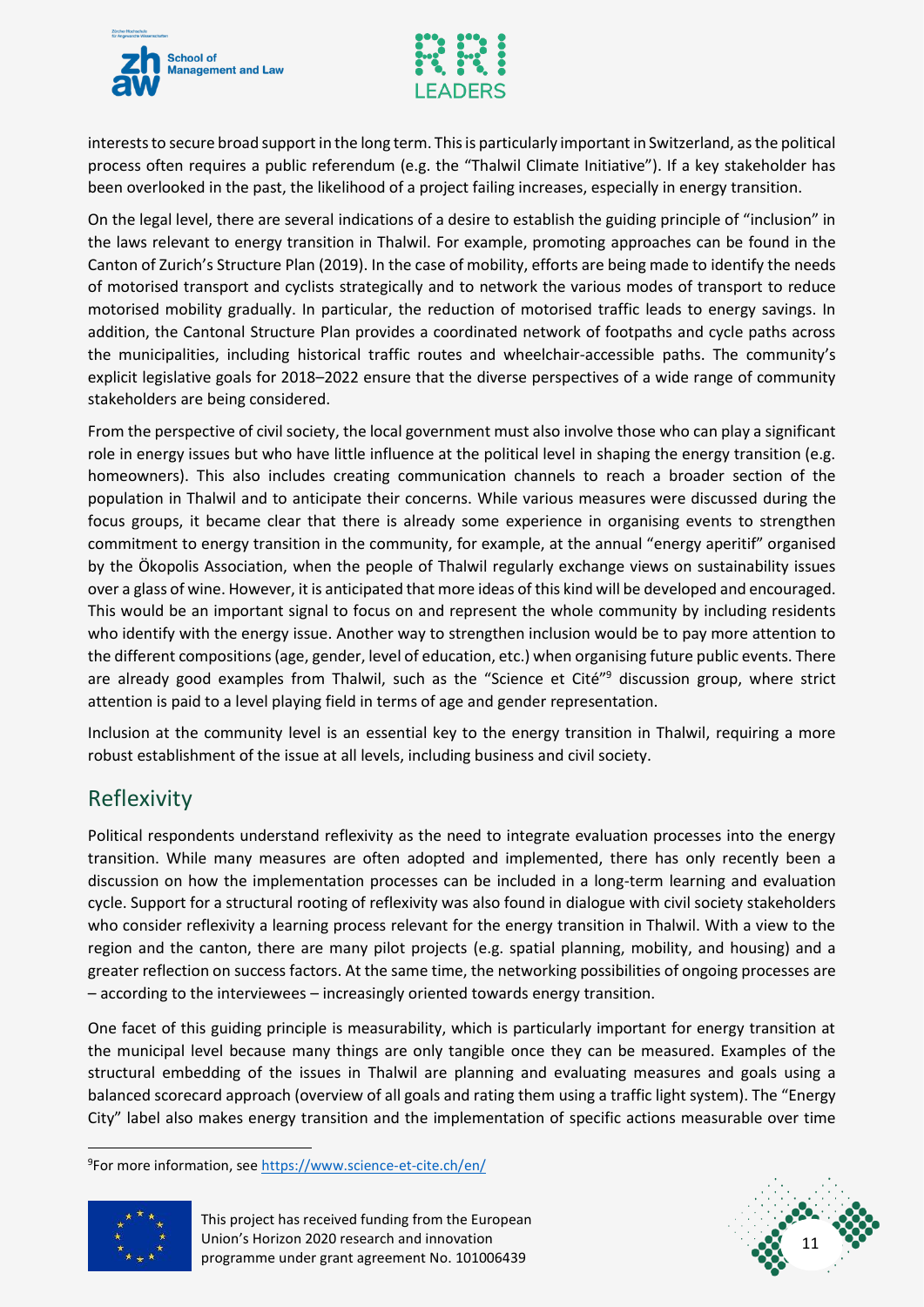



through regular audits. Unfortunately, there is no direct access to data that makes individual aspects of the energy transition visible (e.g. a "water status report") to all residents. The better-informed people are (such as through local government channels), the better the implementation works because residents will begin to think and act together.

Researchers also underlined the role of structurally established reflexivity as part of any research process, helping to make research findings transparent and mistakes and lessons visible to third parties. Stronger embeddedness of reflection possibilities – through the definition of indicators and targets – should be structurally anchored and established before implementation. The extent to which the existing sustainability commission in Thalwil could also be activated for this purpose should be discussed further. In particular, transparent communication of the results of reflection processes also gives residents "control" since political action can be critically questioned/validated by the public/other stakeholders. This should also help shape social change towards sustainability.

#### <span id="page-12-0"></span>Reactivity/responsiveness

Part of the RRI-AIRR approach is also to examine the role of responsiveness as one of the four key dimensions. Responsiveness is defined as using the collective process of reflexivity to both set direction and influence the further course and pace of innovation through effective mechanisms of participatory and anticipatory governance (Stilgoe et al., 2013).

In the spirit of a responsible municipality, Thalwil began promoting sustainable development in different ways as early as 1998 (e.g. energy consumption and environmental education). Two of the twelve legislative goals of the municipality (2018–2022) address the topic of sustainable development, more specifically regarding energy transition in Thalwil, with the long-term net-zero target. This leads to long-term planning and an assumption of responsibility already being applied to the energy transition. Article 10, for example, describes the objective of a general reduction in greenhouse gas emissions, the continuous development of renewable energies, and efforts to keep the "Energy City" label. Other signals for the guiding principle of responsiveness can also be found at the level of the Municipal Structure Plan (2015). This aims to ensure that new open spaces in the settlement area improve residents' quality of life and that care services for the sick and elderly are further expanded. To make compliance and the success of such measures visible, control systems such as the monitoring of several criteria must be established.

The setting, implementing, and evaluating of long-term goals supported by the entire community are a sign of responsiveness. The municipality's target is an energy reduction of 30% and a reduction in the use of fossil fuels to 55% by 2035 (Municipal Council Resolution, 2014). Concerning energy transition, the energy plan in Thalwil is quite specific. In the spirit of responsible leadership, it also discusses recommendations for measures, such as ambient heat, geothermal energy, solar energy, and natural gas. The document contains clear energy targets, which are to be achieved through further measures yet to be developed. The municipality has identified the reduction of energy consumption through building renovations as one of the most critical aspects, and the further expansion of heating networks is also possible (in Thalwil, 38% of heat is still generated by oil). This requires building renovations and heating conversions in both the residential and commercial sectors.

A change process such as energy transition requires measures that can only be implemented through smaller or larger actions over time. These must consider several factors (including scientific findings, cantonal and national requirements, and socio-economic interests), and the options for action differ. For example, civil society can exert an influence, for example, by organising itself into associations, voting in elections, exerting



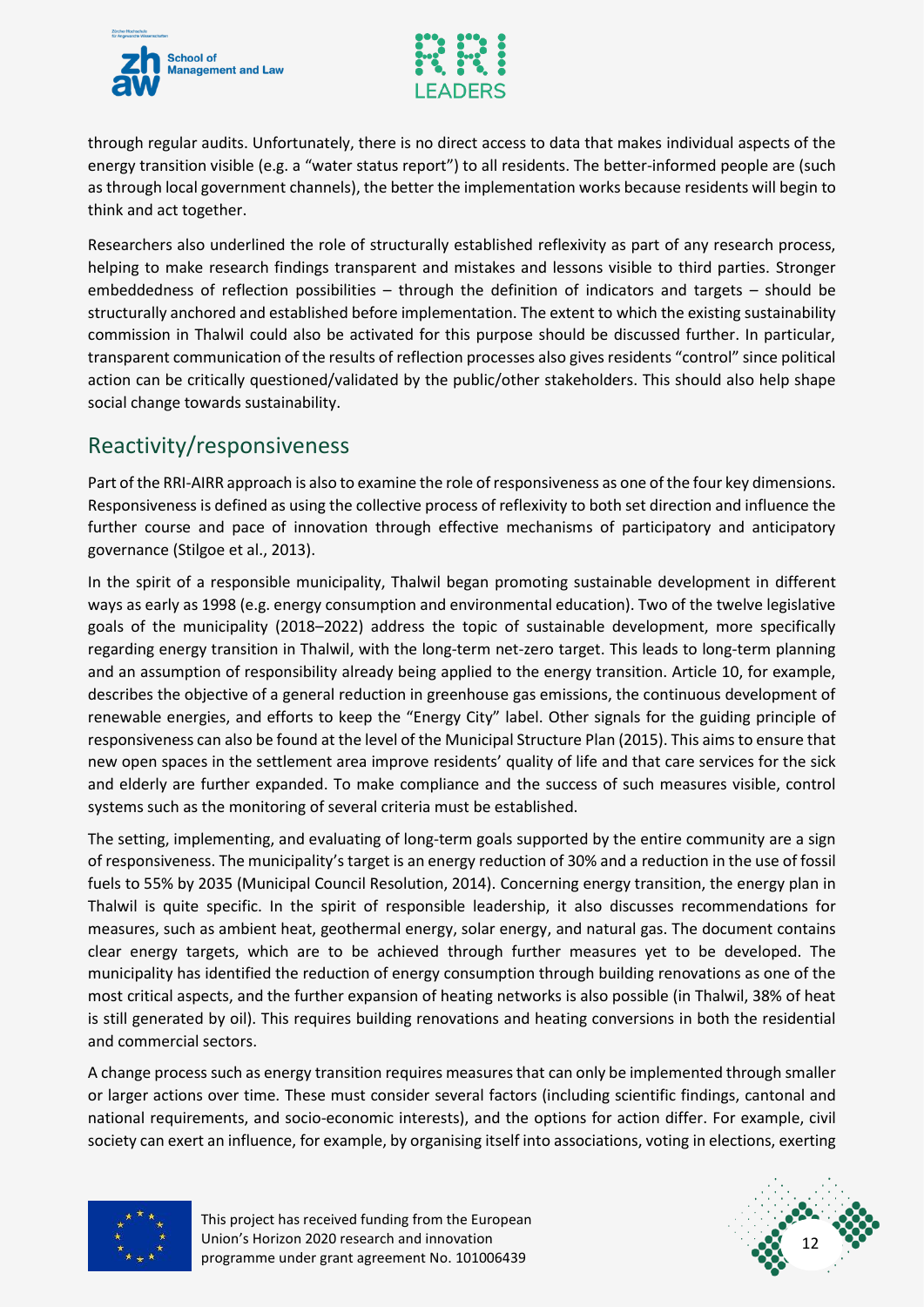



pressure on politicians, and fostering popular support (e.g. the "Thalwil Climate Initiative"<sup>10</sup>). From the perspective of civil society, greater leverage in energy transition can be achieved at the municipal level if the authorities/politicians are sensitive to the needs of protagonists from the outset – ideally by leading the way (e.g. in heating networks or spatial planning).

Possibilities of an evaluation commission for energy projects were suggested to extend the teaching cycles. Consequently, if an action was not feasible as planned or did not have the desired effect, it would be vital to analyse/reflect on what did not work well and how to correct it. Policy makers in the focus group also discussed how to make these processes more dynamic, given the importance of responding to changing resident needs within the legislature, such as the changing energy supply needs of the population (electricity prices and demand). The decision-makers interviewed also mentioned this aspect from the corporate world as a decisive factor, which is also adopted in business models to remain attractive to customers (e.g. supply and demand for ecological products on the electricity market). The extent to which responsible leadership must be expanded and structurally rooted in administration is an essential factor in supporting Thalwil's energy transition.

# <span id="page-13-0"></span>**RRI-keys / Guiding Principles of RRI**

#### <span id="page-13-1"></span>Public engagement

The success of the energy transition and achievement of the net-zero  $CO<sub>2</sub>$  target in a municipality such as Thalwil depends primarily on the actions of residents. This was frequently highlighted in both the focus groups and interviews. Therefore, the goal must be to gain broad public support for the energy transition. In Thalwil, various events have been held in recent years to publicise energy transition, and as described above, through educational activities. These activities aim to increase public awareness and commitment to environmental issues and encourage people in the private and public sectors to act responsibly.

However, the understanding of public engagement within the RRI approach is that it should also include exchanges between researchers, policymakers, industry and civil society organisations, NGOs, and the public. This can manifest itself in open panels, opinion polls, and organised resident forums to identify solutions, accelerate the energy transition, and achieve net-zero  $CO<sub>2</sub>$  consumption.

However, some people are particularly active in this area and talk with local politicians and the local population. In particular, the Ökopolis Association $11$  is a reliable energy transition partner in Thalwil, active in state-school education, and closely linked to the Sustainability Commission (and therefore with political decision-makers). The Association has also organised events to bring together different stakeholders to discuss energy issues at an "energy roundtable" or World Café.

Industry representatives consider public engagement with the energy transition in Thalwil to be necessary, although they are not yet very active in this area themselves. Energy companies also view greater public involvement as an opportunity to transfer know-how from the outside to the inside, sense needs, and maintain contact with the customer. Companies believe there are further opportunities for synergies here, but there is often a lack of motivation among the population. Civil society assumes that local politicians must take more responsibility for promoting public involvement by bringing different parties to the table through panels and events and creating channels to reach everyone. All the stakeholder groups interviewed agreed

<sup>11</sup> For more information, see [https://www.oekopolis.ch](https://www.oekopolis.ch/)





<sup>&</sup>lt;sup>10</sup> For more information, see [https://www.thalwilerklimainitiative.ch](https://www.thalwilerklimainitiative.ch/)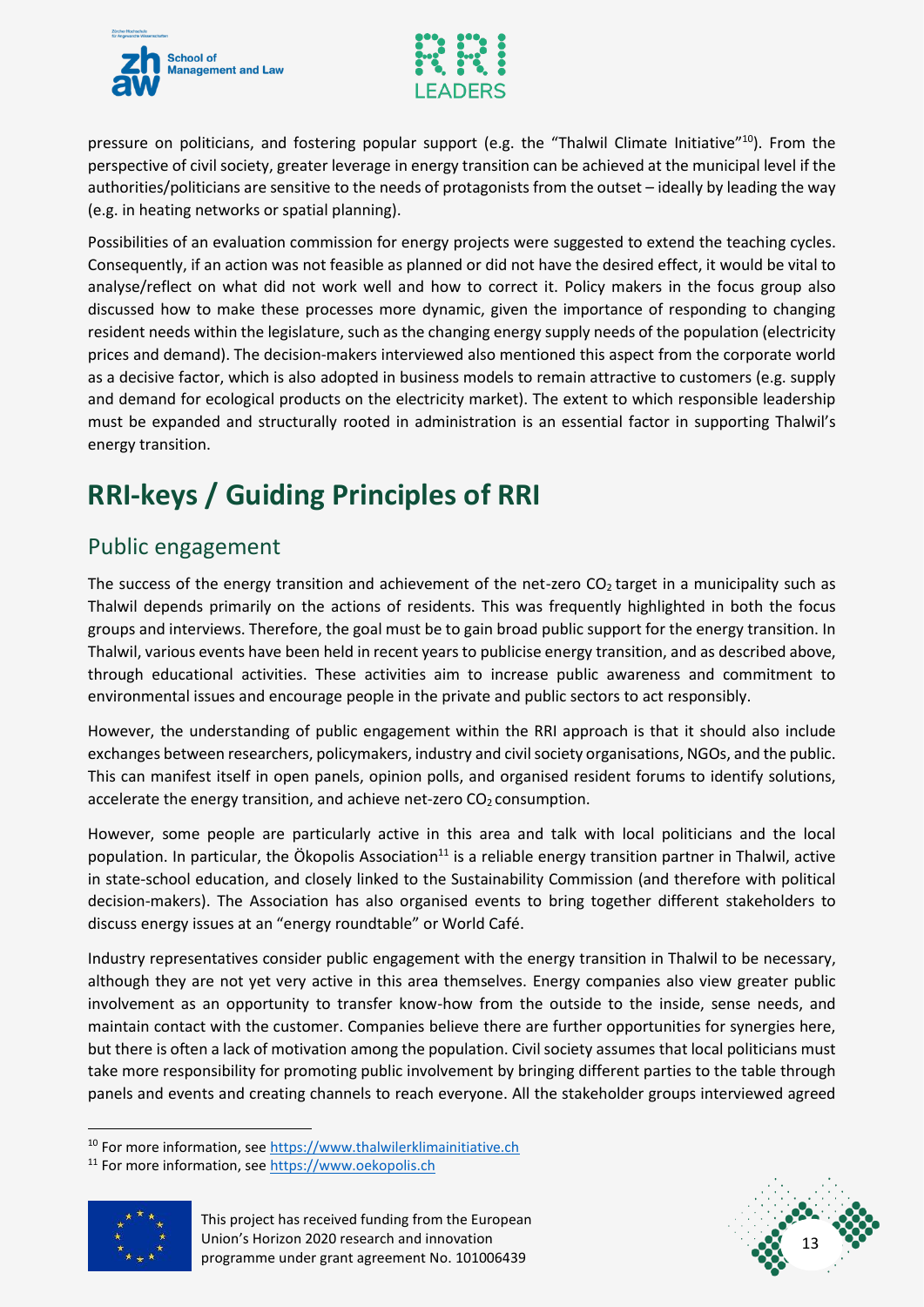



that the broader the support, the more can be achieved for energy transition in Thalwil. At the same time, it became clear in discussions that there is no consensus about which stakeholder groups should be responsible for generating more widespread interest. Although reference was made to political decision-makers in this context, party-political backgrounds mean that they are still at odds over the implementation and pace of the energy transition, and in turn, often refer back to the interests of business and civil society.

#### <span id="page-14-0"></span>Open access

In the context of the RRI approach, open access means that research results and data relating to the planning of the energy transition in Thalwil should be available to interested partiesfree of charge. Furthermore, open access to the findings of publicly funded research in the form of energy data contributes to better and more efficient science and innovation in the public and private sectors. The results are structured as follows:

*Business sector:* Open access in the classical sense, namely "free access to research findings", is not relevant in the local industry's energy sector. However, open access is relevant for some industry players at the cantonal level if they do not want to miss opportunities in the strategic and innovative field. A significant obstacle in the energy sector for local companies in general is access to energy data (heating, electricity, etc.). Access to such data is often fundamental to a small energy cooperative or energy planner in Thalwil. However, the data is not accessible – or only with difficulty – and in some cases is not accessible or only in aggregated form.

C*ivil society* representatives in Thalwil have a different view of open access. In their opinion, they have little insight into scientific findings if they are not in the public domain. At the same time, open access is essential for them to provide argumentative support for vital initiatives (i.e. concerns that originate from the electorate and can significantly influence the legislative process at the municipal level in a bottom-up manner) and thereby make use of opportunities for political participation. From the point of view of knowledge transfer from research to society, this point is underlined, and initial approaches exist, for example, in the SwissEnergy programme<sup>12</sup> - a central federal platform for energy efficiency and renewable energies on which data and publications are made accessible.

As if that were not enough, data access must be expanded from the perspective of civil society players, data monitoring in the area of energy consumption (e.g. heating and solar energy) must be extended, and data located at the municipal level must also be made more easily accessible (i.e. the reduction of bureaucracy in data access must be accelerated). In the meantime, this point is already part of the Municipal Energy Plan  $(2015)$ , which supports, for example, a solar register<sup>13</sup> to examine the suitability of individual roof surfaces and indicate their potential for solar power<sup>14</sup>.

Transparency of data can also increase the willingness of the public and industry to contribute financially to the net-zero  $CO<sub>2</sub>$  target since the cost-benefit calculations for investments become more transparent for these stakeholders as well. However, this intention is point three of the municipality's legislative goals for 2018–2022. Accordingly, the digitisation and consequent accessibility of municipal administration data should be simplified and improved.

<sup>&</sup>lt;sup>14</sup> Interested property owners receive advice and detailed support for appropriate projects, and the Thalwil support programme provides targeted information and motivation – a good example of open access. However, awareness raising based on cost-benefit calculations and access to advice needs to be facilitated.





<sup>&</sup>lt;sup>12</sup> Further explanations of the project can be found at https://www.bfe.admin.ch/bfe/en/home/swiss-federal-office-ofenergy/the-swissenergy-programme.html

 $13$  Further explanations of the project can be found at https:// [www.gis.thalwil.ch](http://www.gis.thalwil.ch/)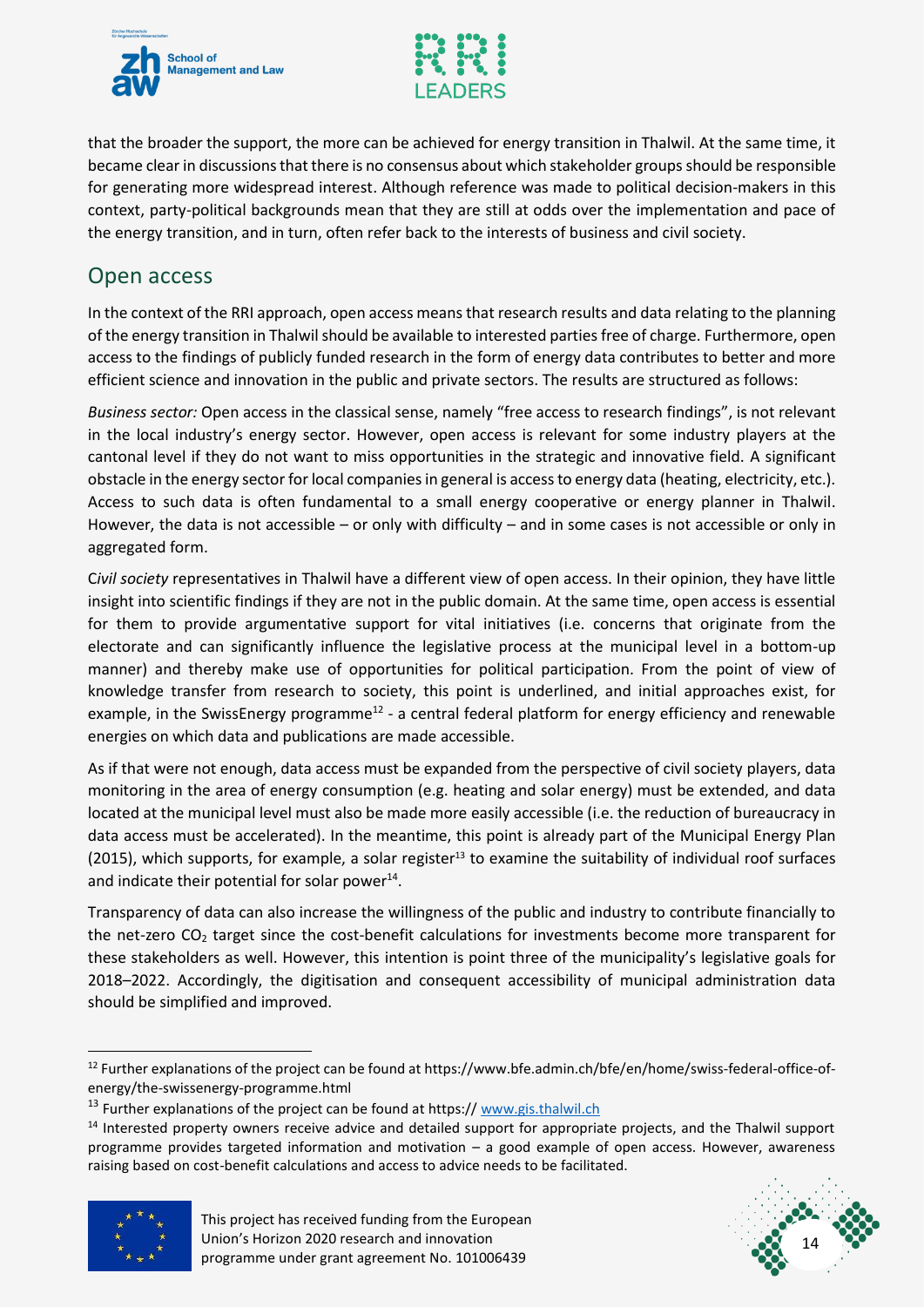



### <span id="page-15-0"></span>Gender equality

Gender equality is understood to mean the promotion of gender balance in decision-making. Gender equality improves the quality and social relevance of the knowledge, technology, and innovation produced. In discussion with stakeholders of the Quadruple Helix, it is apparent that there is hardly any structured approach to ensuring gender equality in the listed projects and measures for the energy transition in Thalwil. Furthermore, the stakeholders interviewed did not express the need for this. However, in the higher education sector and in companies, measures are continuously taken to ensure gender equality in the respective organisational context, including developing gender equality plans and monitoring gender relations. These often belong to the public sector and are subject to equality legislation (e.g., prevention of pay discrimination). In the SMEs surveyed, these rules often did not exist.

Overall, civil society protagonists were frequently unaware that gender equality might be of interest to the energy transition. At the same time, it was noted that the energy transition is a male-dominated area, and that discourse should be held on how women, in particular, could be more involved in the responsible bodies. Furthermore, all Thalwil residents must be involved and represented for this long-term project to be successful. However, this matter was quickly dismissed by the workshops, so there is still an awareness deficit that needs to be addressed by all parties.

#### <span id="page-15-1"></span>Ethics

In discussions with Thalwil stakeholders, it became clear that energy transition can be understood as an ethical issue shaping a resource-conserving and environmentally conscious way of life, protecting the future and viability of other generations. Consequently, the term "ethics" israrely used in connection with research, measures, or energy planning to achieve net  $CO<sub>2</sub>$  zero – but seen as a motivating factor. Here, the RRI key was perceived by interviewees and the focus groups as a central element for the energy transition in Thalwil.

Small businesses often act "to the best of their knowledge and belief" when it comes to ethical behaviour and do not have a written code of conduct, unlike larger companies with specific guidelines or similar instruments. Companies with many employees approach this issue more actively and strategically than, for example, the micro and craft enterprises often located in Thalwil. Larger companies, for example, are often obliged to give themselves relevance in terms of ethical issues, such as promoting corporate responsibility (e.g. purchasing sustainable electricity, avoiding grey emissions where possible). This also applies to companies in the public sector that social stakeholders require to prepare sustainability reports. For companies involved in the energy transition, ethical behaviour also has a credibility and reputation component since they are in the public eye.

In previous discussions with civil society and political players, it was challenging to establish anything about the procedural application of "ethics". This is because they view ethics as a motivating factor in creating a sustainable community life in harmony with the available resources. Consequently, they emphasise the motivational aspect of ethics that produces and underscores the net-zero  $CO<sub>2</sub>$  target. Nevertheless, some considerations seek to develop energy transition measures – particularly against the background of heterogeneous public interests – that are reflected in these measures and prevent discrimination.

While the motivational component seems understandable, against the backdrop of the term "ethics", it would be interesting to determine which social aspects are related to energy transition or can be triggered by it. Indeed, it may be possible to identify further barriers to energy transition in this way. An example of



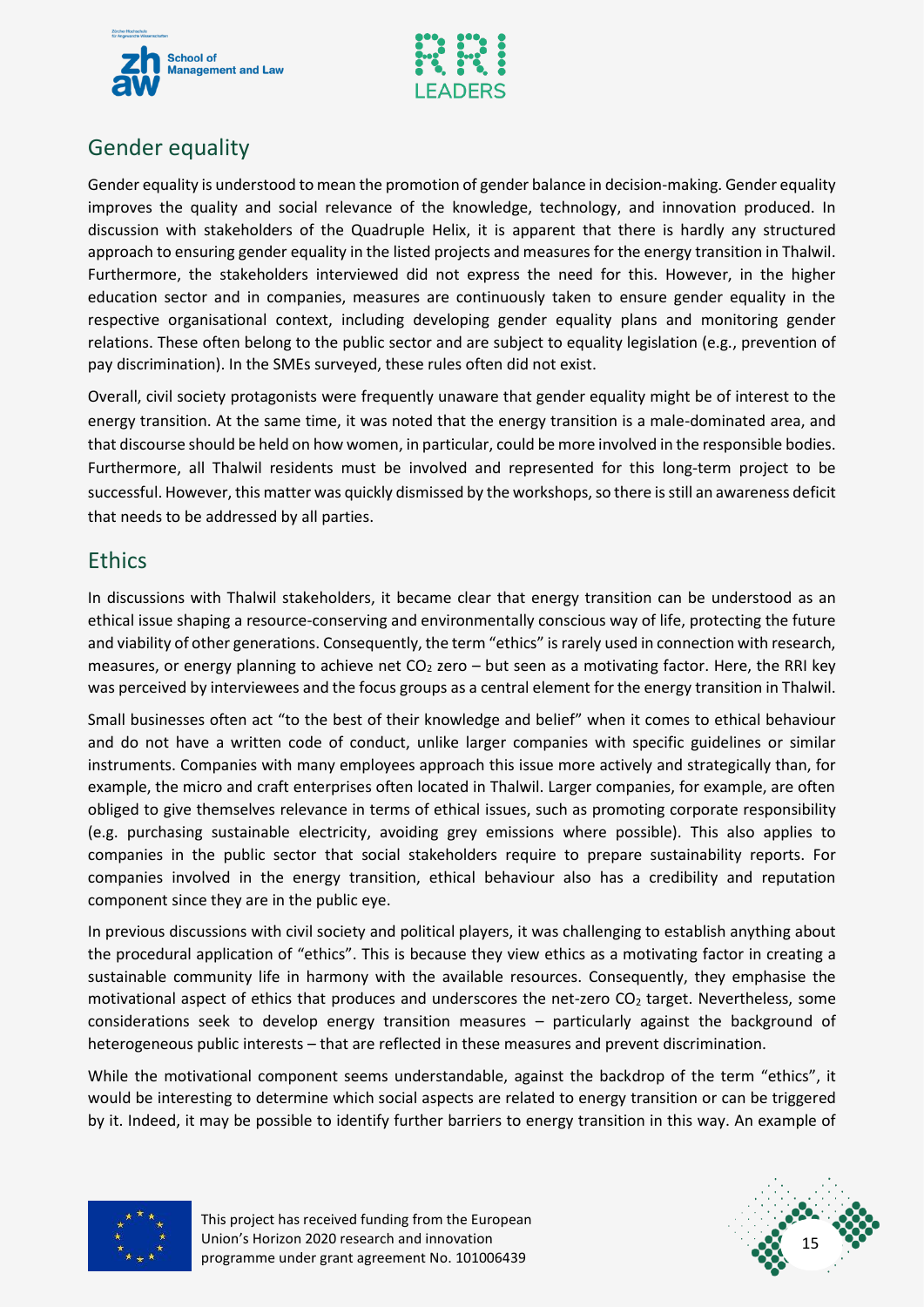



this was the summer workshop, which sparked a debate about social justice since energy transition could have financial implications for some people and potentially increase social segregation.

### <span id="page-16-0"></span>Science education

The range of opinions from the original interviewees underlined the need for "science education" related to energy transition in a municipal and national context. This key factor is about making scientific knowledge related to climate change and measures against climate change more accessible to the public, thereby increasing society's appetite for innovation and enabling further research and innovation. Therefore, it is unsurprising that the issue of science education is deeply rooted in the relevant legal texts and standards for Thalwil. For example, in the current legislative period 2018–2022 the second legislative goal (Cf. Legislaturziele Gemeinde Thalwi<sup>15</sup>) is the sustainable development and qualification of public employees (including administrative and janitorial staff), making this issue a core task for the administration. Similarly, the eighth legislative goal promotes environmentally conscious and future-oriented thinking and action in state schools, where environmental topics are included in the curricula. The municipality and its stakeholders (e.g. the service centre infrastructure and wider society (energy officers and the Ökopolis Association) must ensure that local and global environmental issues are addressed in the classroom. Environmental education is promoted through the programme "PUSCH - Practical Environmental Protection" and, in this way, pupils are introduced to waste and environmental protection issues from an early age.

Industry and business representatives all consider science education related to energy transition necessary, although opinions vary depending on the size of the company. Small and medium-sized enterprises take few if any active/strategic measures regarding science education either in-house or externally. Even in larger companies, external training is still rare. For example, a major energy company in the region promotes science education by running an "education fund" sponsoring professorships, projects, and other activities (thereby positioning itself as an attractive employer).

Internally, science education in large companies in the energy sector is mainly carried out by enabling and promoting the further training of employees. Interestingly, industry and business representatives would also like to see greater scientific understanding about energy transition, as outdated and inaccurate knowledge sometimes hinders progress. The scientists interviewed often feel that they cannot ensure sufficient knowledge transfer to the public because of a lack of capacity and channels; this may be a point for future discussion. Civil society protagonists consider science education to be highly relevant for the energy transition in Thalwil, and to achieve a continuation of this knowledge transfer, scientific advisory boards will be formed at a political level or through the existing follow-up steering group in Thalwil. According to statements made by civil society protagonists, science and energy education for children and adults could be intensified. In past workshops, thought had also been given to creating attractive offers and information channels for this purpose.

<sup>&</sup>lt;sup>15</sup> Legislaturziele Gemeinde Thalwil. (2018, November 22). Legislaturziele 2018-2022. Retrieved from https://www.thalwil.ch/\_docn/2311342/Legislaturziele\_2018-2022\_Zusammenstellung\_nach\_Klausur\_genehmigt.pdf





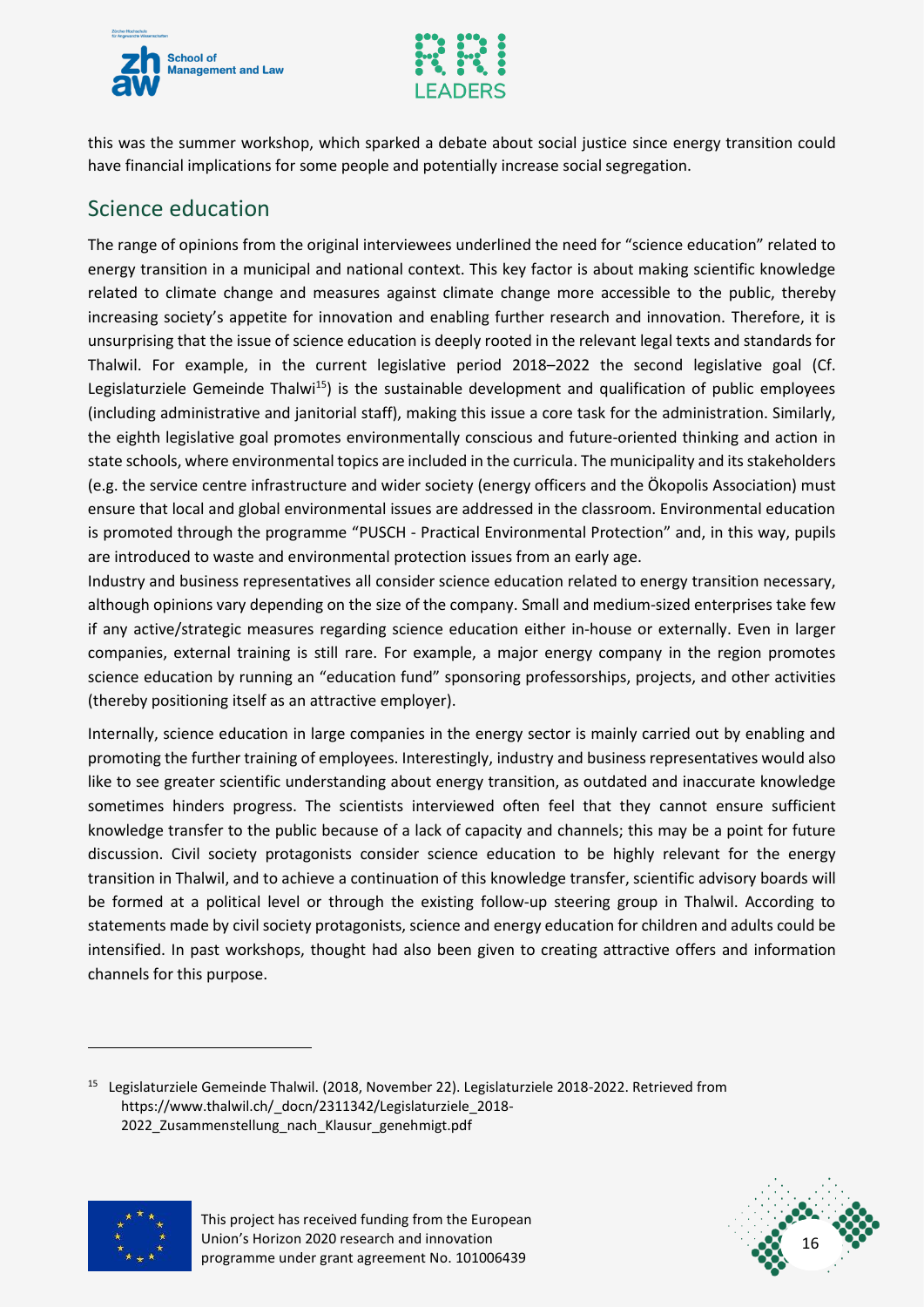



### **Stakeholder Synthesis Mapping of Experiences Related to RRI-AIRR**

**Table:** Systemic categorisation of stakeholders in Thalwil

<span id="page-17-0"></span>

| <b>Stakeholder organisations</b>                                                                    | <b>Stakeholders with high</b><br>levels of interest<br>concerning RRI in practice | <b>Stakeholders with high levels</b><br>of experience in RRI                 | <b>Stakeholders with high</b><br>levels of influence on RRI<br>in practice | <b>Stakeholders with high</b><br>levels of power |
|-----------------------------------------------------------------------------------------------------|-----------------------------------------------------------------------------------|------------------------------------------------------------------------------|----------------------------------------------------------------------------|--------------------------------------------------|
|                                                                                                     |                                                                                   | (Territorial) Policy Makers                                                  |                                                                            |                                                  |
| Federal Department of the<br>Environment, Transport,<br><b>Energy and Communications</b><br>(DETEC) |                                                                                   | Experience in the balance of<br>interests (AIRR)                             | Sustainability as a core<br>value (reflexiveness)                          |                                                  |
| Swiss Federal Office for<br>Energy (SFOE)                                                           |                                                                                   | Experience with anticipation,<br>science education, and public<br>engagement | Funding of research and<br>information platforms<br>(science education)    |                                                  |
| <b>Cantonal Office for Spatial</b><br>Planning (ARE)                                                |                                                                                   |                                                                              | Setting specific rules and<br>regulations (AIRR)                           | Cantonal authority                               |
| Cantonal Office for Waste,<br>Water, Energy and Air<br>(AWEL)                                       |                                                                                   |                                                                              | Setting specific rules and<br>regulations (AIRR)                           | Cantonal authority                               |
| Swiss People's Party Thalwil<br>(SVP)                                                               |                                                                                   |                                                                              |                                                                            | Major political party (22%)                      |
| Liberal party Thalwil (FDP)                                                                         |                                                                                   |                                                                              |                                                                            | Major political party (20%)                      |
| <b>Green Liberal Party Thalwil</b><br>(GLP)                                                         |                                                                                   |                                                                              |                                                                            | Major political party (17%)                      |
| <b>Social Democratic Party</b><br>Thalwil (SP)                                                      |                                                                                   |                                                                              |                                                                            | Major political party (15%)                      |
| Green Party Thalwil (GP)                                                                            |                                                                                   |                                                                              |                                                                            |                                                  |
| Center Thalwil (centre)                                                                             |                                                                                   |                                                                              |                                                                            |                                                  |
| <b>Municipal Council (GR)</b>                                                                       |                                                                                   |                                                                              | General governance<br>(AIRR)                                               | Executive power                                  |



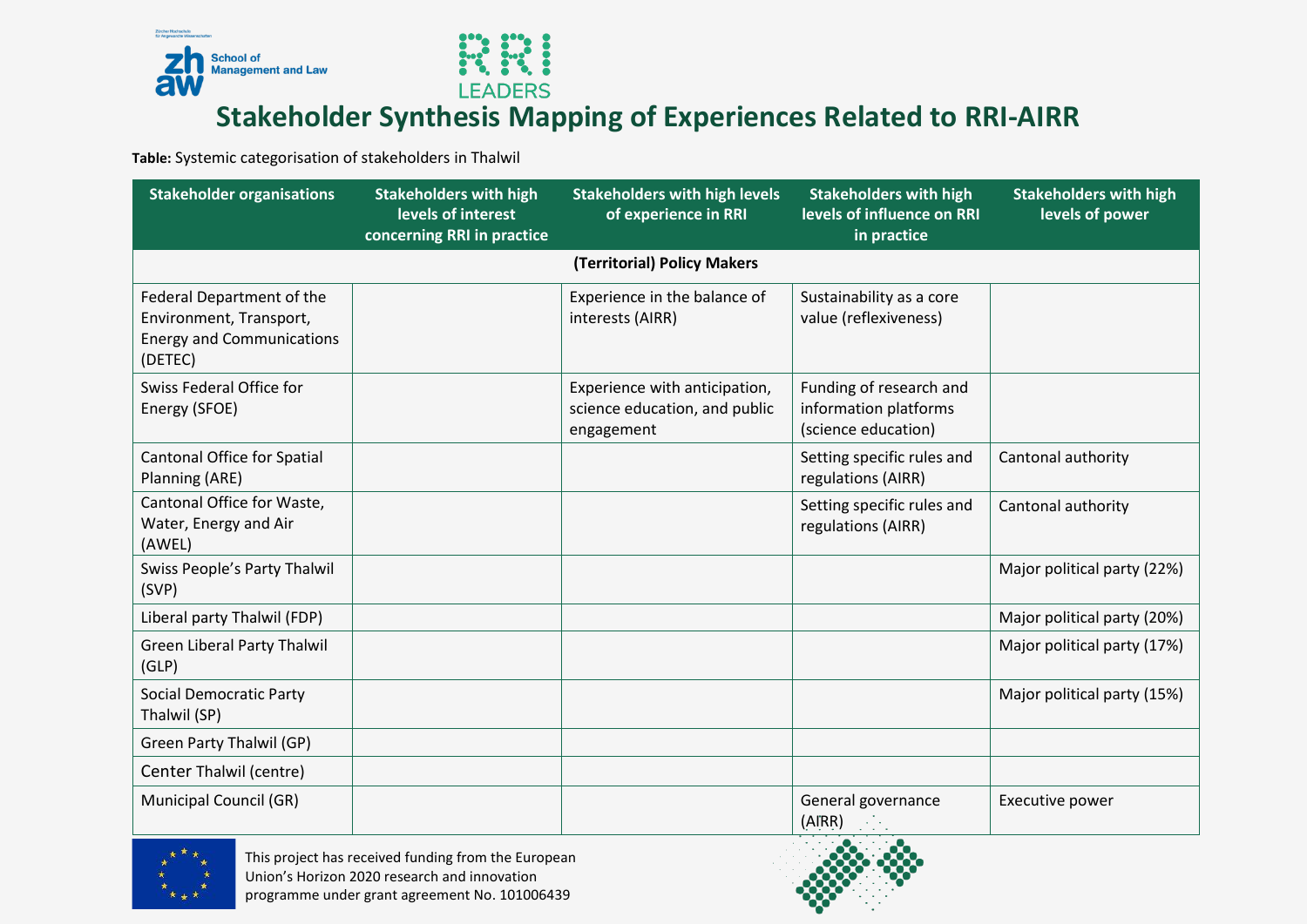



| LLADLNJ                                                |                                                                     |                                                                   |                |
|--------------------------------------------------------|---------------------------------------------------------------------|-------------------------------------------------------------------|----------------|
|                                                        |                                                                     | Advisory role (AIRR,<br>science education)                        | Advisory board |
|                                                        |                                                                     | Advisory role (AIRR,<br>science education)                        | Advisory board |
|                                                        |                                                                     | Advisory role (AIRR,<br>science education)                        | Advisory board |
|                                                        | <b>Research and Academia</b>                                        |                                                                   |                |
| Pioneer in transdisciplinary<br>research and education | Research in energy science<br>engagement, science<br>education)     |                                                                   |                |
|                                                        | Research in ethics and open<br>access                               |                                                                   |                |
| Territorial partner in RRI-<br><b>LEADERS</b>          | Energy research and societal<br>change (responsiveness)             |                                                                   |                |
|                                                        | Teaching in spatial<br>development (anticipation)                   | Engage with municipality                                          |                |
|                                                        | <b>Civil Society</b>                                                |                                                                   |                |
| Strong collaboration with<br>municipalities            | Highly experienced with label<br>development (AIRR)                 | Audit municipalities<br>(public engagement,<br>science education) |                |
|                                                        | Offers public tours (science<br>education and public<br>engagement) |                                                                   |                |
|                                                        |                                                                     |                                                                   | Interest group |
|                                                        |                                                                     |                                                                   | Interest group |
|                                                        |                                                                     |                                                                   |                |



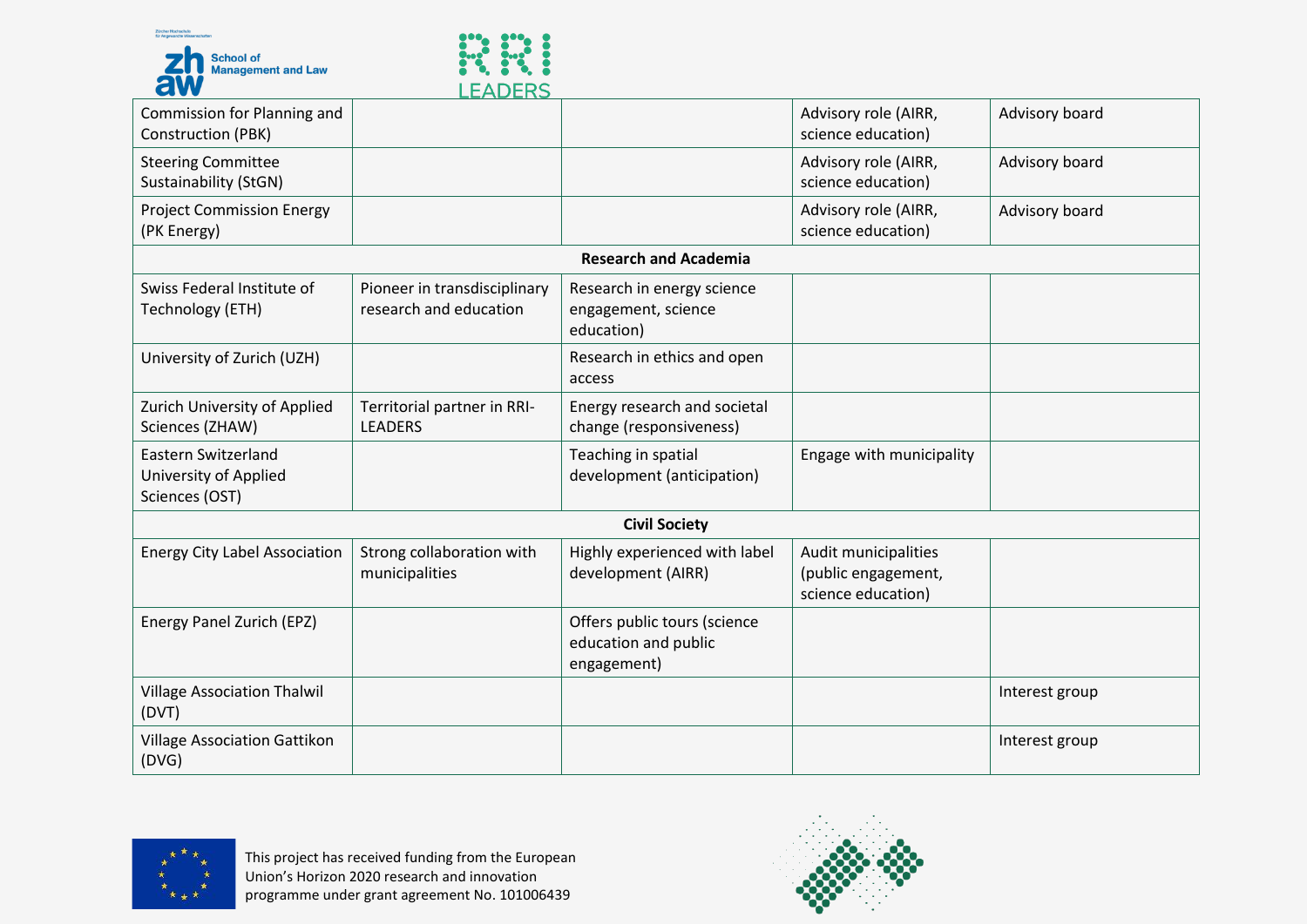



|                                   | ᄔᄂᄉᅛᄔ៶           |                           |                          |                              |
|-----------------------------------|------------------|---------------------------|--------------------------|------------------------------|
| Ökopolis Thalwil-                 | High interest in |                           |                          |                              |
| <b>Sustainability Association</b> | sustainability   |                           |                          |                              |
|                                   | (reflexiveness)  |                           |                          |                              |
| Small Trade and Industry          |                  |                           |                          |                              |
| <b>Association Thalwil (HGV)</b>  |                  |                           |                          |                              |
| Thalwil residents                 |                  |                           |                          | Can launch a political       |
|                                   |                  |                           |                          | initiative                   |
|                                   |                  | <b>Business Sector</b>    |                          |                              |
| Electricity Utilities of the      |                  |                           |                          | Holds power monopoly,        |
| Canton of Zurich (EKZ)            |                  |                           |                          | operates DH network          |
| Energy 360°                       |                  |                           |                          |                              |
| ewz energy solutions              |                  |                           |                          | Operates district heating    |
|                                   |                  |                           |                          | network                      |
| <b>Energy Cooperative</b>         |                  |                           |                          |                              |
| Zimmerberg (EZS)                  |                  |                           |                          |                              |
| Gas Water Thalwil <sup>16</sup>   |                  |                           |                          | Utility that sells water and |
|                                   |                  |                           |                          | gas (monopolist)             |
| PLANAR AG for Spatial             |                  | Experts in sustainable    | Advises the municipality |                              |
| Development                       |                  | development               | on energy issues         |                              |
| <b>Homeowners Association</b>     |                  |                           |                          |                              |
| Thalwil-Rüschlikon-               |                  |                           |                          |                              |
| Oberrieden (HEV)                  |                  |                           |                          |                              |
| <b>Precision Landing GmbH</b>     |                  |                           |                          |                              |
| Naef energy technology            |                  | Offers sustainable energy |                          |                              |
|                                   |                  | solutions                 |                          |                              |

 $<sup>16</sup>$ Gas Water Thalwil is a public body run by the municipality.</sup>



 $\ddot{ }$ 

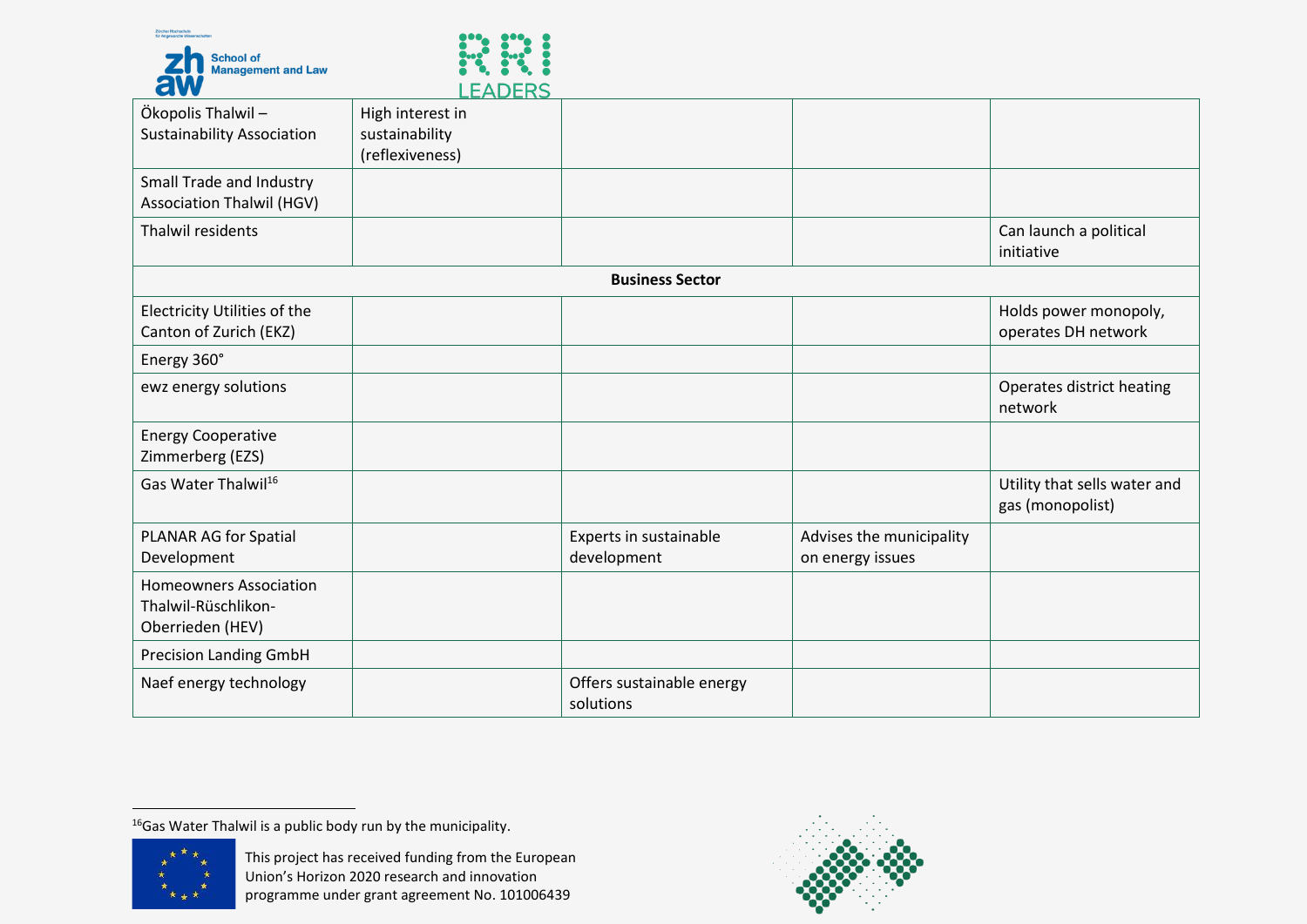



# **SWOT analysis**

<span id="page-20-0"></span>

| <b>STRENGTHS</b>                                                                                                                                                                                                                                                                                                                                  | <b>WEAKNESSES</b>                                                                                                                                                                                                                                                                                                                                         |
|---------------------------------------------------------------------------------------------------------------------------------------------------------------------------------------------------------------------------------------------------------------------------------------------------------------------------------------------------|-----------------------------------------------------------------------------------------------------------------------------------------------------------------------------------------------------------------------------------------------------------------------------------------------------------------------------------------------------------|
| S1 - Strategic municipal documents typically cover time frames of ten to fifteen years,<br>purposefully preventing legislative (4-year-terms) disruptions (anticipation).                                                                                                                                                                         | W1 - Communal structures are characterised by stringent rules and regulations, with a<br>tendency of being too rigid and slow (responsiveness).                                                                                                                                                                                                           |
| S2 - Written down in the municipal code, sustainability has been considered in<br>municipal policymaking for over 20 years. Additionally, the "Sustainability Commission"<br>actively engages in policymaking. Municipal energy planning is covered by an "Energy<br>Officer" and accompanied by the "Energy Project Commission" (reflexiveness). | W2 - Despite energy-related information being readily available, its accessibility has been<br>criticised. For example, how many subsidies are currently available and what sort of<br>forms are required. To some extent, this is due to the complexity of energy topics;<br>however, it could be improved nonetheless (open access, science education). |
| S3 - Strategic policy development follows an inclusive process involving experts,<br>commissions, politicians, and laypeople (inclusion).                                                                                                                                                                                                         | W3 - The energy challenge affects different parts of the municipal authorities.<br>Strengthening the internal collaboration on energy topics beyond the individual "service<br>centres" (DLZ) could benefit energy policies in general (AIRR).                                                                                                            |
| S4 - The "Energy City" label works inherently with many AIRR elements. With Thalwil<br>being a certified "Energy City", AIRR has been automatically embedded in municipal<br>processes and decisions (AIRR).                                                                                                                                      | W4 - By mobilising a few people, the low participation rate in municipal assembly<br>meetings (often <2% of all voters) may outperform public interest (AIRR).                                                                                                                                                                                            |
| S5 - The municipality of Thalwil uses several instruments to interact with the local<br>community: social media channels (Instagram, Facebook), website (Thalwil informs)<br>and a monthly office hour by the Municipal President (public engagement).                                                                                            | W5 - Thalwil's tax system has attracted many wealthy people, some of whom have the<br>primary intention to save taxes. Many of them have an international background and<br>non-Swiss passport holders are prevented from political participation. Others may not<br>wish to participate in the community at all (inclusion).                             |
| <b>OPPORTUNITIES</b>                                                                                                                                                                                                                                                                                                                              | <b>THREATS</b>                                                                                                                                                                                                                                                                                                                                            |
| O1 - The Swiss direct-democratic system can be a catalyst in forcing faster political<br>responses regarding the energy transition (popular communal initiatives such as the<br>"Climate Initiative" 2020 in Thalwil). (responsiveness)                                                                                                           | T1 - The Swiss direct democratic system is partially characterised by slow processes and<br>long reaction times (responsiveness).                                                                                                                                                                                                                         |
| O2 - Energy science still is a "male domain". Despite any assumed stereotypes,<br>increased participation by women could benefit the energy transition (gender<br>equality).                                                                                                                                                                      | T2 - Some homeowners have little motivation to invest into renewable energy<br>technologies and thus may actively engage against energy policies (inclusion).                                                                                                                                                                                             |
| O3 - The current climate narrative has some alarmist elements, which may fail to<br>address sections of the community. Besides "solving climate change", other reasons for<br>the energy transition include energy safety, energy independence, job creation or<br>added value, which might convince a broader political range (AIRR).            | T3 - As an implication of the Swiss citizen legislature (militia system) communal policy<br>making is executed by laypeople, doing politics alongside other professions. This may<br>delay or hinder fast action in the energy challenge (science education).                                                                                             |



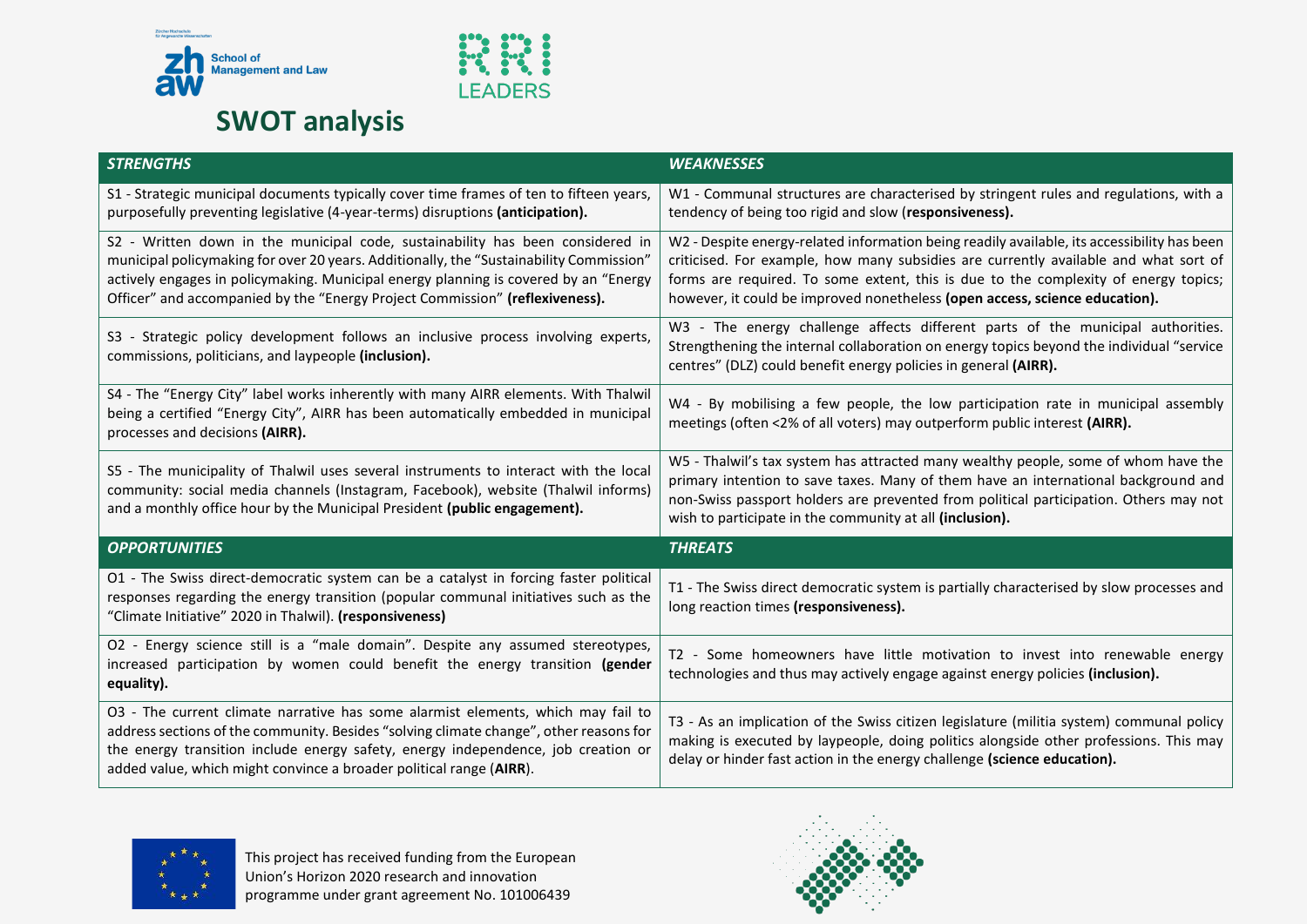



| O4 - Use synergies with existing organisations that actively engage in the energy<br>transition debate. For example, "energieschweiz" as an information platform, PUSCH<br>in environmental education, Forum Energy Zurich for energy technology, and Science<br>et Cité as a public engagement enabler (inclusion, science education, public<br>engagement). | T4 - Highly complex issues, such as the energy transition harbouring the danger of<br>disregarding or discouraging people from partaking in the discourse (science education).                                                                                                                                                                                                                     |
|---------------------------------------------------------------------------------------------------------------------------------------------------------------------------------------------------------------------------------------------------------------------------------------------------------------------------------------------------------------|----------------------------------------------------------------------------------------------------------------------------------------------------------------------------------------------------------------------------------------------------------------------------------------------------------------------------------------------------------------------------------------------------|
| O5 - Some homeowners may simply not be able to afford clean energy technologies<br>such as photovoltaics or a heat pump. How could (local) funds be tapped to invest in<br>local infrastructure (public engagement)?                                                                                                                                          | T5 - With an increasing focus on energy topics in municipal policymaking, the likelihood<br>of ignoring other municipal issues may arise. Even though energy policies benefit society<br>as a whole, they may neglect certain groups or individuals (ethics).                                                                                                                                      |
|                                                                                                                                                                                                                                                                                                                                                               | T6 - Basic energy data (electricity, power, heating, etc.) is impossible or very difficult to<br>access for the local industry (energy planners, energy cooperatives, etc.) but plays a<br>central role in the energy transition. Data is widely scattered (in different levels of public<br>authorities, but also within private entities) or only available in aggregated form. (open<br>access) |

### **TOWS analysis**

The **TOWS** (inverse SWOT matrix) analysis is action-oriented and aims to identify the dependencies and relationships between the internal and external factors (identified in the SWOT analysis). This will help partners outline the development strategies and propose actions to take advantage of identified opportunities, exploit existing strengths, focus on minimising/mitigating external threats, and overcome internal weaknesses.

| <b>INTERNAL STRENGTHS (S)</b>                         | <b>EXTERNAL OPPORTUNITIES (O)</b>                                                                                                                                                                                                                              |                                                                                                                                                                                        |                                                                                                                                                                                                                                                                                                                                                                               |                                                                                                                                                                                                                                                                                                                                                                                       |                                                                                                                                                                                                                                        |  |
|-------------------------------------------------------|----------------------------------------------------------------------------------------------------------------------------------------------------------------------------------------------------------------------------------------------------------------|----------------------------------------------------------------------------------------------------------------------------------------------------------------------------------------|-------------------------------------------------------------------------------------------------------------------------------------------------------------------------------------------------------------------------------------------------------------------------------------------------------------------------------------------------------------------------------|---------------------------------------------------------------------------------------------------------------------------------------------------------------------------------------------------------------------------------------------------------------------------------------------------------------------------------------------------------------------------------------|----------------------------------------------------------------------------------------------------------------------------------------------------------------------------------------------------------------------------------------|--|
| How can we use Strengths to develop<br>Opportunities? | O1 - The Swiss direct-<br>democratic system can be a<br>catalyst in forcing faster<br>political responses<br>regarding the energy<br>transition (popular<br>communal initiatives, such<br>as the "Climate Initiative"<br>2020 in Thalwil).<br>(responsiveness) | O2 - Energy science is still a<br>male domain. Despite any<br>assumed stereotypes,<br>increased participation by<br>women could benefit the<br>energy transition (gender<br>equality). | O <sub>3</sub> - The current climate<br>narrative has some alarmist<br>elements, which may fail to<br>address sections of the<br>community. Besides<br>"solving climate change",<br>other reasons for the<br>energy transition include<br>energy safety, energy<br>independence, job creation<br>or added value, which<br>might convince a broader<br>political range (AIRR). | O4 - Use synergies with<br>existing organisations that<br>actively engage in the energy<br>transition debate. For<br>example, "energieschweiz" as<br>an information platform,<br>PUSCH in environmental<br>education, Forum Energy<br>Zurich for energy technology,<br>and Science et Cité as a public<br>engagement enabler<br>(inclusion, science education,<br>public engagement). | O5 - Some homeowners<br>may simply not be able to<br>afford clean energy<br>technologies such as<br>photovoltaics or a heat<br>pump. How could (local)<br>funds be tapped to invest in<br>local infrastructure (public<br>engagement)? |  |

<span id="page-21-0"></span>

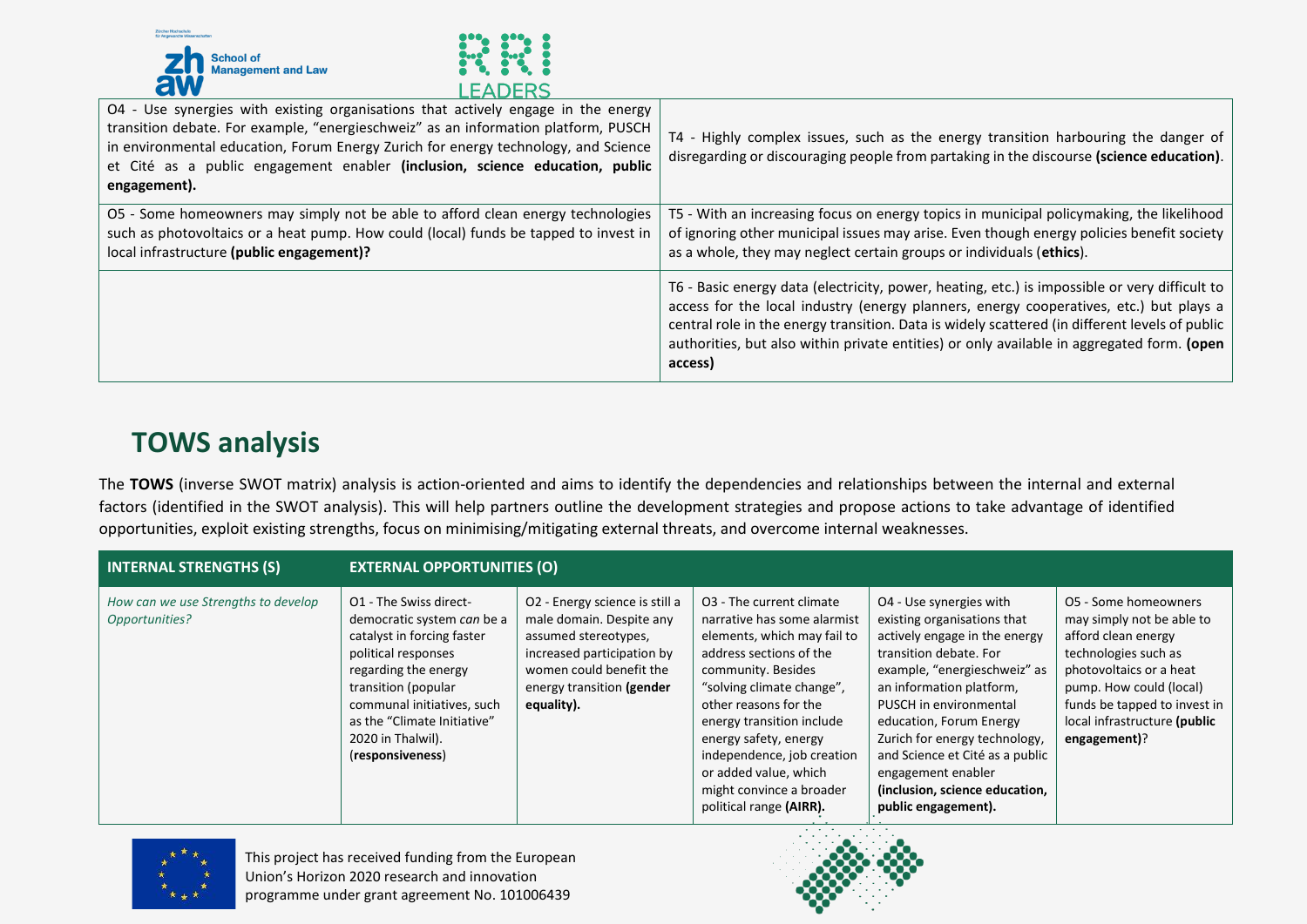



|                                                                                                                                                                                                                                                                                                                                                                     | -------                                                                                                                                           |                                                                                              |                                                                                                                                       |                                                                                            |                                                                                                                          |
|---------------------------------------------------------------------------------------------------------------------------------------------------------------------------------------------------------------------------------------------------------------------------------------------------------------------------------------------------------------------|---------------------------------------------------------------------------------------------------------------------------------------------------|----------------------------------------------------------------------------------------------|---------------------------------------------------------------------------------------------------------------------------------------|--------------------------------------------------------------------------------------------|--------------------------------------------------------------------------------------------------------------------------|
| <b>S1</b> - Strategic municipal documents<br>typically cover time frames of 10-15<br>years, purposefully preventing<br>legislative (four-year-terms) disruptions<br>(anticipation).                                                                                                                                                                                 | Anchor and support<br>awareness for direct-<br>democratic instruments<br>(municipal assembly,<br>municipal initiative) in<br>strategic documents. | Promote gender equality by<br>including the issue in<br>strategic municipal<br>documents.    | Stress the positive aspects<br>of the energy policies (local<br>job creation, added value,<br>energy security) in the<br>energy plan. | Consider or adopt external<br>strategies and policies that<br>suit your own purposes.      |                                                                                                                          |
| S2 - Written down in the municipal<br>code, sustainability has been<br>considered in municipal policymaking<br>for over 20 years. Additionally, the<br>"Sustainability Commission" actively<br>engages in policymaking. Municipal<br>energy planning is covered by an<br>"Energy Officer" and accompanied by<br>the "Energy Project Commission"<br>(reflexiveness). | Proactively engage with the<br>initiators to generate a<br>consensus early on.                                                                    | Encourage greater<br>participation by women in<br>political commissions.                     | Stronger focus on the<br>political consensus when<br>developing strategies.                                                           | Reach out to external<br>organisations that engage in<br>energy-related topics.            | Develop strategies for<br>renewable energy funding<br>(e.g. tap into local pension<br>funds, financial<br>institutions). |
| S3 - Strategic policy development<br>follows an inclusive process, where<br>experts, commissions, politicians and<br>laypeople are jointly involved<br>(inclusion).                                                                                                                                                                                                 |                                                                                                                                                   | Identify policies to bring<br>more women into the<br>energy debate.                          | Think win-win-win<br>(strategies where all<br>involved parties profit)                                                                | Target interest groups rather<br>than individuals.                                         | Check strategy for political<br>feasibility.                                                                             |
| S4 - The "Energy City" label works<br>inherently with many AIRR elements.<br>With Thalwil being a certified "Energy<br>City", AIRR has been automatically<br>embedded in municipal processes and<br>decisions (AIRR).                                                                                                                                               | Align or adopt energy label<br>processes into the potential<br>policy initiative.                                                                 | Identify energy label<br>processes that could<br>benefit from greater female<br>integration. | Highlight the impact of<br>successful energy policies in<br>other municipalities (best<br>practices).                                 | Identify potential synergies<br>with the label.                                            | Consult best practices on<br>how to attract funding.                                                                     |
| S5 - The municipality of Thalwil uses<br>several instruments to interact with the<br>local community: social media channels<br>(Instagram, Facebook), website<br>(Thalwil informs) and a monthly office<br>hour by the Municipal President (public<br>engagement).                                                                                                  | Allow for a short public<br>window to engage in the<br>discussion of a particular<br>initiative.                                                  | Include women (e.g.<br>mothers and housewives)<br>in the energy debate.                      | Emphasise the positive side<br>of energy measures in<br>public communication.                                                         | Actively engage with existing<br>groups and associations that<br>have a stake or interest. | Ask the public for ideas<br>about how to increase<br>renewable funding.                                                  |



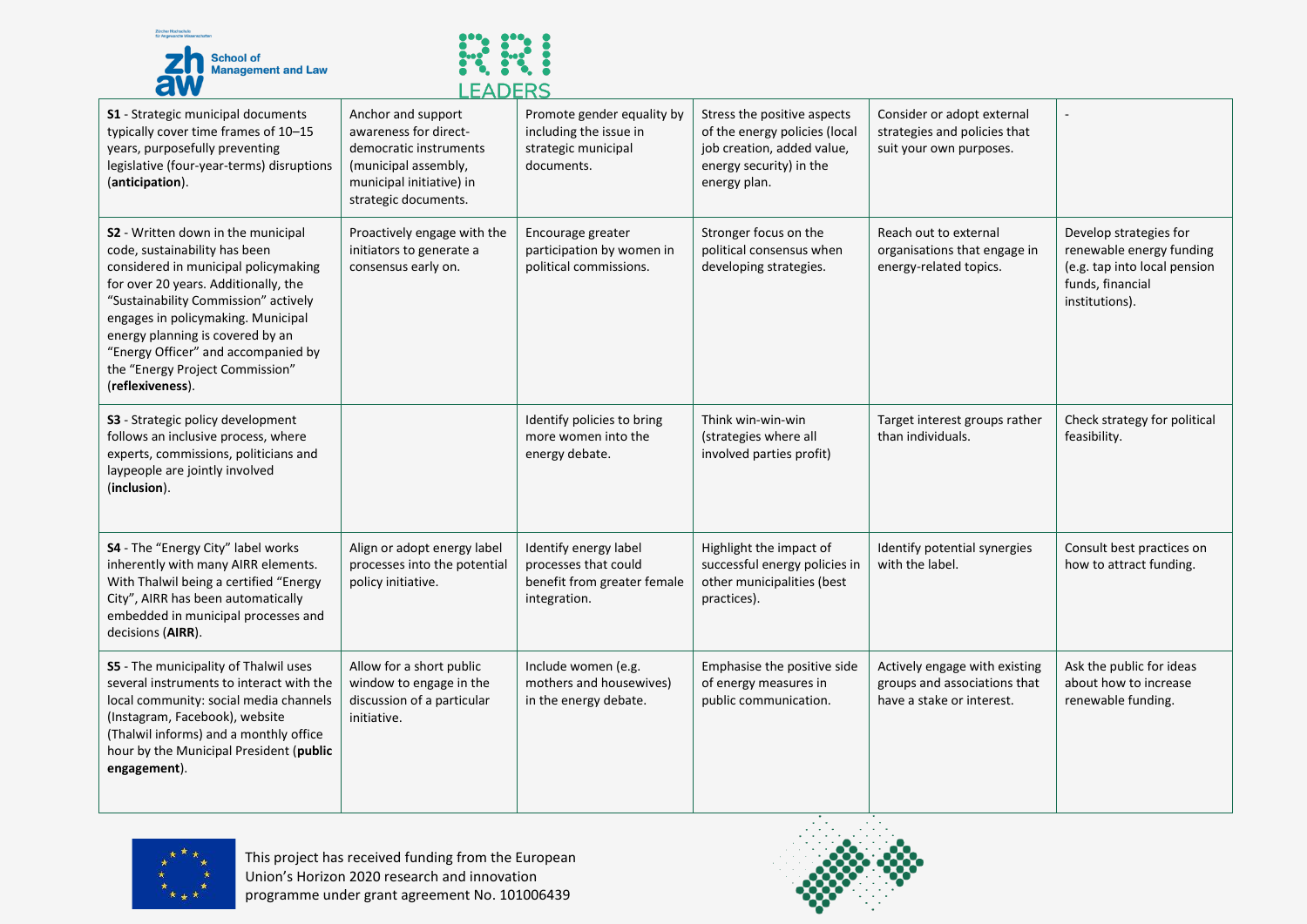



#### **INTERNAL WEAKNESSES (W)**

| What Weaknesses should be eliminated<br>to utilise Opportunities fully?                                                                                                                                                                                                                                                                                                           | <b>O1</b> - The Swiss direct-<br>democratic system can be a<br>catalyst in forcing faster<br>political responses<br>regarding the energy<br>transition (popular<br>communal initiatives such<br>as the "Climate Initiative"<br>2020 in Thalwil).<br>(responsiveness) | O2 - Energy science is still a<br>male domain. Despite any<br>assumed stereotypes,<br>increased participation by<br>women could benefit the<br>energy transition (gender<br>equality). | <b>03</b> - The current climate<br>narrative has some alarmist<br>elements, which may fail to<br>address parts of the<br>community. Besides<br>"solving climate change",<br>there exist other reasons<br>for the energy transition<br>such as energy safety,<br>energy independence, job<br>creation or added value,<br>which might convince a<br>broader political range<br>(AIRR). | <b>04</b> - Use synergies with<br>existing organisations that<br>actively engage in the energy<br>transition debate. For<br>example, "energieschweiz" as<br>an information platform,<br>PUSCH in environmental<br>education, Forum Energy<br>Zurich for energy technology,<br>and Science et Cité as a public<br>engagement enabler<br>(inclusion, science education,<br>public engagement). | <b>O5</b> - Some homeowners<br>may simply not be able to<br>afford clean energy<br>technologies such as<br>photovoltaics or a heat<br>pump. How could (local)<br>funds be tapped to invest in<br>local infrastructure (public<br>engagement)? |
|-----------------------------------------------------------------------------------------------------------------------------------------------------------------------------------------------------------------------------------------------------------------------------------------------------------------------------------------------------------------------------------|----------------------------------------------------------------------------------------------------------------------------------------------------------------------------------------------------------------------------------------------------------------------|----------------------------------------------------------------------------------------------------------------------------------------------------------------------------------------|--------------------------------------------------------------------------------------------------------------------------------------------------------------------------------------------------------------------------------------------------------------------------------------------------------------------------------------------------------------------------------------|----------------------------------------------------------------------------------------------------------------------------------------------------------------------------------------------------------------------------------------------------------------------------------------------------------------------------------------------------------------------------------------------|-----------------------------------------------------------------------------------------------------------------------------------------------------------------------------------------------------------------------------------------------|
| W1 - Communal structures are<br>characterised by stringent rules and<br>regulations, with a tendency of being<br>too rigid and slow (responsiveness).                                                                                                                                                                                                                             | Promote direct-democratic<br>instruments to circumvent<br>slow and rigid communal<br>structures.                                                                                                                                                                     |                                                                                                                                                                                        | Pressure rigid and slow<br>municipal structures by<br>highlighting "positive<br>urgency".                                                                                                                                                                                                                                                                                            | Critically assess existing rules<br>and regulations and exploit<br>current know-how (best<br>practices of other<br>municipalities).                                                                                                                                                                                                                                                          | Create boundary conditions<br>that benefit renewable<br>energy funding.                                                                                                                                                                       |
| W2 -<br>Despite<br>energy-related<br>information being readily available, its<br>accessibility has been criticised. For<br>example, how many subsidies are<br>currently available and what sort of<br>forms are required. To some extent, this<br>is due to the complexity of energy<br>topics; however, it could be improved<br>nonetheless (open access, science<br>education). | Use a direct-democratic<br>tool to foster science<br>education.                                                                                                                                                                                                      | Specifically target women<br>with energy topics by<br>adopting new approaches.                                                                                                         | Improve the quality of the<br>information being<br>provided.                                                                                                                                                                                                                                                                                                                         | Work with the best existing<br>tools and information sheets.                                                                                                                                                                                                                                                                                                                                 | Highlight potential business<br>cases which may be<br>adopted by the private<br>sector.                                                                                                                                                       |
| W3 - The energy challenge affects<br>different parts of the municipal<br>authorities. Strengthening<br>internal<br>collaboration on energy topics beyond<br>the individual "service centres" (DLZ)<br>could benefit energy policies in general<br>(AIRR).                                                                                                                         |                                                                                                                                                                                                                                                                      |                                                                                                                                                                                        | Stress the benefits for each<br>department of the<br>municipal administration.                                                                                                                                                                                                                                                                                                       |                                                                                                                                                                                                                                                                                                                                                                                              |                                                                                                                                                                                                                                               |



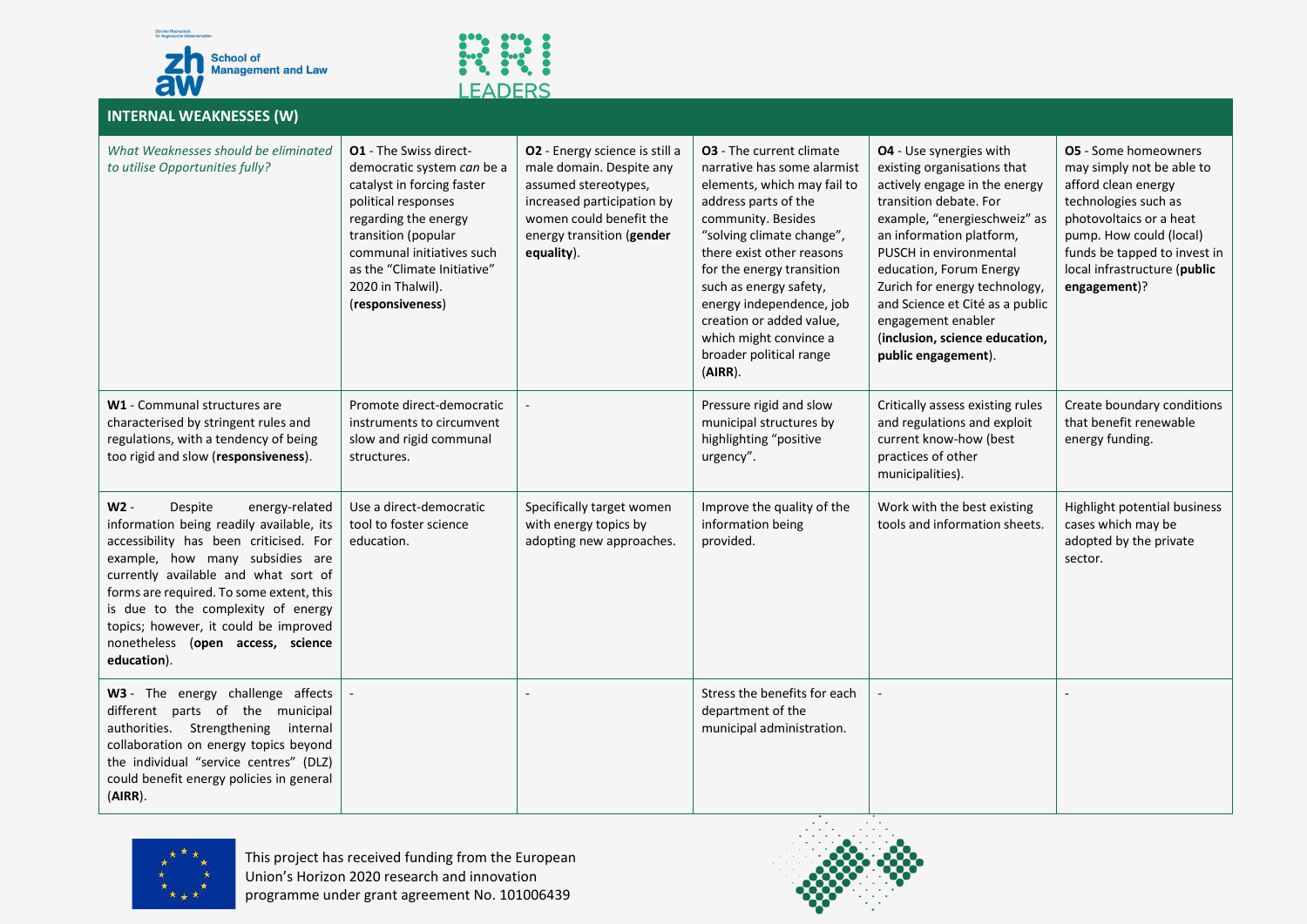



| W4 - By mobilising a few people, the<br>low participation rate in municipal<br>assembly meetings (often <2% of all<br>voters) may outperform public interest<br>$(AIRR)$ .                                                                                                                                   | Introduce a parliament<br>instead of the municipal<br>assembly (political initiative<br>required). |  | Address opposition to a<br>popular referendum at an<br>early stage and consider<br>coping strategies used by<br>other municipalities. |  |
|--------------------------------------------------------------------------------------------------------------------------------------------------------------------------------------------------------------------------------------------------------------------------------------------------------------|----------------------------------------------------------------------------------------------------|--|---------------------------------------------------------------------------------------------------------------------------------------|--|
| W5 - Thalwil's tax system has attracted<br>many wealthy people, some of whom<br>have the primary intention to save<br>taxes. Many of them are non-Swiss<br>passport holders and are prevented<br>from political participation. Others may<br>not wish to participate in the<br>community at all (inclusion). | Develop strategies for the<br>introduction of voting<br>rights for non-Swiss<br>passport holders.  |  | Learn from highly educated<br>expats or gain insights by<br>adopting a different<br>perspective                                       |  |

| <b>INTERNAL STRENGTHS (S)</b>                                                                                                                                                       | <b>EXTERNAL THREATS (T)</b>                                                                                                                      |                                                                                                                                                                   |                                                                                                                                                                                                                                                                                               |                                                                                                                                                                                  |                                                                                                                                                                                                                                                                                               |                                                                                                                                                                                                                                                                                                                                                                                                                                    |
|-------------------------------------------------------------------------------------------------------------------------------------------------------------------------------------|--------------------------------------------------------------------------------------------------------------------------------------------------|-------------------------------------------------------------------------------------------------------------------------------------------------------------------|-----------------------------------------------------------------------------------------------------------------------------------------------------------------------------------------------------------------------------------------------------------------------------------------------|----------------------------------------------------------------------------------------------------------------------------------------------------------------------------------|-----------------------------------------------------------------------------------------------------------------------------------------------------------------------------------------------------------------------------------------------------------------------------------------------|------------------------------------------------------------------------------------------------------------------------------------------------------------------------------------------------------------------------------------------------------------------------------------------------------------------------------------------------------------------------------------------------------------------------------------|
| How can we use Strengths to deal<br>with Threats successfully?                                                                                                                      | T1 - The Swiss direct<br>democratic system is<br>partially characterised<br>by slow processes<br>and long reaction<br>times<br>(responsiveness). | T2 - Some homeowners have<br>little motivation to invest in<br>renewable energy<br>technologies and may<br>actively disagree with energy<br>policies (inclusion). | T3 - An implication of<br>the Swiss citizen<br>legislature (militia<br>system) is that<br>laypeople carry out<br>communal<br>policymaking,<br>combining politics<br>with another<br>profession. This may<br>delay or hinder fast<br>action in the energy<br>challenge (science<br>education). | T4 - Highly complex<br>issues, such as the<br>energy transition<br>harbour the danger<br>of disregarding or<br>discouraging<br>people from the<br>debate (science<br>education). | T5 - With an<br>increasing focus on<br>energy topics in<br>municipal<br>policymaking, the<br>likelihood of ignoring<br>other communal<br>issues may arise. Even<br>though energy<br>policies benefit<br>society as a whole,<br>they may neglect<br>certain groups or<br>individuals (ethics). | T6 - Basic energy data<br>(electricity, power,<br>heating, etc.) is<br>impossible or very<br>difficult to access for the<br>local industry (energy<br>planners, energy<br>cooperatives, etc.) but<br>plays a central role in the<br>energy transition. Data is<br>widely scattered<br>(different level of public<br>authorities, but also<br>within private entities) or<br>only available in<br>aggregated form (open<br>access). |
| S1 - Strategic municipal documents<br>typically cover time frames of ten<br>to fifteen years, purposefully<br>preventing legislative (4-year-<br>terms) disruptions (anticipation). |                                                                                                                                                  | Ensure that strategic<br>municipal documents create<br>a favourable environment for<br>homeowners to invest in<br>renewable energy.                               |                                                                                                                                                                                                                                                                                               | $\mathbf{r} = \mathbf{r}$<br>$\cdots$                                                                                                                                            |                                                                                                                                                                                                                                                                                               | Set the legal basis to<br>make energy data readily<br>available when reviewing<br>strategic documents.                                                                                                                                                                                                                                                                                                                             |



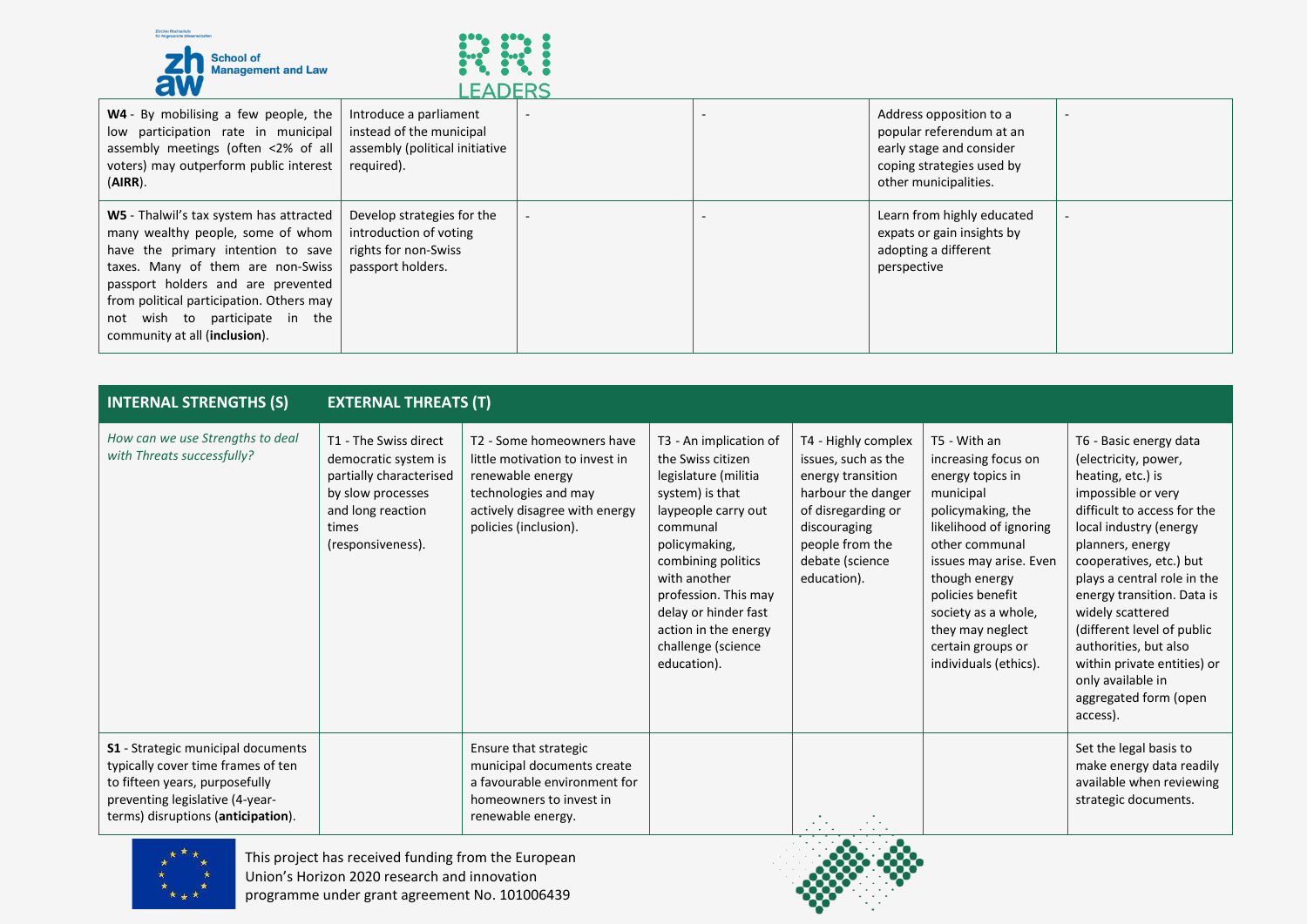



|                                                                                                                                                                                                                                                                                                                                                                        |                                                                                                                                                                                                                | LCADERJ                                                                    |                                                                                                                                                   |                                                                                                                                          |                                                                                                                    |                                                                                                                                    |
|------------------------------------------------------------------------------------------------------------------------------------------------------------------------------------------------------------------------------------------------------------------------------------------------------------------------------------------------------------------------|----------------------------------------------------------------------------------------------------------------------------------------------------------------------------------------------------------------|----------------------------------------------------------------------------|---------------------------------------------------------------------------------------------------------------------------------------------------|------------------------------------------------------------------------------------------------------------------------------------------|--------------------------------------------------------------------------------------------------------------------|------------------------------------------------------------------------------------------------------------------------------------|
| S2 - Written down in the municipal<br>code, sustainability has been<br>considered in municipal<br>policymaking for over 20 years.<br>Additionally, the "Sustainability<br>Commission" actively engages in<br>policymaking. Municipal energy<br>planning is covered by an "Energy<br>Officer" and accompanied by the<br>"Energy Project Commission"<br>(reflexiveness). | Find ways to<br>overcome<br>administrative<br>hurdles by using<br>practical advice from<br>the industry (e.g.<br>heating replacement<br>or the construction of<br>a PV plant should be<br>as easy as possible) |                                                                            | Consistently brief<br>municipal council<br>with the latest facts<br>(e.g. policy briefs or<br>fact sheets provided<br>through the<br>commissions) | Review municipal<br>communication in<br>terms of the energy<br>topic (e.g. check<br>official documents<br>for a better<br>understanding) | Discuss potential<br>disruptions at an early<br>stage and emphasise<br>the positives rather<br>than the negatives. | Municipal sustainability<br>bodies should work<br>towards greater open<br>access (e.g. define the<br>essential key metrics)        |
| S3 - Strategic policy development<br>follows an inclusive process<br>involving experts, commissions,<br>politicians, and laypeople<br>(inclusion).                                                                                                                                                                                                                     |                                                                                                                                                                                                                | Involve the major opposition<br>groups when fostering energy<br>policies.  |                                                                                                                                                   | Make policy<br>developing<br>processes<br>transparent and<br>easy to understand.                                                         | Consult marginalised<br>groups.                                                                                    | Ensure "data collecting"<br>bodies (energy<br>authorities, cantonal<br>electricity, and energy<br>companies, etc.) are<br>onboard. |
| S4 - The "Energy City" label works<br>inherently with many AIRR<br>elements. With Thalwil being a<br>certified an "Energy City", AIRR has<br>been automatically embedded in<br>municipal processes and decisions<br>(AIRR).                                                                                                                                            |                                                                                                                                                                                                                | Follow recommendations of<br>best practice by the "energy-<br>city" label. | Educate with best<br>practice examples<br>from the "energy-<br>city" label.                                                                       | Adopt information<br>material from the<br>"energy-city" label.                                                                           |                                                                                                                    | Consider the<br>recommendations for<br>individual metrics.                                                                         |
| S5 - The municipality of Thalwil<br>uses several instruments to interact<br>with the local community: social<br>media channels (Instagram,<br>Facebook), website (Thalwil<br>informs) and a monthly office hour<br>by the Municipal President (public<br>engagement).                                                                                                  | Learn more about the<br>public perception of<br>administrative<br>hurdles.                                                                                                                                     | Listen to the opposition and<br>find common ground.                        |                                                                                                                                                   | Evaluate any lack of<br>understanding.                                                                                                   | Identify the<br>disadvantaged and try<br>to find alternatives for<br>them.                                         | Develop user-friendly and<br>appealing channels and<br>data platforms.                                                             |

#### **INTERNAL WEAKNESSES (W)**



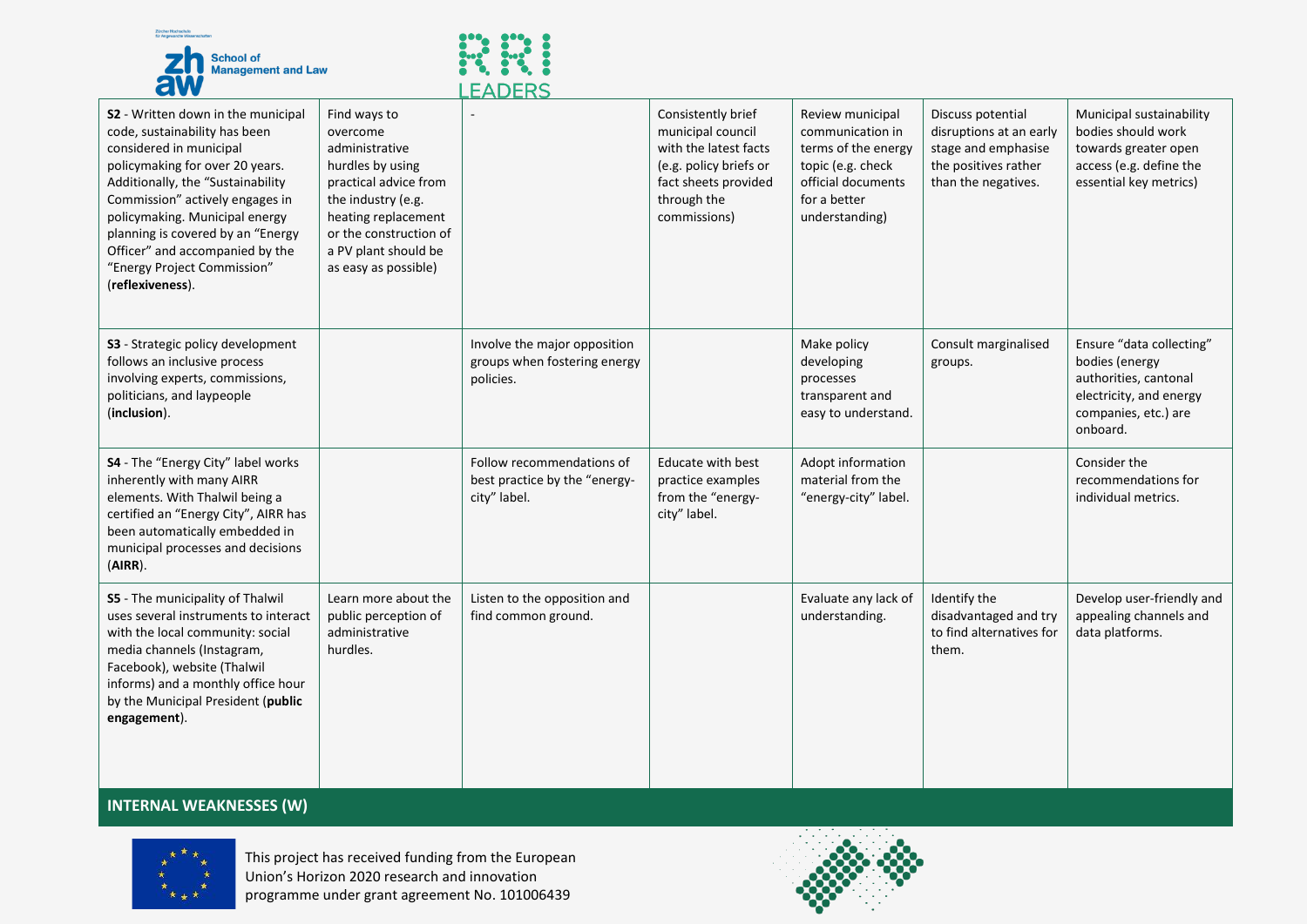



|                                                                                                                                                                                                                                                                                                                                                                             |                                                                                                                                                  | LCADERJ                                                                                                                                                           |                                                                                                                                                                                                                                                                                               |                                                                                                                                                                                  |                                                                                                                                                                                                                                                                                               |                                                                                                                                                                                                                                                                                                                                                                                                                                    |
|-----------------------------------------------------------------------------------------------------------------------------------------------------------------------------------------------------------------------------------------------------------------------------------------------------------------------------------------------------------------------------|--------------------------------------------------------------------------------------------------------------------------------------------------|-------------------------------------------------------------------------------------------------------------------------------------------------------------------|-----------------------------------------------------------------------------------------------------------------------------------------------------------------------------------------------------------------------------------------------------------------------------------------------|----------------------------------------------------------------------------------------------------------------------------------------------------------------------------------|-----------------------------------------------------------------------------------------------------------------------------------------------------------------------------------------------------------------------------------------------------------------------------------------------|------------------------------------------------------------------------------------------------------------------------------------------------------------------------------------------------------------------------------------------------------------------------------------------------------------------------------------------------------------------------------------------------------------------------------------|
| Which Weaknesses must be<br>eliminated to fight Threats<br>successfully?                                                                                                                                                                                                                                                                                                    | T1 - The Swiss direct<br>democratic system is<br>partially characterised<br>by slow processes<br>and long reaction<br>times<br>(responsiveness). | T2 - Some homeowners have<br>little motivation to invest in<br>renewable energy<br>technologies and may<br>actively disagree with energy<br>policies (inclusion). | T3 - An implication of<br>the Swiss citizen<br>legislature (militia<br>system) is that<br>laypeople carry out<br>communal<br>policymaking,<br>combining politics<br>with another<br>profession. This may<br>delay or hinder fast<br>action in the energy<br>challenge (science<br>education). | T4 - Highly complex<br>issues, such as the<br>energy transition<br>harbour the danger<br>of disregarding or<br>discouraging<br>people from the<br>debate (science<br>education). | T5 - With an<br>increasing focus on<br>energy topics in<br>municipal<br>policymaking, the<br>likelihood of ignoring<br>other communal<br>issues may arise. Even<br>though energy<br>policies benefit<br>society as a whole,<br>they may neglect<br>certain groups or<br>individuals (ethics). | T6 - Basic energy data<br>(electricity, power,<br>heating, etc.) is<br>impossible or very<br>difficult to access for the<br>local industry (energy<br>planners, energy<br>cooperatives, etc.) but<br>plays a central role in the<br>energy transition. Data is<br>widely scattered<br>(different level of public<br>authorities, but also<br>within private entities) or<br>only available in<br>aggregated form (open<br>access). |
| W1 - Communal structures are<br>characterised by stringent rules<br>and regulations, with a tendency of<br>being too rigid and slow<br>(responsiveness).                                                                                                                                                                                                                    | Revise existing<br>regulations on their<br>practicability.                                                                                       | Address regulations that<br>enable systematic opposition.                                                                                                         |                                                                                                                                                                                                                                                                                               |                                                                                                                                                                                  | Consider temporary<br>solutions for affected<br>people.                                                                                                                                                                                                                                       |                                                                                                                                                                                                                                                                                                                                                                                                                                    |
| W2 - Despite energy-related<br>information being readily available,<br>its accessibility has been criticised.<br>For example, how many subsidies<br>are currently available and what<br>sort of forms are required. To some<br>extent, this is due to the complexity<br>of energy topics; however, it could<br>be improved nonetheless (open<br>access, science education). |                                                                                                                                                  | Systematically eliminate<br>misinformation (of<br>homeowners).                                                                                                    | Provide the municipal<br>council with the best<br>material available<br>(e.g. regular policy<br>briefs).                                                                                                                                                                                      |                                                                                                                                                                                  |                                                                                                                                                                                                                                                                                               | Avoid misinformation<br>with the help of solid and<br>reliable data                                                                                                                                                                                                                                                                                                                                                                |
| W3 - The energy challenge affects<br>different parts of the municipal<br>authorities. Strengthening internal<br>collaboration on energy topics                                                                                                                                                                                                                              |                                                                                                                                                  |                                                                                                                                                                   |                                                                                                                                                                                                                                                                                               | Foster a better<br>understanding of<br>communal energy<br>issues.                                                                                                                | Learn about adverse<br>policy effects within<br>different service<br>centres.                                                                                                                                                                                                                 |                                                                                                                                                                                                                                                                                                                                                                                                                                    |



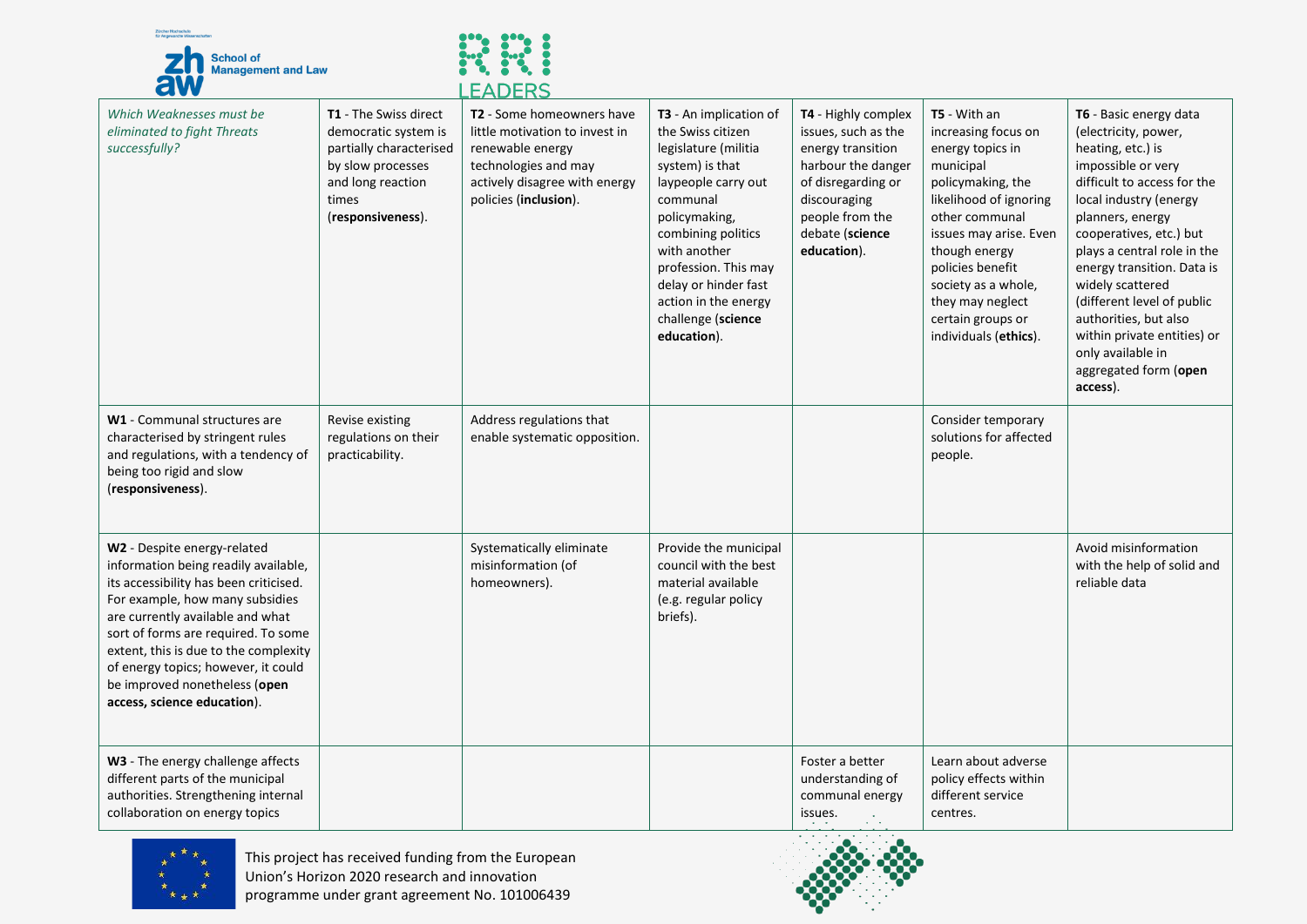



| .                                                                                                                                                                                                                                                                                                               | LLADLNJ |                                                                                           |                                                    |                                                                                                                |
|-----------------------------------------------------------------------------------------------------------------------------------------------------------------------------------------------------------------------------------------------------------------------------------------------------------------|---------|-------------------------------------------------------------------------------------------|----------------------------------------------------|----------------------------------------------------------------------------------------------------------------|
| beyond the individual "service<br>centres" (DLZ) could benefit energy<br>policies in general (AIRR).                                                                                                                                                                                                            |         |                                                                                           |                                                    |                                                                                                                |
| W4 - By mobilising a few people,<br>the low participation rate in<br>municipal assembly meetings<br>(often <2% of all voters) may<br>outperform public interest (AIRR).                                                                                                                                         |         | Focus on clear and<br>straightforward<br>formulation when<br>preparing voter<br>material. | Identify the<br>marginalised at an<br>early stage. |                                                                                                                |
| W5 - Thalwil's tax system has<br>attracted many wealthy people,<br>some of whom have the primary<br>intention to save taxes. Many of<br>them are non-Swiss passport<br>holders and are prevented from<br>political participation. Others may<br>not wish to participate in the<br>community at all (inclusion). |         |                                                                                           |                                                    | Ensure that the non-Swiss<br>population is informed<br>about energy issues<br>appropriately (language<br>etc.) |



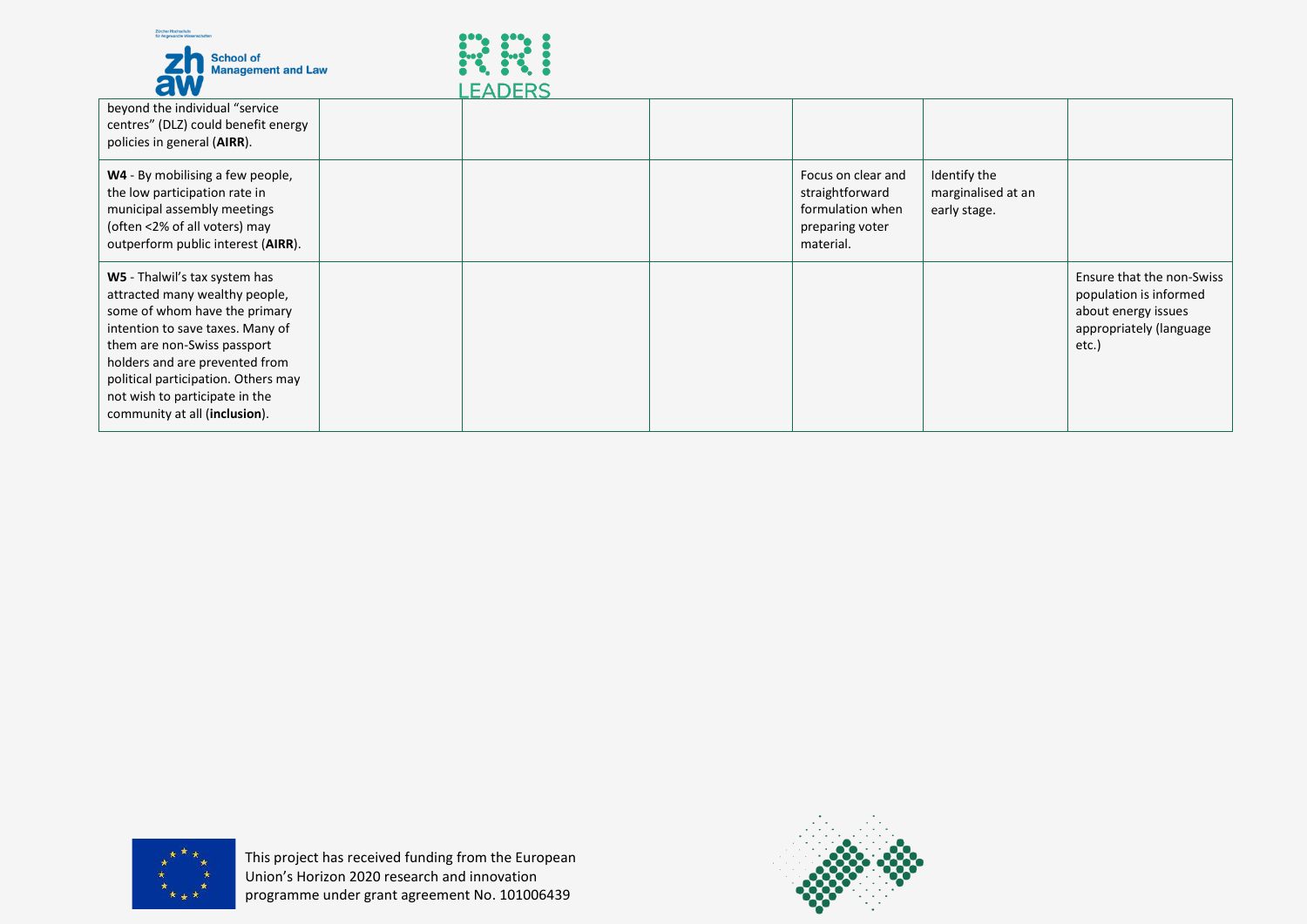



### <span id="page-28-0"></span>**Identification of Strategic Policy Priorities**

Based on the SWOT/TOWS analysis, important strategic focal points for integrating the RRI-AIRR approach were identified. In this context, the RRI keys and the AIRR dimensions could be of particular importance for the energy transition in Thalwil. Technological solutions for the expansion of renewable energies have been known for some time, but there is a lack of broad social acceptance and recognition of the topic's relevance. The RRI-AIRR framework particularly emphasises these "soft" factors. The following is a selection of strategies that could be critically discussed in the focus groups:

(1) Positive aspects of the energy transition are still frequently perceived as arduous, expensive, and time-consuming. As a result, positive factors, such as local added value and the associated job creation, or lessening dependence on a given energy supply, often remain hidden. The municipality of Thalwil could draw more attention to the advantages of renewable energy sources in its communications and root this more firmly in its corporate culture.

(2) Learning from others: the 2,200 municipalities in Switzerland all have different strengths and weaknesses. Some communities are true pioneers in energy transition. In the meantime, there is a wealth of information and a palette of best practice examples. Above all, the Energy City label documents give prime examples of successful governance, which can be considered as an effort towards anticipation.

(3) Financing the energy transition involves high investment, as do renewable energy systems. Thalwil has limited room for manoeuvre here but can function as an intermediary between lenders and homeowners. Other possibilities include investments by the administration's pension fund or the sale of shares to the population in an extensive PV system.

(4) Although the energy industry is still primarily a male domain, better representation of women is likely to be valuable for many reasons. This could be achieved, for example, through a more mixed composition of political bodies and commissions. In addition, through targeted communication, women could be made more aware of energy and climate issues, contributing to a greater general understanding of this complex topic.

(5) Exploiting synergies: the energy issue has preoccupied Switzerland for over 20 years, and during that time, many institutional players and groupings have emerged. Thalwil does not have to begin from scratch but should focus on collaborating with existing players and seeking dialogue with antagonists. The goal must always be to identify majorities for solutions that serve Thalwil's energy policy. Improved coordination between the various departments of the public administration would be straightforward and effective, which can be considered as an example of inclusion.

(6) Energy transition requires the early setting of the course in a variety of planning instruments – spatial planning, landscape development, energy planning, procurement, and transport concepts, to name but a few. Thalwil must continue to make targeted use of this opportunity in the future to promote good framework conditions for the rapid expansion and conversion of the energy system. Examples of this are the target network planning for gas supply and the expansion of district heating in the municipal area.

(7) Monitoring: to achieve the federal net-zero  $CO<sub>2</sub>$  target in Thalwil, a reduction path and the actual state must be defined. This can only be achieved with the help of objective criteria and corresponding measurements. In this context, the transparent presentation of sources and methodology is vital. The basis for this is the most comprehensive energy data possible, which the municipality makes freely available. In addition, of course, the necessary data protection regulations must be observed.

(8) As an administration, Thalwil must set a good example. This includes the energy-efficient refurbishment of buildings, the replacement of renewable heating systems and, of course, the vigorous expansion of PV systems to municipal properties. The exemplary role begins with planning,



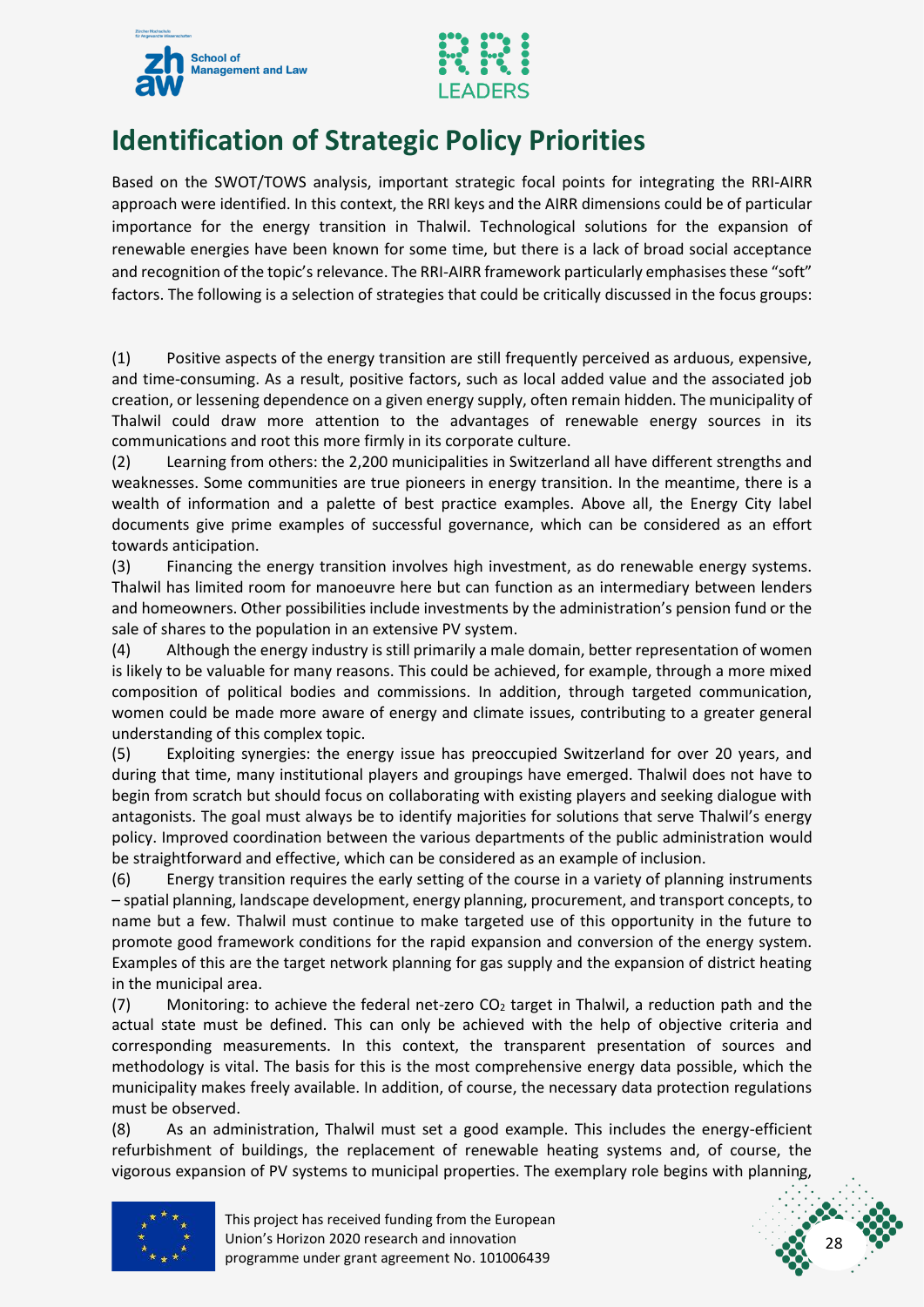



continues with the realisation of new projects or procurement, and is particularly evident in maintenance and thus in the attitude of individual employees. With the help of targeted staff training, additional awareness could be raised, and resources saved. What can be considered as an effort towards scientific education.

(9) Through sustainable procurement, Thalwil can make an essential contribution to energy transition. For example, the locality or grey emissions of a product or service could be set as a purchasing criterion. In addition, electric vehicles are already increasingly being used instead of those with conventional combustion engines.

(10) Simplified processes: the energy transition is closely interwoven with many official requirements, approval procedures, and subsidies. Barriers to a renewable heating system replacement or a PV system must be kept to a minimum. Unnecessarily complex bureaucracy not only deter investors but also leads to inefficient processes. Here, the municipality can remedy this by evaluating its processes and procedures, standardising them, and simplifying them if necessary.

(11) Policy briefing: energy issues are diverse, complex, and among the most researched topics. Consequently, it can be challenging to keep up with the current state of the science. Through policy briefings, commissions could keep local councils systematically up to date.

(12) Energy communication: a flood of information competes for our attention every day, but political consent demands reliable facts. Thalwil could improve communication on energy issues at various levels. Access to information on the municipality's website could be facilitated by linking the current best pages. Information boards or handouts in the entrance areas of civil buildings could sensitise the public to energy-related issues. In addition to continuing environmental education in Thalwil schools, campaigns to improve understanding among the general population could also be effective.

(13) Alternatives for losers: like any transformative process, energy transition will not bypass specific industries or business models. To this end, it is necessary to anticipate any systematic disadvantages early and develop solutions if these fall within the municipality's jurisdiction. The municipality needs to be clear about which businesses or groups might be affected.

(14) The direct democracy political system works well, but political processes can be very slowmoving. One disadvantage of a community meeting is that only a tiny proportion of the representative voting population has any real power. Here, the municipality could be more proactive with political participation processes such as surveys, resident panels, and discussion forums. All these could support the sustainable energy supply goals in Thalwil and can be seen as an effort towards public engagement.

### <span id="page-29-0"></span>**Summary of Focus Group Discussions**

At the beginning of November, four focus groups were held with representatives from the fields of business, politics, research, and civil society. Their collective aim was to deepen current understanding regarding the integration of the RRI-AIRR approach into the political focus and concerning the energy transition in Thalwil. The discussion focused on the vision, necessary changes, and strategies resulting from the energy transition vision and implementation of the RRI-AIRR key and its dimensions, and recommendations for integrating the RRI-AIRR approach.

#### <span id="page-29-1"></span>Business Focus Group with ten participants, held on 11 November 2021 in the premises of the municipality of Thalwil.

(1) Vision for territorial development in the selected policy area by 2050: The municipality must achieve a net-zero  $CO<sub>2</sub>$  target by 2050 in line with national goals. It also highlights the challenges and tasks – as well as the social, technical, and economic opportunities – associated with this change in society as a whole. For example, alternative technologies in the areas of heating and heat generation, housing and entertainment, and scenarios of mobility and transport were discussed, accompanied by



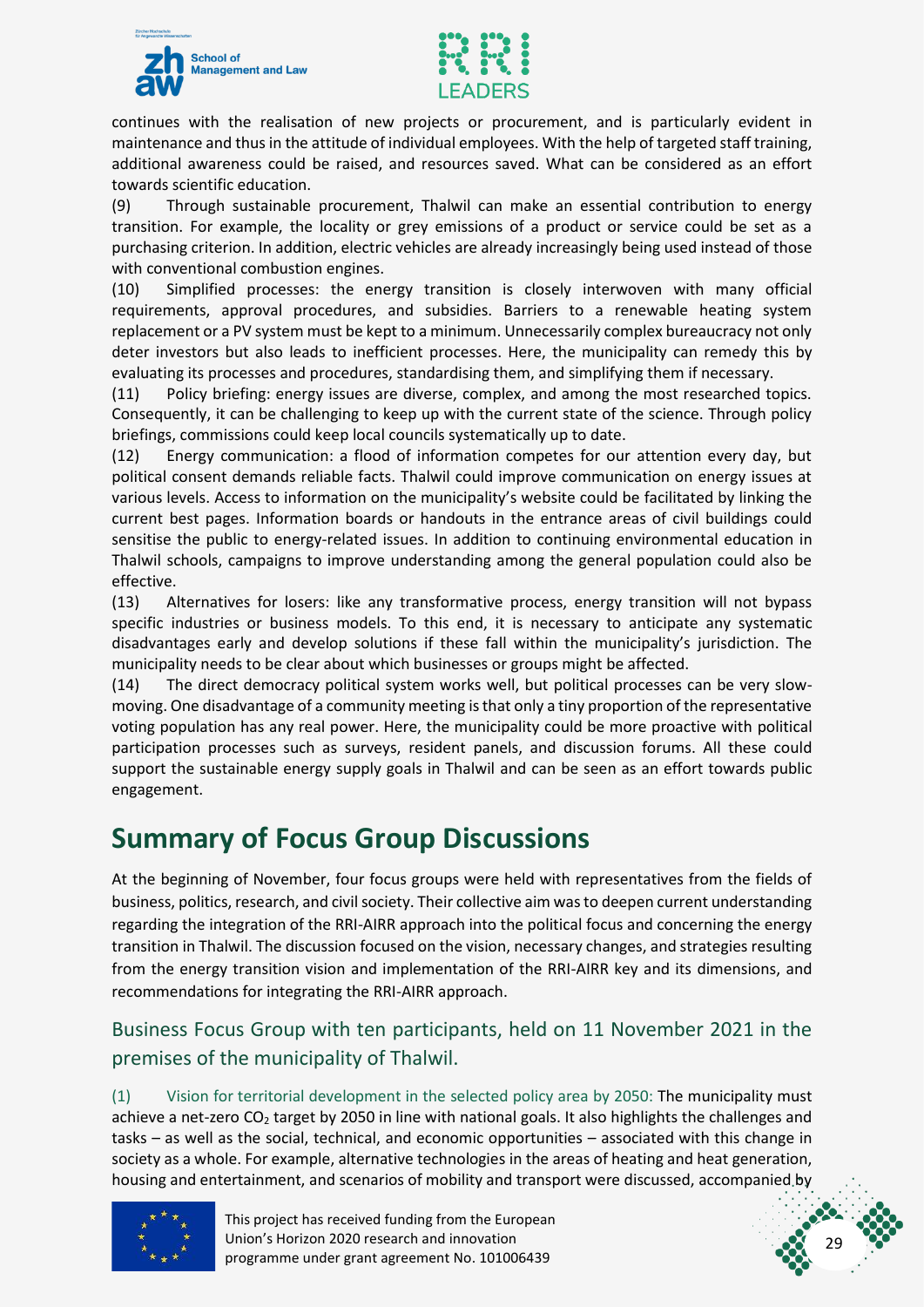



adaptations of existing and innovative new business models. In terms of opportunities, participants also emphasised the possibility of creating new jobs and tax revenue in the community.

(2) Strategic priorities to achieve this transformation: At the level of spatial planning and in the approval procedures for construction projects, the participants saw enormous potential for shaping the energy transition at the municipal level. Criticism was levelled at lengthy approval procedures and the lack of (or inadequate) standards, as well as poor information-transparency at the municipal level concerning existing funding instruments. The first point included, in particular, the revision of the building code and, in general, the reduction of bureaucracy in approval procedures (e.g. specifically for photovoltaics and heat pumps). The second point also included the creation of innovative (financial) incentives for investments and their transparency at the municipal level. An incentive for additional investments by companies can be expected if the issue is supported visibly by the local administration, for example, by investing in an energy-saving vehicle fleet, real estate, and in a strategic communication initiative, such as introducing an energy barometer and regular communication about the investments and measures taken. This would make the community a tangible and visible role model.

(3) How the RRI-AIRR approach fits best to achieve the intended transformation: In terms of AIRR dimensions anticipation and reactivity, the following examples were offered: Firstly, the forwardlooking design of the building code on the part of the municipality, which can react flexibly to technical adjustments, and secondly, the design of heat generation is also a critical lever for the energy turnaround because every gas heating system that is replaced now will be in operation for another 30 years (i.e. until 2050) and not contribute to achieving the energy transition. Thirdly, ensuring affordability requires its own long-term strategy; for owners, calculation examples must be communicated and visually presented to show when an investment pays off. The AIRR dimension of inclusion is critical in bringing together expertise: for example, retrofitting heating systems requires an integrated approach that involves installers, architects, and other stakeholders. From the point of view of the business representatives, the design of data accessibility (open access) is a local government issue. It was noted that data is often limited or difficult to access, while information on the energy transition needs to be low-threshold, free of charge, prominent, and up to date. Criticism was made that advisory services often cease when the funding is exhausted. Here an extra budget is needed to safeguard counselling services. These services should be personal and offered in a comfortable, private setting such as the home. Incorporating RRI keys and AIRR dimensions helps identify interrelated energy transition control levers that stakeholders are often unaware of.

(4) The role of the participating stakeholder group: Local government and politics can only create the framework conditions and function as role models. Ultimately, energy transition must be implemented by consumers and companies.

(5) The role of the other stakeholder groups: The need to involve the trades, business, and industry more closely in the dialogue on measures for the energy transition was emphasised. The energy turnaround is relevant for all sectors and must encourage all entrepreneurial players in the community to rethink. For example, the municipality can promote working from home through a fast internet connection. At the same time, attractive leisure facilities (e.g. a local cinema) might encourage people to spend more free time in Thalwil and not travel out of the region. In the area of energy generation, participants saw great potential in the expansion of photovoltaic systems. While growth in the core zones has been severely restricted from the outset, there is still insufficient potential for developing photovoltaics on the often-decentralised industrial roofs (outside the town centre).

(6) Recommendations: The stakeholders also emphasised a range of strengths that Thalwil has regarding energy transition. These highlighted existing support programmes, effective communication and healthy dialogue, and a tangible will to change. The participants saw opportunities for transformative change in the areas mentioned above, especially in mobility and heat supply.



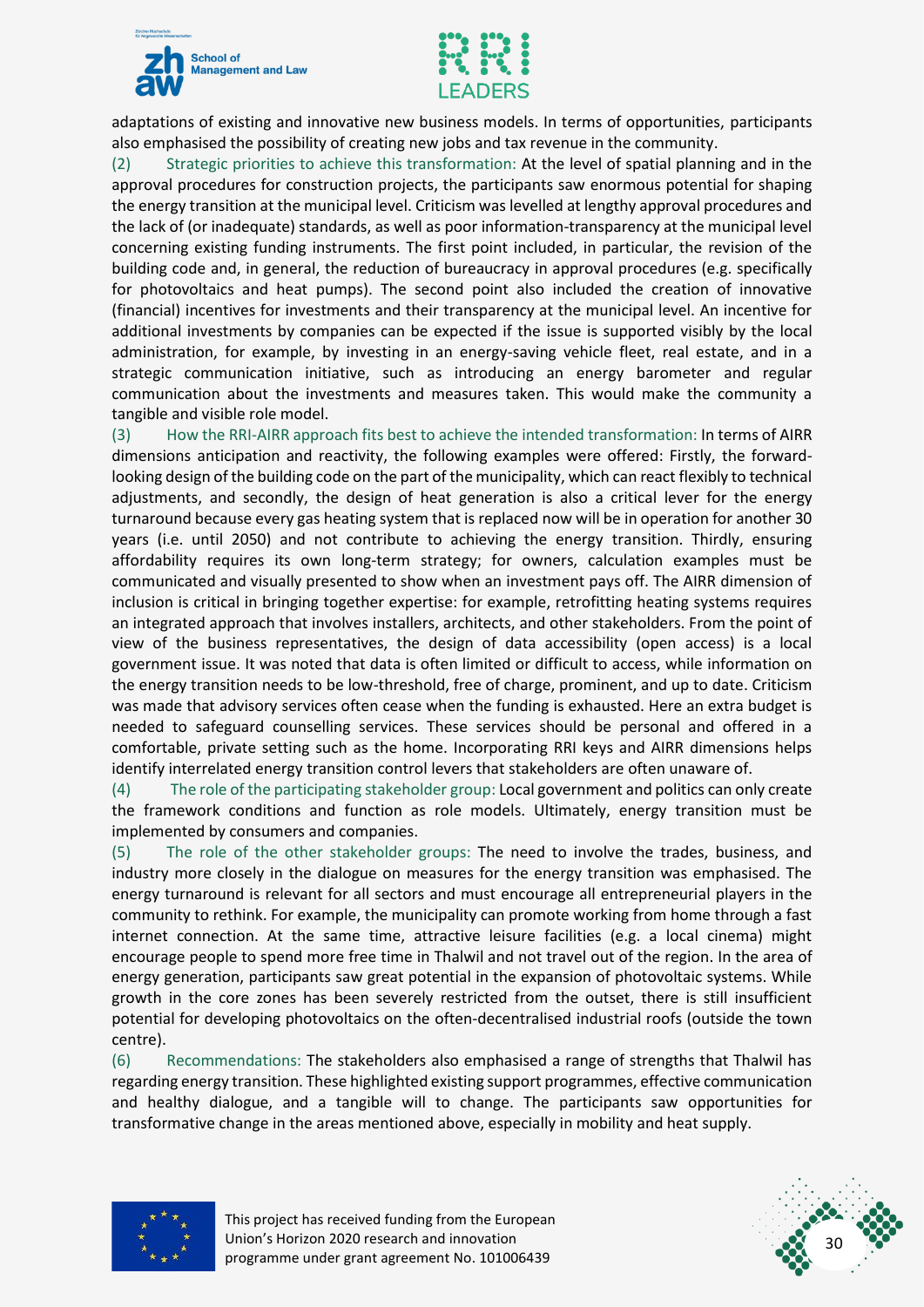



<span id="page-31-0"></span>Policymakers Focus Group with five participants, held on 11 November 2021 in the premises of the municipality of Thalwil.

(1) Vision for territorial development in the selected policy area by 2050: The main objective is to develop appropriate measures to achieve climate neutrality by 2050, including municipality-wide building stock. In municipal buildings, specific targets are energy reduction of 20 % (incl. hot water) and a share of renewable energies of 75 % (incl. hot water) by 2035. Total vehicle fleet registered in Thalwil: climate-neutral vehicle fleet (biogas, electric, or hydrogen drive) for the municipality by 2050. Rapid progress by the municipality in energy transition is crucial because the municipality has a rolemodel function concerning its own "low  $CO<sub>2</sub>$ " lifestyle (e.g. for heating and heat supply). However, the local government can evaluate technological innovations ("Internet of Things") and the increased energy efficiency.

(2) Strategic priorities to achieve this transformation: Participants stressed that the technical requirements and possibilities already exist today; the only question is how to get the community to support the process. There is a need for improved communication on sustainability and energy transition issues. There are currently many projects at the cantonal and municipal levels, but the information is only available to residents with a particular interest. Participants pleaded for a more targeted use of communication strategies and for communicating and highlighting successes during and after a project. However, there is often a lack of systematic monitoring of energy projects that could be made public. Moreover, communication should be linked to projects that residents can relate to in the first place; this must not simply create an additional flood of information but inform people about existing projects and awaken their interest in energy and climate issues. To improve existing funding opportunities and create new ones (such as heating and heat supply), it is worth considering new financing options such as leasing expensive heating systems over a certain period.

(3) How the RRI-AIRR approach fits best to achieve the intended transformation: Since energy transition is a task for society as a whole, Thalwil residents need to become more aware of that goal at the community level. This is the starting point for AIRR's "inclusion" dimension; reaching the public is often a significant challenge from a policy perspective, as energy-related issues are often highly technical, expensive, and involve waivers. It was noted that although there are many projects today, the same few people are always involved, and only a few hundred people come to the special meeting. Most people are hard to reach and know little about energy planning and existing financing options. It is also an essential task regarding "open access" to identify the communication channels to address specific target groups. One option would be to target specific groups such as homeowners directly (emphasising long-term financial prospects, current technical status, and investment benefits) and increase collaboration between the community and the homeowners' association. The nature of the information transfer is crucial. Participants acknowledged a need for a change in the narrative – away from obligations and declarations of renunciation, emphasising the added value that the energy transition brings for people and the environment. Although, it has already been shown that the key facts about the energy transition are known, action is often not taken. In addition, the information offered in schools is to be expanded to turn children into multipliers (e.g. regarding energy-saving measures).

As far as gender equality is concerned, there are often very few women represented, especially among older participants. Yet, as voters and community members, women are important sources of input for energy measures and decisions that have received too little attention in the past.

(4) The role of the participating stakeholder group: Municipal policy is a crucial pillar in shaping the framework conditions for the energy transition in Thalwil. Regarding the RRI-AIRR approach, coordination and long-term planning between the partners involved can be strengthened. Anticipatory communication must also be expanded so that, for example, major development projects are also communicated at an early stage. At the same time, there are already many successful examples where anticipation has already worked well (e.g. climate-adapted settlement development).



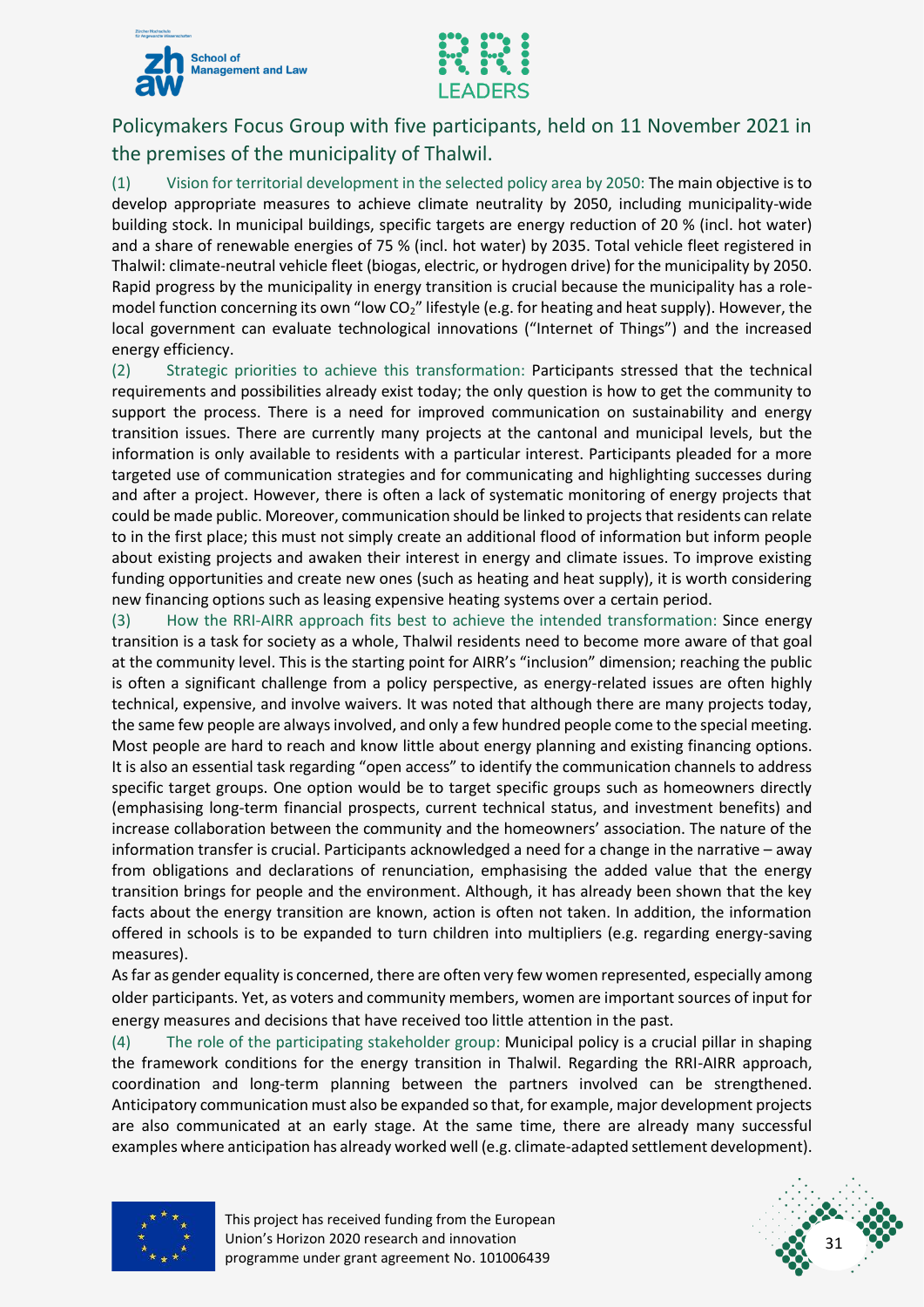



Also, with relatively low-cost measures (e.g.  $CO<sub>2</sub>$  consumption indicators), the visualisation of data and thus the sensitisation of the population to the issue of energy transition can already be expanded.

(5) The role of the other stakeholder groups: It is important to keep all stakeholder groups in mind; i.e. the rural population with specific needs, depending on the age group, which have to be taken into account for the energy transition to be cushioned socially. Only close cooperation between civil society, business, and policymakers can embed social and technological innovations that advance the energy transition.

(6) Recommendations: The energy transition can succeed if all stakeholders become active across party lines, are committed to the issue, and engage in a deeper dialogue. Additional promotional opportunities must also be created at the cantonal level. Awareness-raising measures must begin sooner to involve the civilian population in measures and decision-making processes that can ultimately achieve a majority at the ballot box.

#### <span id="page-32-0"></span>Research Focus Group with six participants conducted on 12 November 2021.

(1) Vision for territorial development in the selected policy area by 2050: The Energy transition is necessary as CO<sup>2</sup> neutrality is targeted at the national level. However, thinking about the appropriate implementation is directed towards the municipal level.

(2) Strategic priorities to achieve this transformation: While there are many prominent, alternative ways to generate and conserve energy, energy storage is rarely discussed. Here we need new solutions that are tested in the community, such as power-to-gas, smart grids. In addition, consideration should be given to how the municipality's resources (e.g. its vehicle fleet and buildings) can be made climate-neutral more quickly. The procurement of materials should also continue to be monitored for sustainability as a purchasing criterion, and this point should be visibly established (rolemodel function). If procurement guidelines already exist, they are still too rarely consulted. The expansion of the circular economy at the municipal level and in the administration could also be interesting. Digital platforms are also needed to promote participation in the community; corresponding offers can be found on the market (see Loco-Bubbles<sup>17</sup>). Gamification approaches were also mentioned, for example, encouraging competition between neighbourhoods within the municipality to see who is the most climate neutral. It would also be interesting to compare Thalwil directly with other municipalities in terms of the energy transition (carbon footprint). The data need not necessarily be communicated in abstract quantities such as tonnes of  $CO<sub>2</sub>$  but more comprehendible units such as parking spaces. In this way, the reduction path could be demonstrated. (3) How the RRI-AIRR approach fits best to achieve the intended transformation The RRI-AIRR approach and aspects related to leadership generated some interesting suggestions. Concerning anticipation, for example, looking to the future is essential, but planning must not be too rigid, otherwise options will be blocked. Nevertheless, planning periods of up to 20 years already exist in most areas (e.g. heating networks conversion etc.) Regarding the development of science education, it was proposed to launch an awareness-raising campaign to demonstrate the added value for residents and strengthen the will for change. In addition, there is already a strong information network that needs to be more focused and to facilitate the search for information such as funding for example for PV. A contact point within the municipality administration could be established for the purpose of funding support. There should also be a greater distinction between scientific and action knowledge, the latter being needed more. In addition to extending financial incentives, personal examples would help; if some neighbours put solar panels on the roof of their house, it would have a greater impact than other forms of campaigning. These individuals need to be identified. In this context, cooperation with existing (sports) clubs could be strengthened and public commitment increased. As for equality, diversity is always an asset; the inclusion of different perspectives (beyond gender) is always an asset because it is usually the same people who get involved. To this end, groups such as "climate youth"

<sup>17</sup> https://apps.apple.com/at/app/loco-bubbles/id1540301038



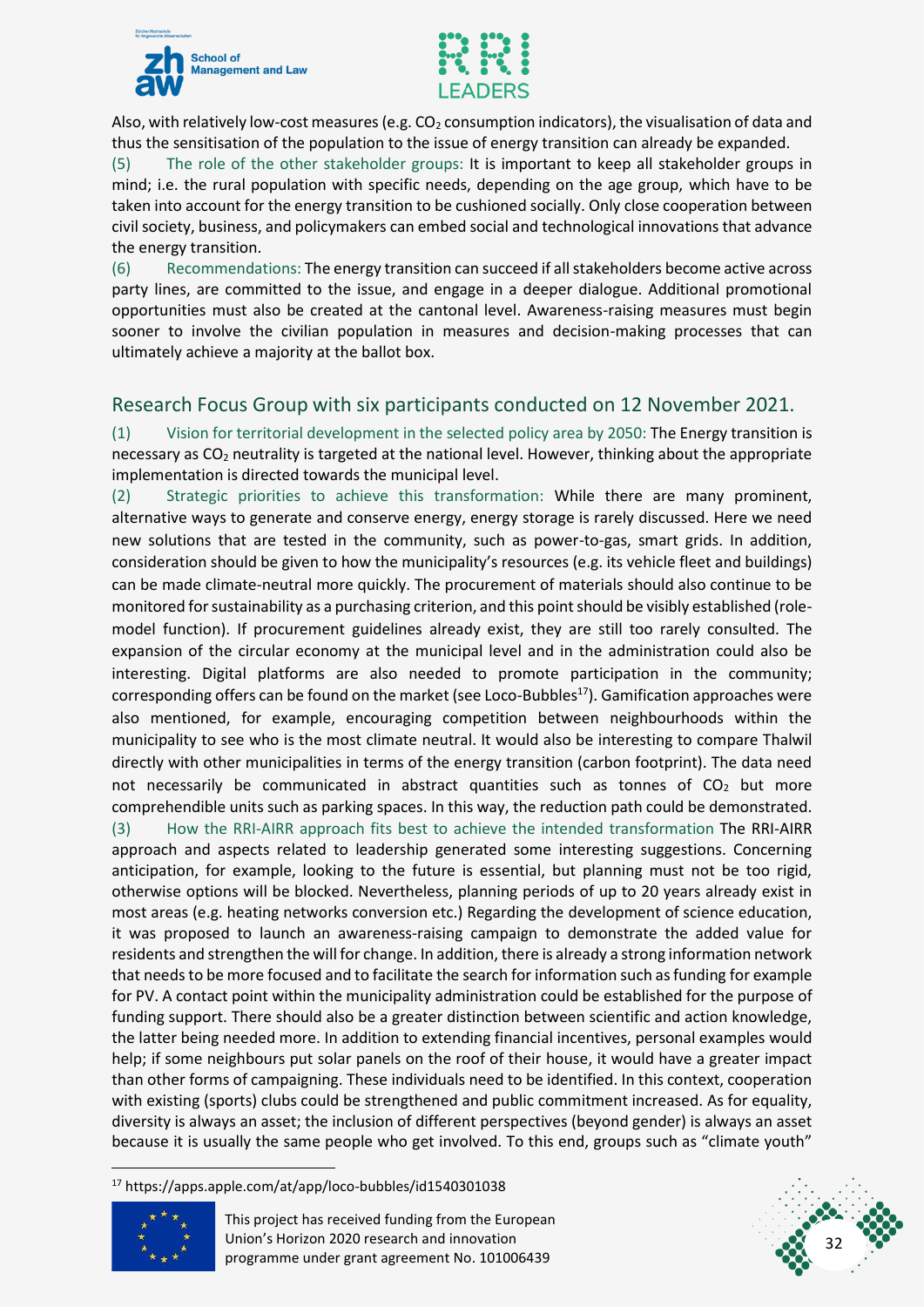



(who are not represented in Thalwil) must also be specifically addressed. Families could be addressed through specific topics, e.g. "What does Thalwil look like to our children?" Adopting female role models can also have a positive impact on consumer choice.

(4) The role of the participating stakeholder group: The scientific community sees itself as a developer of technological innovations for tangible CO<sub>2</sub> reduction and social science findings for their integration. Specifically, scientists propose that issues such as information campaigns and energy measurement and calculation should also be accompanied and promoted by student work. In this context, scientists also see themselves as advisors and generators of ideas.

(5) The role of the other stakeholder groups: This requires the involvement of all parties, in particular, politics, business, and civil society, accompanied by dialogue to stimulate technological and social innovations at the local level.

(6) Recommendations: Previous successes in energy transition should also be presented more clearly to residents, the added value of energy transition should be communicated more clearly, gamification approaches should be expanded, and awareness of the need for energy transition among citizens should be raised.

<span id="page-33-0"></span>Civil Society Focus Group with five participants, held on 10 November 2021 in the premises of the municipality of Thalwil.

(1) Vision for territorial development in the selected policy area by 2050: The energy transition in Thalwil should be oriented towards national goals and implemented as quickly as possible. This requires an effort by society as a whole and involve business, politics, and civil society. In addition to heating and heat generation in private households, the main focus is on grey emissions (which can only be corrected by the municipality to a limited extent), but which cause the most significant  $CO<sub>2</sub>$ emissions. In this area, only civilians in the role of consumers and industries in the role of producers can act in a meaningful way.

(2) Strategic priorities to achieve this transformation: The involvement of the average citizens in the processes of the energy transition is crucial at every point. Even if the people (local council) must decide the measures, this presupposes that the population is aware of its actions and changes (Attitude-Behaviour-Gap – as soon as it costs something, it becomes difficult). The energy transition can be implemented sufficiently quickly only through changes in behaviour and the willingness to make sustainable investments. In addition, approval procedures (specifically for heat pumps and photovoltaics) must be simplified and accelerated; otherwise, residents will perceive this as a negative incentive and resort to fossil-fuel technologies. The municipality must also think "outside the box" concerning best practice examples and take its lead from the successes of other municipalities and cantons. Specifically, consideration should be given to how mobility can be improved (e.g. bicycles and pavements).

(3) How the RRI-AIRR approach fits best to achieve the intended transformation Individual aspects of the RRI-AIRR approach work very well with the issues of the energy transition. In the field of information and scientific education, there is often a lack of simple solutions and case-related calculation examples regarding investments made by private households (e.g. when buying a new heating system). Many homeowners are unaware of the long-term cost if they opt for a conventional fossil-fuel heating system. The municipality could expand its free advisory services here, and timely regulations are also needed concerning oil and gas heating systems. It is essential to consider how the new heating system can become an attractive "status symbol" and how such investments can also achieve an external effect. The facade of a house is often the focus of investment because of its visibility, but the heating system is invisible in the basement. The municipality could increase this visibility through campaigns. A more visually oriented form of communication should be found that appeals to a broader social spectrum when communicating action knowledge. Here too, participants suggested a marketing campaign and specific lead-users such as advertisers to promote a gamification effect, thereby giving CO<sub>2</sub> saving a competitive feel. Concerning public involvement, it would be



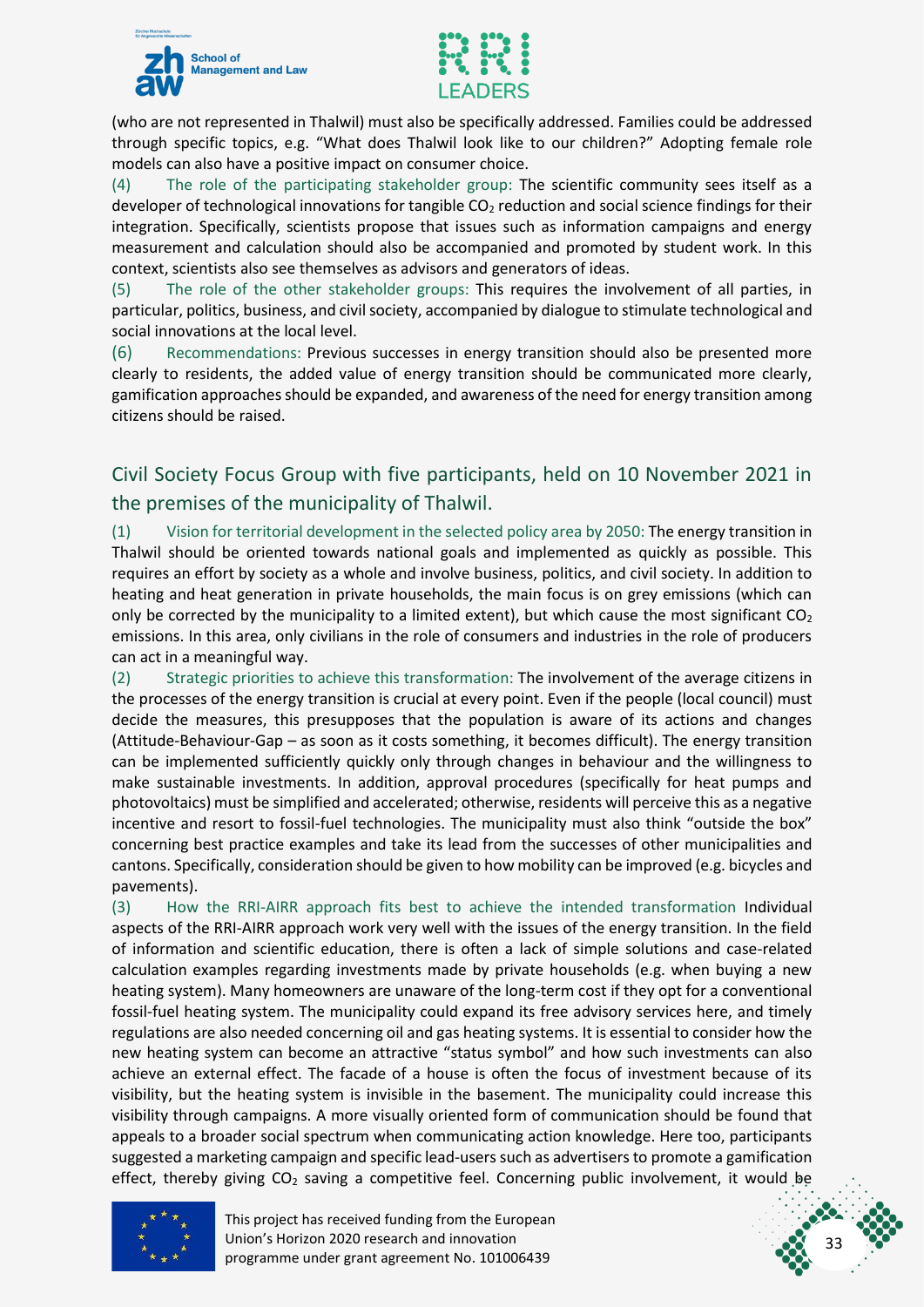



necessary to consider how all social groups in the community might be included in discussions on the energy transition. For example, schools (including environmental schools) could be more involved in this process. In principle, several instruments, such as the Ökopolis Association, "energy aperitifs", and the Sustainability Steering Group, should be expanded more consistently.

(4) The role of the participating stakeholder group: The main task of implementation and adaptation lies with civil society, although poicymakers and business must create the framework conditions and products. Since civil society is not always aware of the tasks (or will not act), ways must be found to expand public interest in the topic further, even if the goals set by the 2050 energy transition policy still seem a long way off.

(5) The role of the other stakeholder groups: Policymakers must set appropriate framework conditions, including planning scenarios, regulations, and the provision of essential data. This includes technical data, overviews of funding opportunities and guidance, and the municipality's progress. To develop a gamification character, comparability with other communities and updates on local progress are needed. For example, CO<sup>2</sup> barometers could be set up and solar panels equipped with a board showing their performance. Another idea was to offer prizes to people who make a particularly significant reduction in  $CO<sub>2</sub>$  emissions. Energy transition requires not only innovative technical solutions from research but also innovative approaches to implementation in the community.

(6) Recommendations: Thalwil is a municipality that has been committed to sustainability for many years, but this is outwardly visible only to a limited extent. However, the successes achieved so far are reflected in the high quality of life and could be made more visible so that the residents continue to rise to the energy transition challenges in the future.

#### <span id="page-34-0"></span>Analytical Resumé

There were divided views between the groups on the goal of climate change. While the civil society and research representatives called for stricter targets, representatives from policymaking and business quickly moved to specific measures that could be implemented as soon as possible. In particular, the topic of heat, energy production, and the conversion of heating systems came up in this context, where mainly bureaucratic hurdles still block existing (financial) incentives. Overall, however, it was clear that viable means, technologies, and incentives already exist to make heat generation in private households more  $CO<sub>2</sub>$  efficient.

Thalwil has already made efforts to inform homeowners about opportunities and investments – such as PV and heat-pump systems – but general interest is still limited. In this context, gamification and game-based approaches were also discussed as possible ways to close the gap between attitude and behaviour (energy transition was predominantly perceived as positive by all participants) and to encourage residents to invest. It was also agreed that there are already many sustainability measures in the municipality, but these are not yet sufficiently visible (lack of communication). As a result, residents still lack the motivation to become more involved in energy-saving projects.

Concerning the RRI-AIRR approach, it was clear that although this approach is unknown per se, individual dimensions such as anticipation and inclusion (and keys such as scientific education and open access) are accepted as critical guiding principles for the energy transition. In particular, an ongoing conscious reflection at the municipal administration on how all stakeholders can be involved at an early stage in the overall goal of the energy transition at the measures and strategy levels appears to be one of the most urgent requirements. Without the involvement of residents (who bear the greatest responsibility for participation in the energy transition owing to grey emissions), specific and rapid implementation will fail at the ballot box because there is no groundswell of political support for behavioural change. The four focus groups discussed many specific examples and actions that could serve as incentives and suggestions for public adoption.



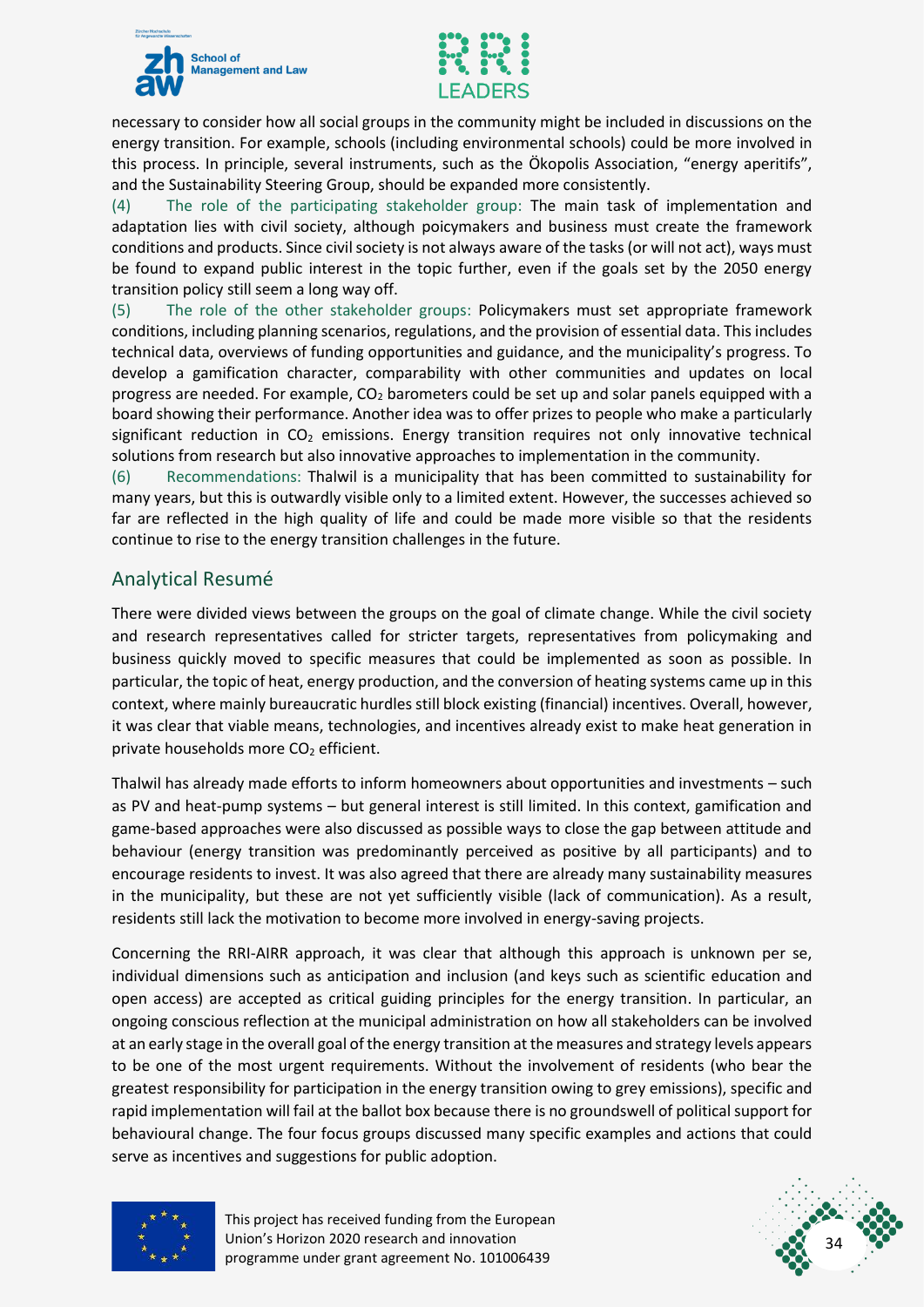



### <span id="page-35-0"></span>**Policy Recommendations and Conclusions**

The RRI Audit Report for Thalwil provides a summary analysis based on the mapping analysis of the R&I ecosystem and stakeholders, the results of the SWOT and TOWS analyses, and the regional focus group reports.

Thalwil is in an excellent position to achieve the energy transition since many measures have already been implemented over the past 20 years. As a result, sustainability is already established as a guiding principle in the municipality's legislative goals for 2018–2022, while the national orientation calls for net-zero CO<sub>2</sub> consumption by 2050. Nevertheless, Thalwil's policy goals are ambitious and include the strategic objectives from the section "The Policy Area: Energy Transition in Thalwil"

Specifically, the research to date has explored how the RRI-AIRR approach can provide additional clarity to achieve these goals. To this end, the extent to which the AIRR dimensions and RRI keys are already embedded today and where they could be further expanded was examined.

Anticipation: As far as anticipatory guidance is concerned, there were already clear indications of systematic embeddedness at the municipal level, reflected in legislative texts and existing projects. It is also clear that forward-looking leadership is an important political instrument for involving the entire population and other stakeholders from industry/trade and civil society organisations in the energy transition. For a start, this strengthens commitment to the process since many measures extend into the individual decision-making sphere and require additional financial resources.

Furthermore, forward-looking leadership promotes exchange between politics, business, and civil society by ensuring transparency and a voice in decision-making. On the one hand, advisory committees such as the Energy Project Group and the Sustainability Committee have been developed; on the other hand, they could play a more critical role in analysing future scenarios and making recommendations for political decisions. To this end, the role of these commissions and their involvement in the political process at the local level should be re-examined.

The analysis also showed that greater cooperation on energy issues between municipalities could be developed, at least at the project and action levels. In this context – and also at the action level – it would be helpful to learn more about innovations and good practices from the national and international context and adopt ideas well-applied in other areas. Project commissions should conduct this task with support from science and research representatives. Anticipation could be strengthened by these and other measures listed in the report.

Another important pillar for the energy transition in this context is tapping additional financial resources, for example, based on other tax revenues, committed financial resources, or cantonal subsidies. This will create incentives for private investment (e.g. in renovations and generally to gain planning security).

The involvement of the various stakeholders beneath the umbrella of energy transition can be seen under the heading "inclusion"; here, there are already many examples in the community pointing to a systematic anchoring of these AIRR dimensions. Nevertheless, it is necessary to promote energy transition and sustainability in a targeted manner and, in particular, to establish target group-specific communication, which has also been shown in previous focus groups.

A well-devised campaign that allows the positive aspects of the energy transition to be given greater prominence, (e.g. that energy transition creates new jobs and a higher quality of life in the community) would significantly increase the willingness of the population to become involved. Another critical aspect of inclusion is the systematic creation of collaborative partnerships. In the last 20 years, many contact points and projects in energy production have also been established at the cantonal level.